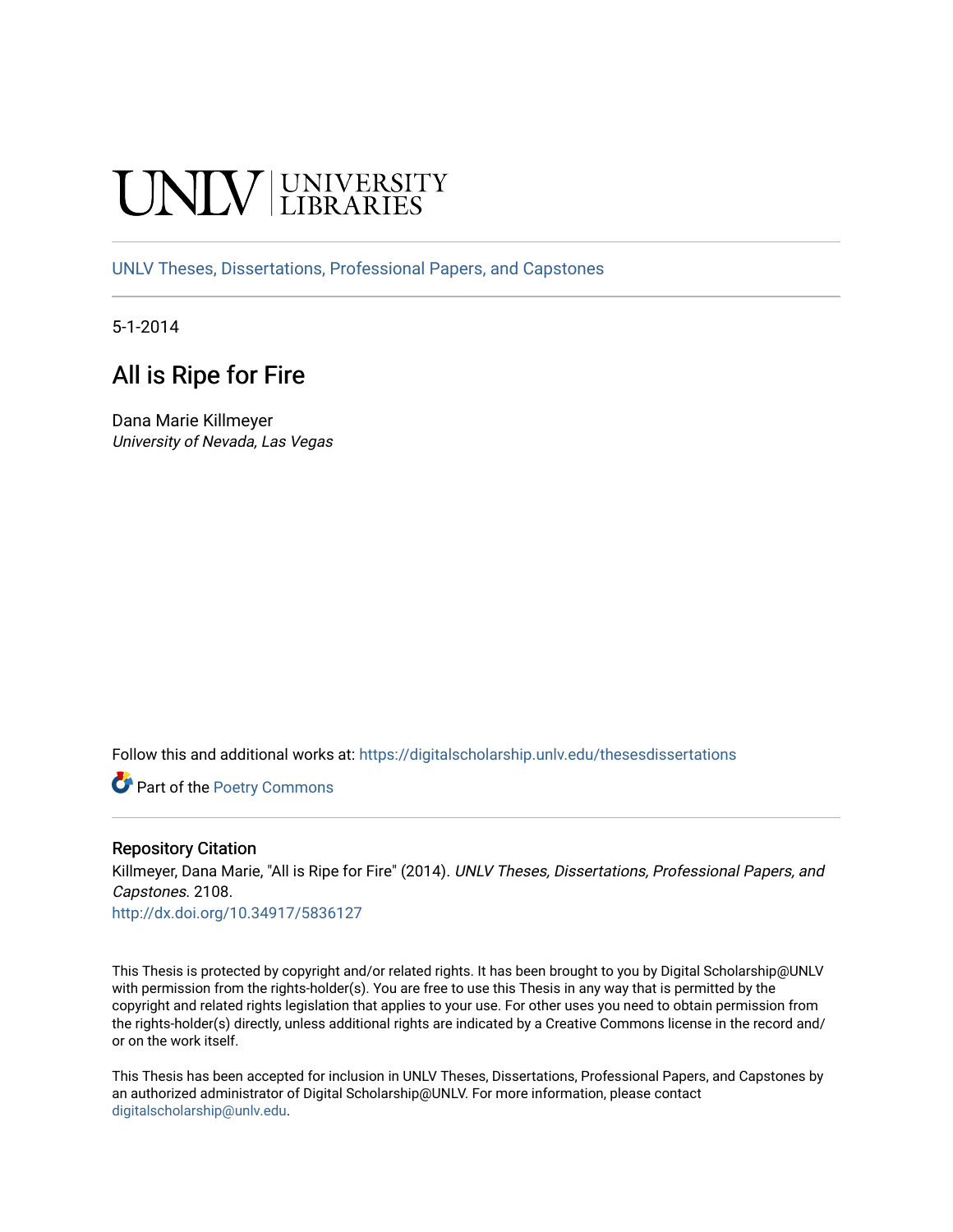#### ALL IS RIPE FOR FIRE

By

Dana Killmeyer

Bachelor of Arts in English Writing University of Pittsburgh 1999

Master of Fine Arts - Creative Writing University of Nevada, Las Vegas 2014

A thesis submitted in partial fulfillment of the requirements for the

Master of Fine Arts - Creative Writing

Department of English College of Liberal Arts The Graduate College

University of Nevada, Las Vegas May 2014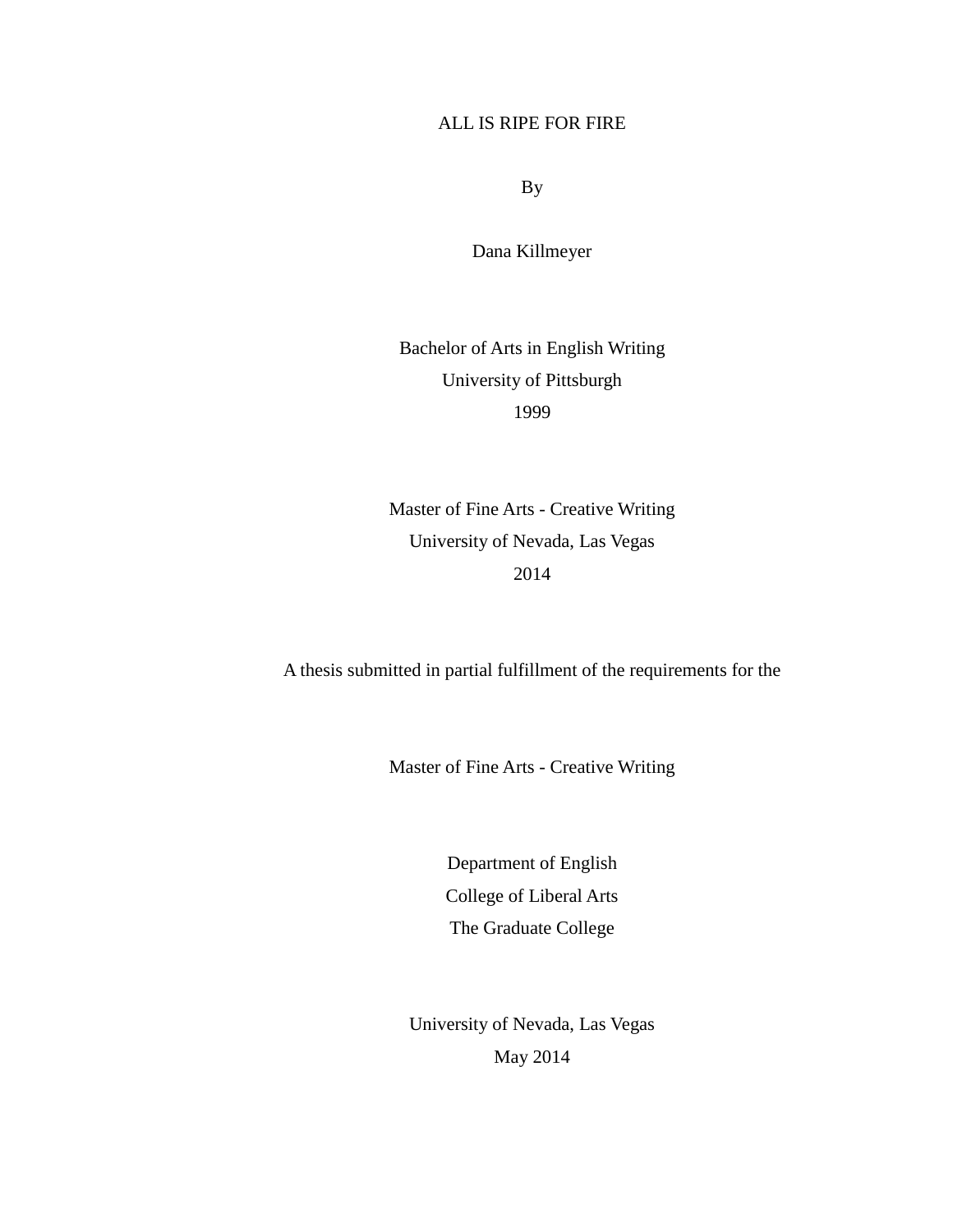Copyright by Dana Killmeyer, 2014

All Rights Reserved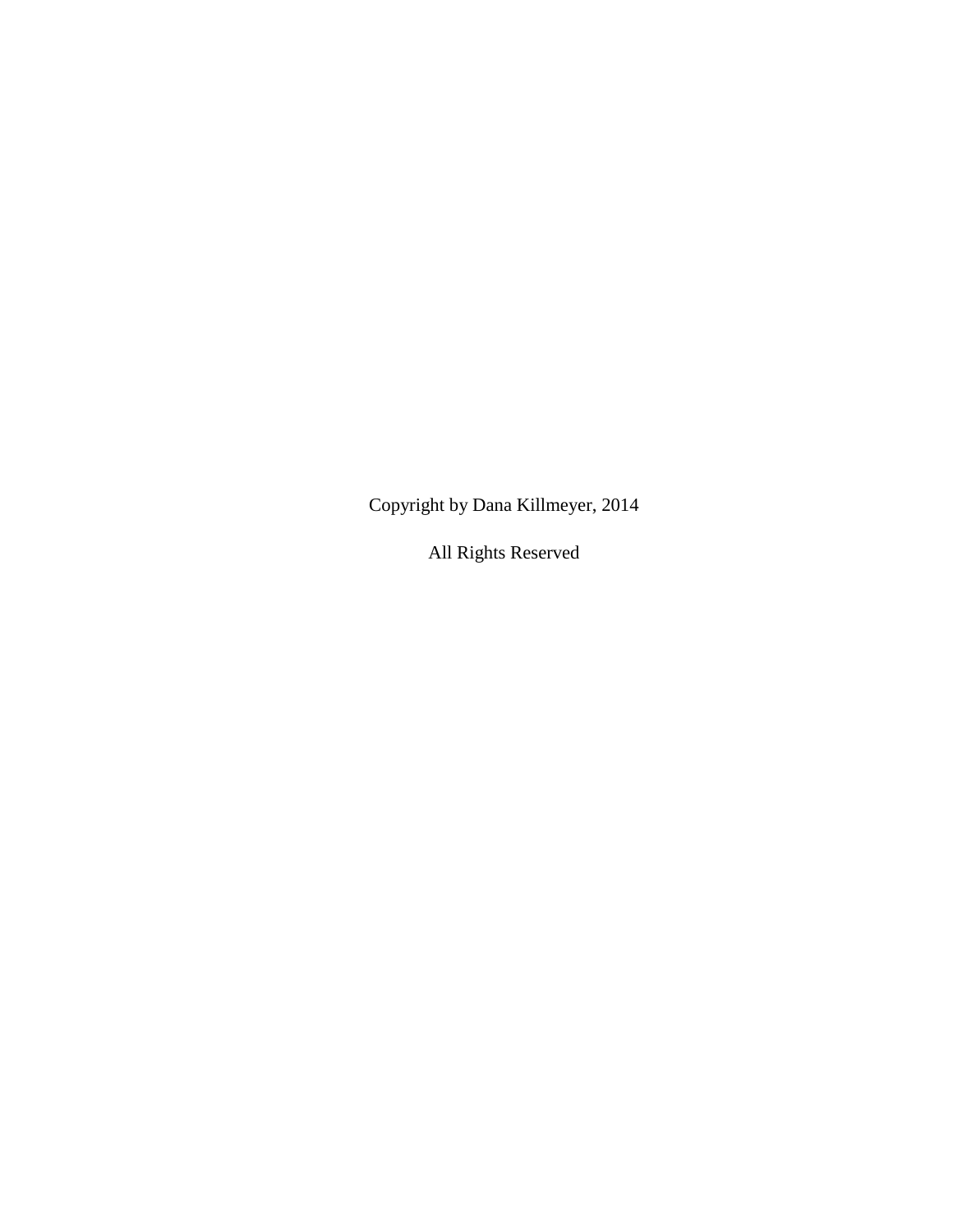

#### THE GRADUATE COLLEGE

We recommend the thesis prepared under our supervision by

### **Dana Killmeyer**

entitled

## **All is Ripe for Fire**

is approved in partial fulfillment of the requirements for the degree of

# **Master of Fine Arts - Creative Writing Department of English**

Donald Revell, Ph.D., Committee Chair Claudia Keelan, M.F.A., Committee Member Maile Chapman, Ph.D., Committee Member Margot Colbert, B.S., Graduate College Representative Kathryn Hausbeck Korgan, Ph.D., Interim Dean of the Graduate College

**May 2014**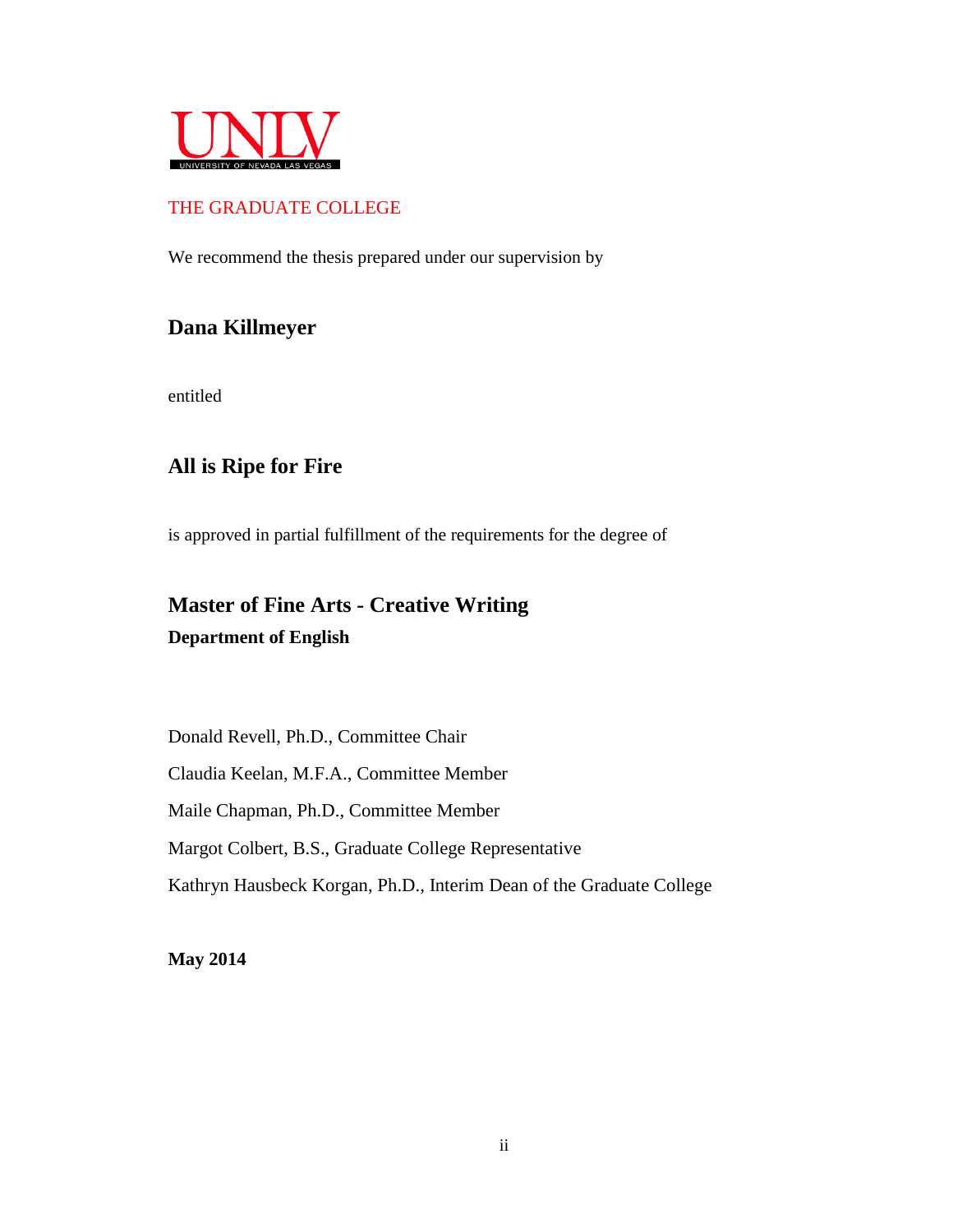#### **Abstract**

*All is Ripe for Fire* is a two-part lyrical meditation that captures the world of the unnamed speaker who is visited by the image of a woman, such as the one who appears in the very first poem, "The Unnamed," which begins with an invitation to reader: "Let us look at the French woman's hand touching the flame to her sleeve." However, no sooner is the reader's attention drawn to the woman's hand, the flame, and then to her sleeve, than the image of the woman is gone entirely. In a matter of a few words, the figure of the woman is "going / her hands her head" and yet, despite her apparent annihilation in the very first poem, the unnamed figures persists. We see her throwing her head back, raising her legs, in the very next poem. Even when she is absent, unmentioned, she remains a strong presence in the collection. Unlike other recurring figures in these poems, namely, the mother, future love, America, Jesus, a good father, the old men, my pancreas, my girlfriend, my one true friend, who arouse doubt and insecurity, the unnamed performs as a paradoxical figure of vulnerability and security. She is living space; she is the house we do not enter. She is, like the poems in this collection, ripe for fire, dangerous, threatening,, burning with passion, too alive for life, a spirit yearning to be released.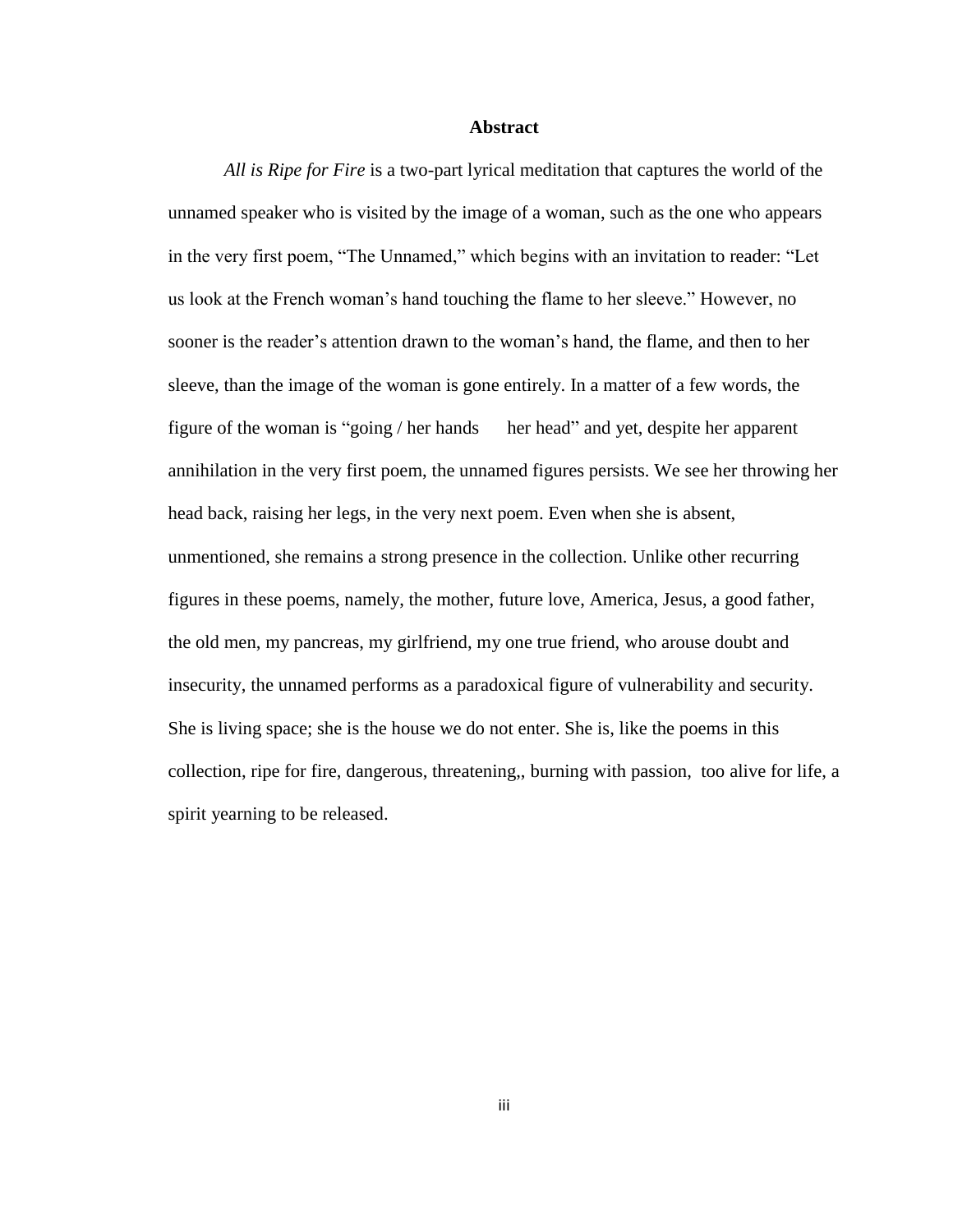#### **Acknowledgments**

Thank you to the following publications where these poems first appeared:

*Natural Language*: *Carnegie Library of Pittsburgh Sunday Poetry and Reading Series Anthology.*"Adjacent Lots." Pittsburgh: Carnegie Library of Pittsburgh, 2010.

*Weave Magazine:* "connected to beings that perish." Issue 7, 2012.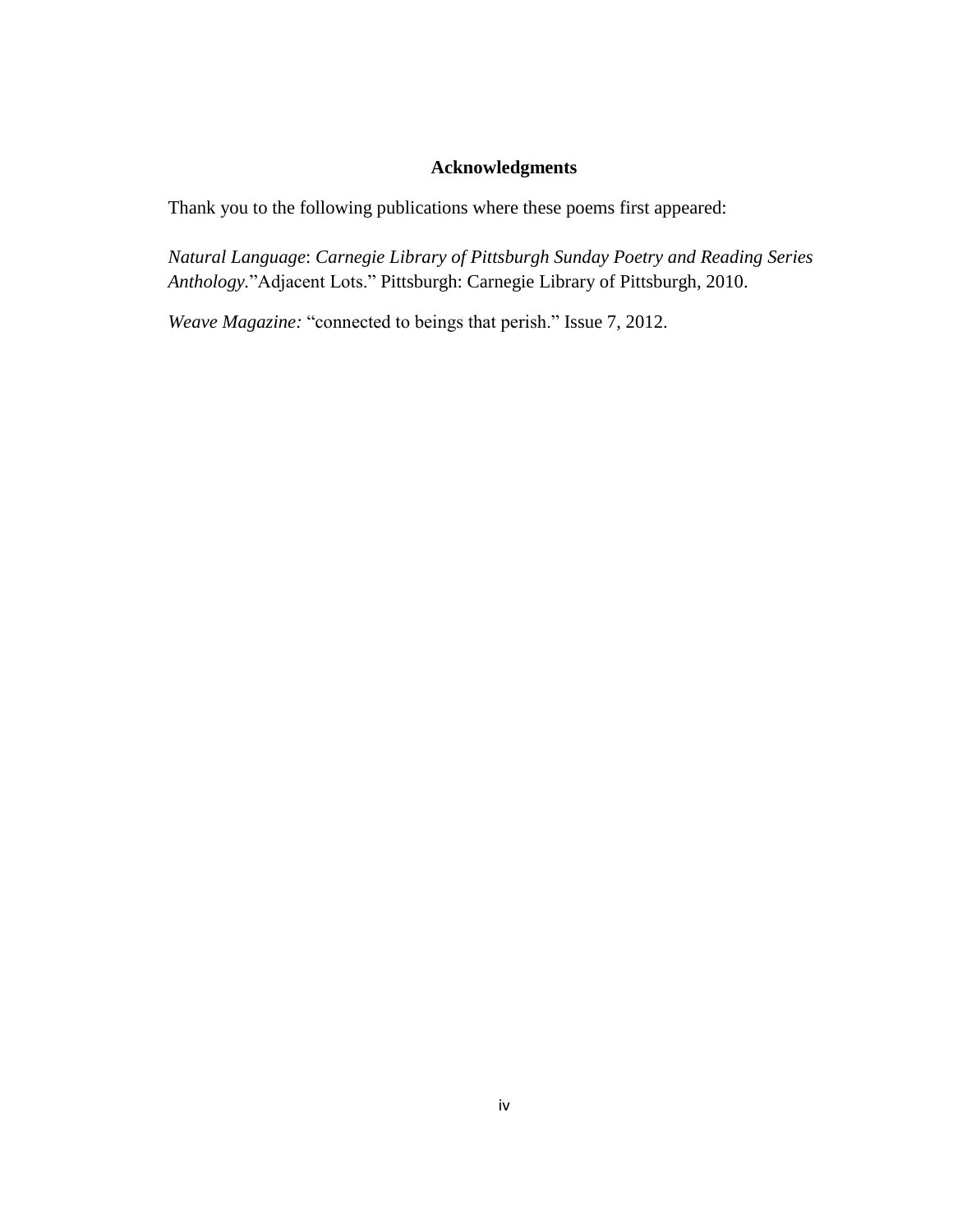| PART <sub>1</sub> |  |
|-------------------|--|
|                   |  |
|                   |  |
|                   |  |
|                   |  |
|                   |  |
|                   |  |
|                   |  |
|                   |  |
|                   |  |
|                   |  |
|                   |  |
|                   |  |
|                   |  |
|                   |  |
| PART <sub>2</sub> |  |
|                   |  |
|                   |  |
|                   |  |
|                   |  |
|                   |  |
|                   |  |
|                   |  |
|                   |  |
|                   |  |
|                   |  |
|                   |  |
|                   |  |

#### **Table of Contents**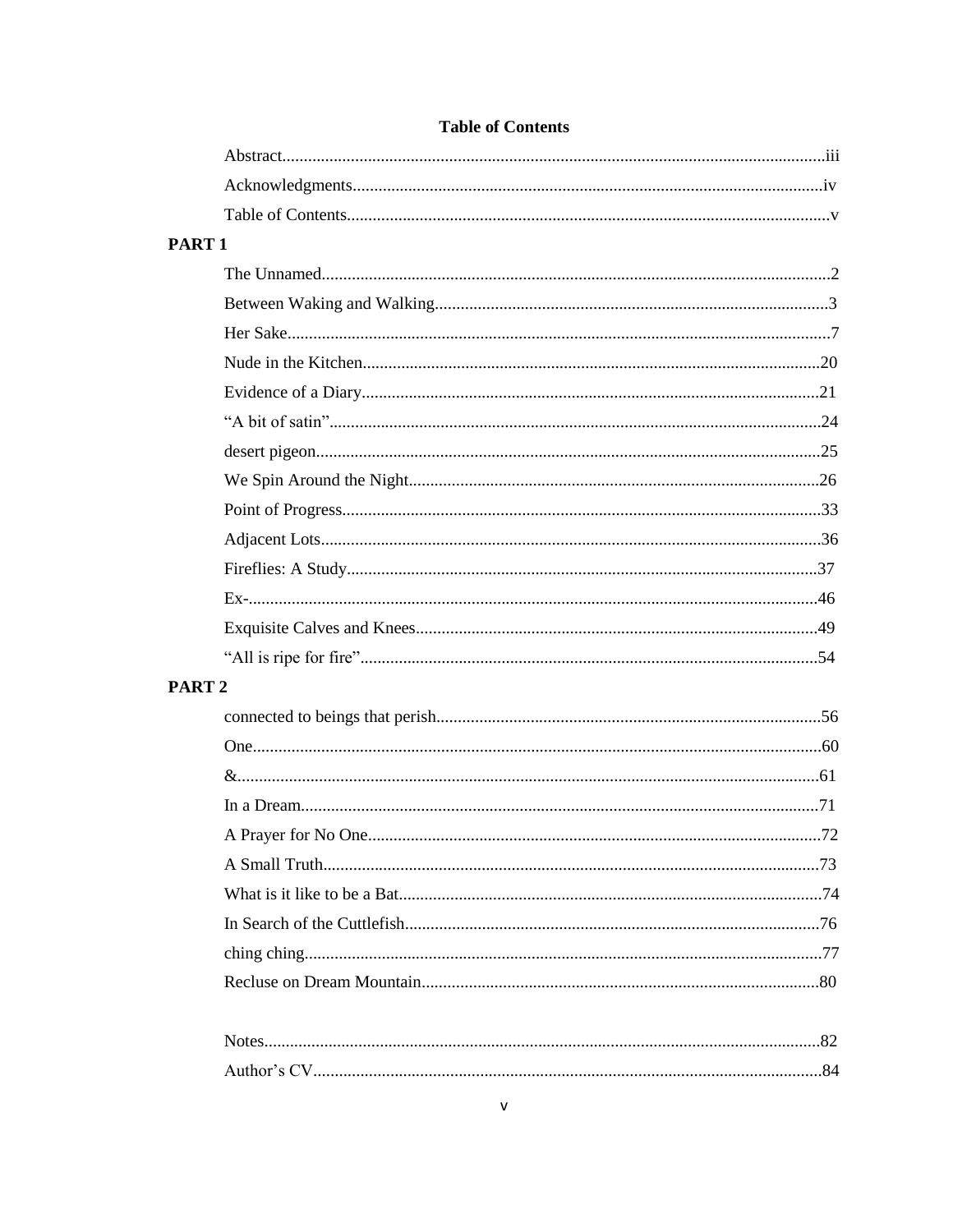**PART ONE**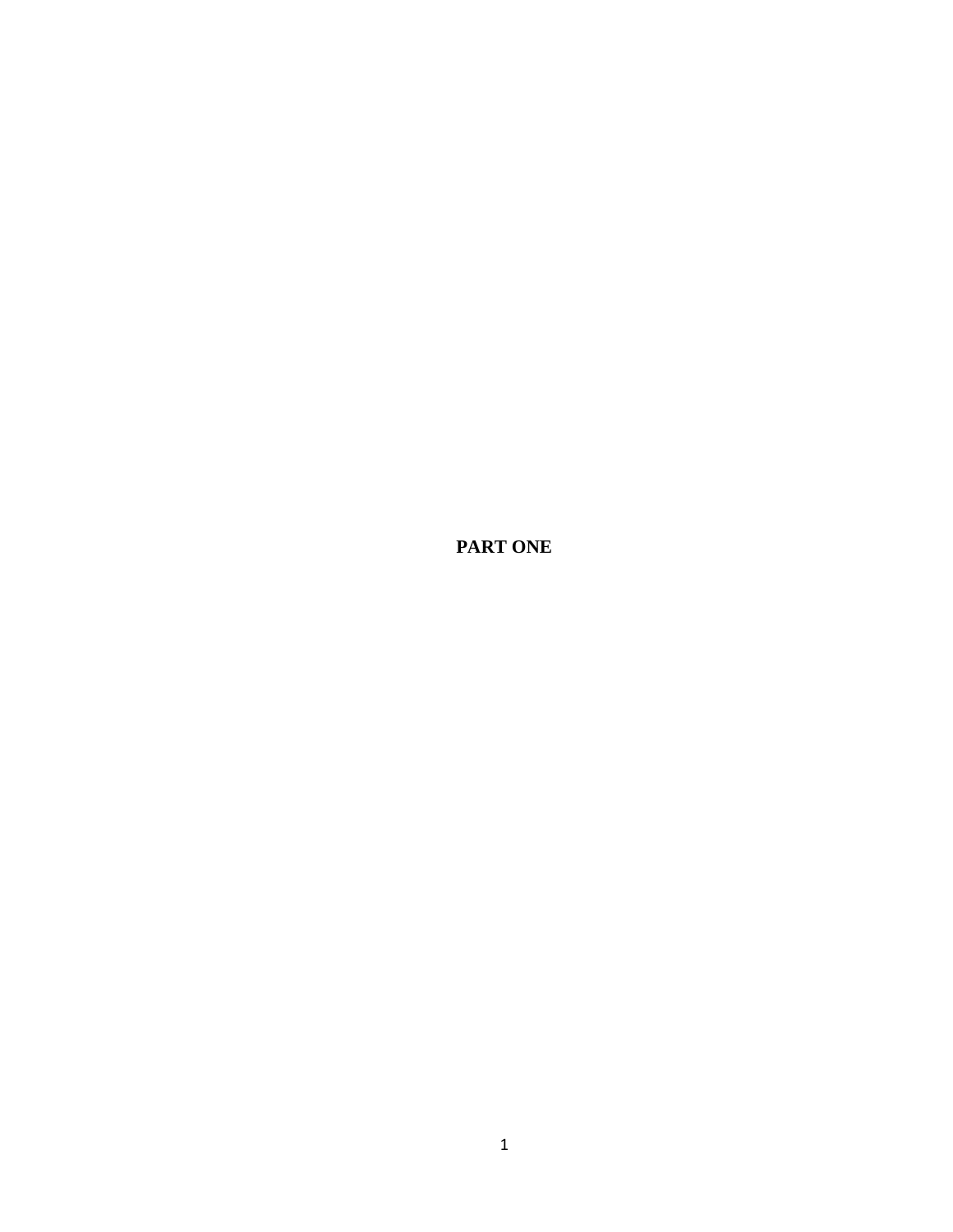#### **The Unnamed**

Let us look at the French woman's hand touching the flame to her sleeve her whole body doused in gasoline her physics

set ablaze as children look amidst their play

A human torch! one exclaims though hardly anyone is paying attention Karim remembers it a vision

the apocalypse total unreal a body on fire going her hands her head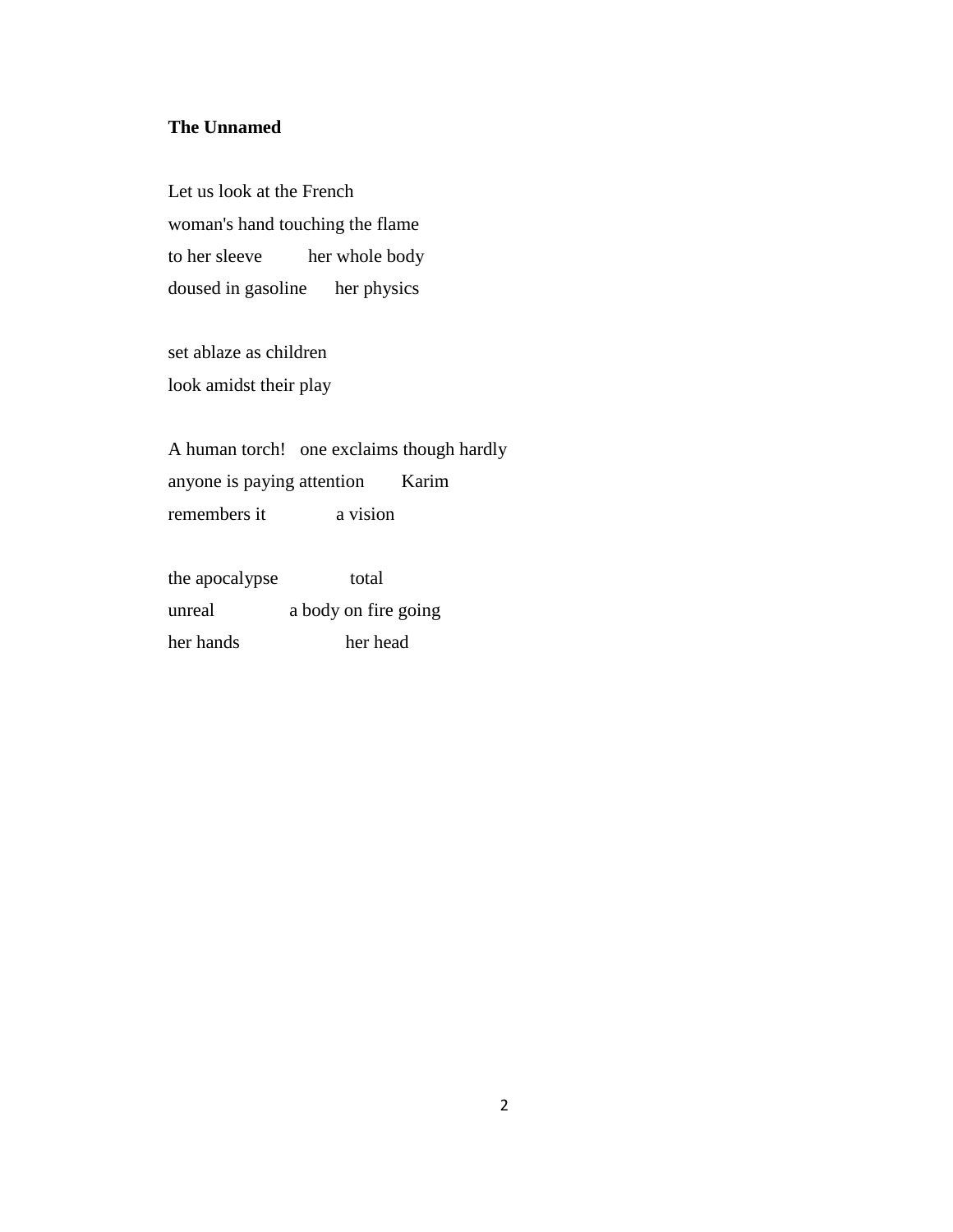#### **Between Waking and Walking**

The bird appears: Throbbing in my temples, Crawling into a dark space.

Cinders, lightning, broken wings Press my sensuality into seeds, call them Children, bones, a small bullet.

Screws and sparrow wing-bones Hang over a pause, wind-formed Instantaneous, diaphanous knot

In the streetlights. Foreign bodies

Wonder: "Whose body is it?"

Do not walk straight. Leave your purple poesies At home. *Now* 

Is the smile That unchains Prisoners.

"Yes," the crowd says.

In the middle of the crowd The body is living space, a woman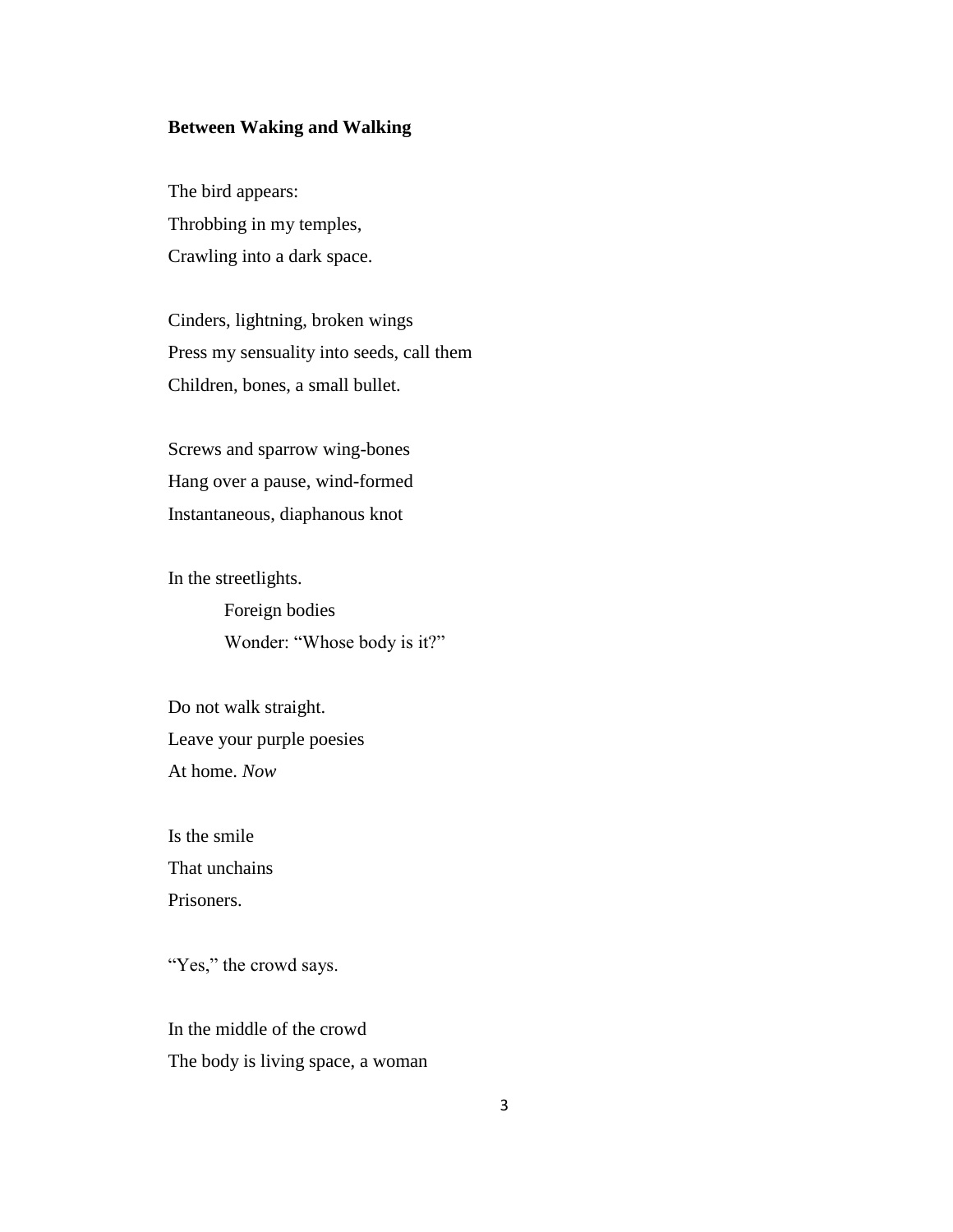Throwing her head back, the house We do not enter.

> My body Has been missing since 1924,

Which is why I am holding your hand now. Which is why I am a stranger to the little girl

I once was. A baby Crawls into my lap.

.

Goodbye, good riddens. Oh well, that is history: A prisoner with his eyes Shut.

> Open your lips. The child is real.

Tear the skin from your body. Let go of the world, the dancing

Stardust we touch, The snakebite, rock Red that shadows us.

Let the light burn holes in you. Listen: There are trumpets, running feet. Someone is calling:

"Dear love,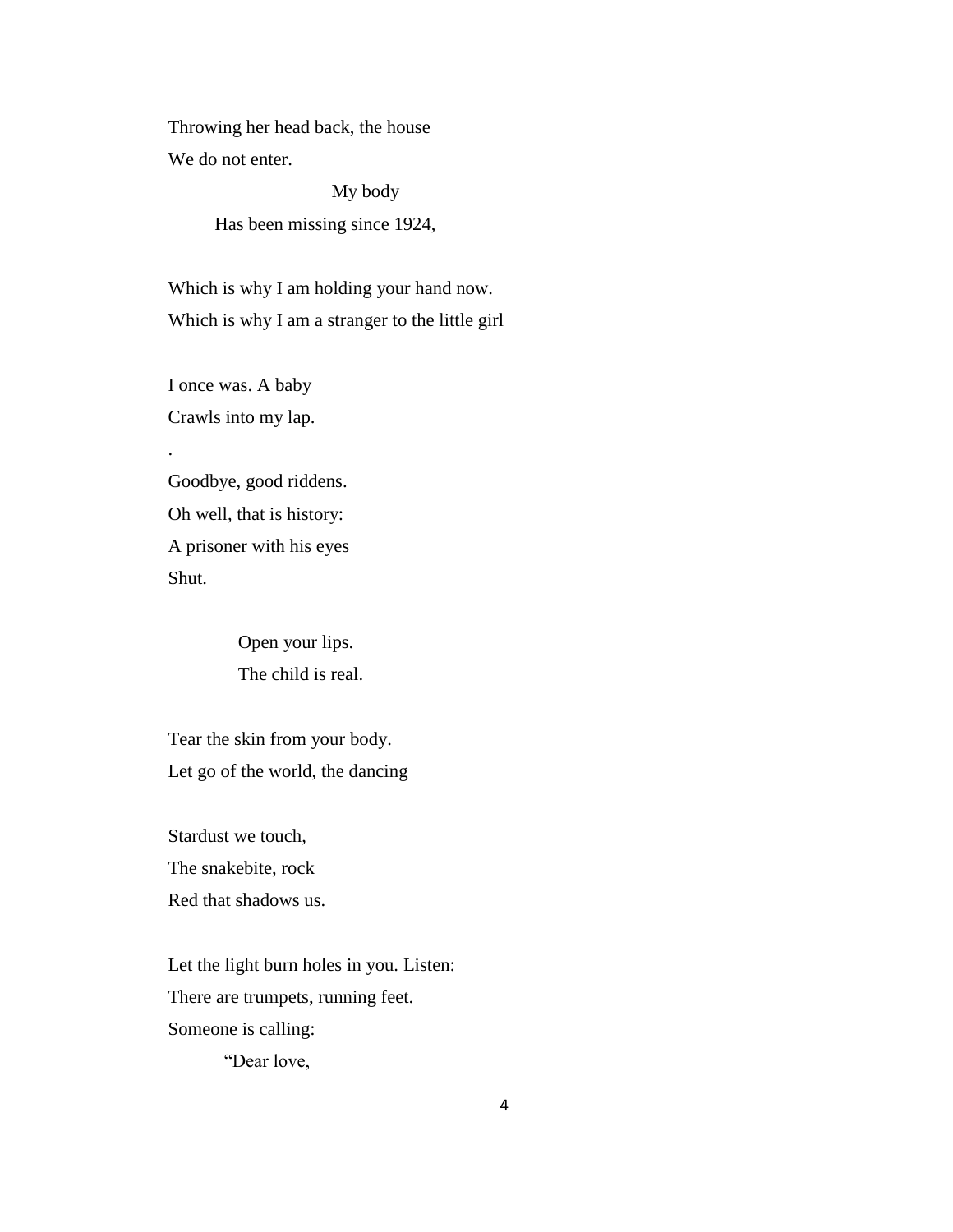#### You must risk everything."

Take me: A tortured eye, A dancing child, The dream's rumbling.

Take me. I want to be free.

Time is the borderland of ashes, Too heavy and so thin. Time Remains there, imprisoned.

Perhaps you learned this as a child. In desperation, in a dream, half drunk,

Bend one leg and point the toes, creep Back on the oily floor and then the mud Cracks and tadpoles turn into arabesques.

From here, take my breasts In both hands And begin to move with me.

This is a vulnerable poem.

I am on fire and my holes Open up to both sides Of memory: A tiny red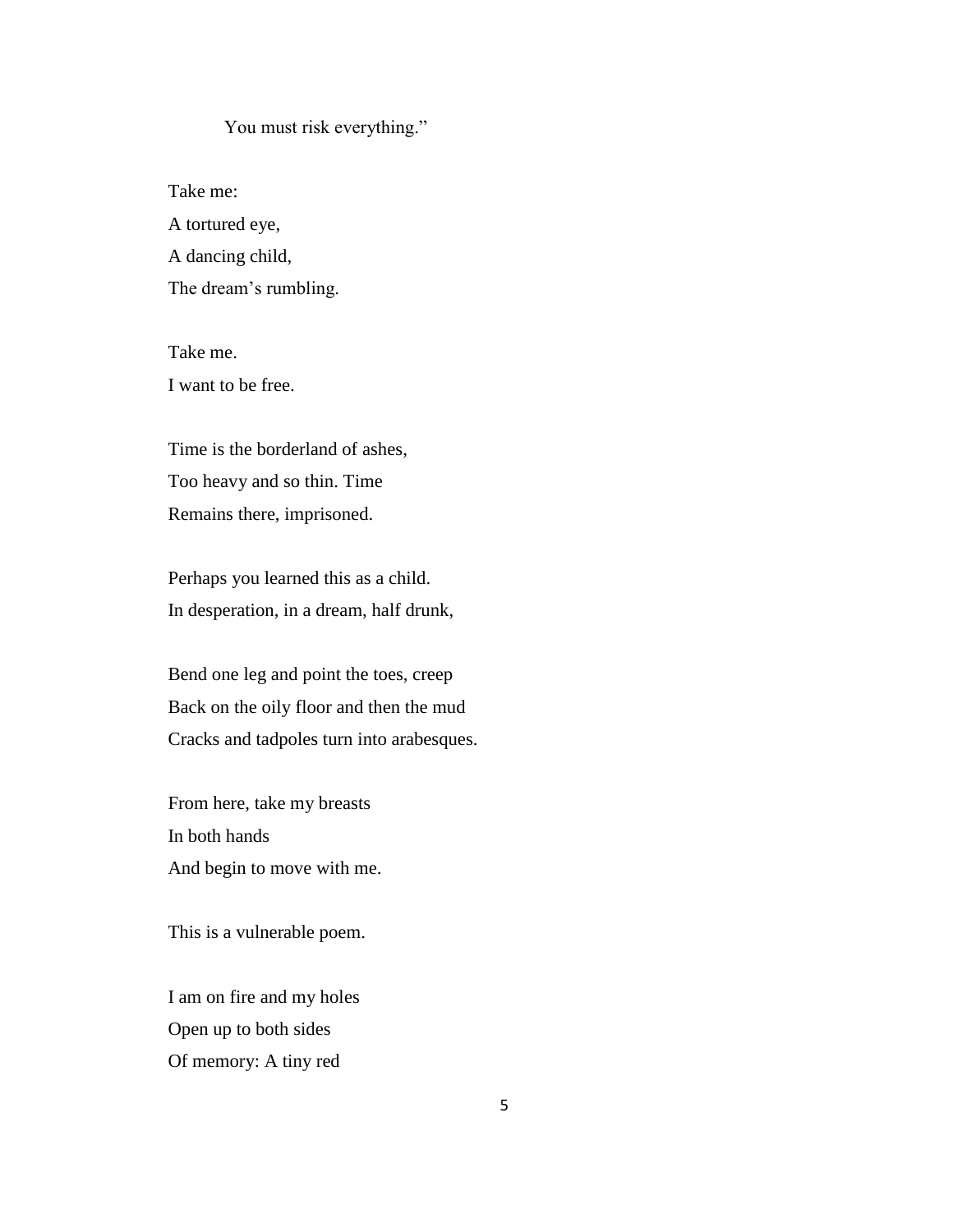Rocking horse, long

Walks, a lost puppy.

The bird appears: All bones and small screws.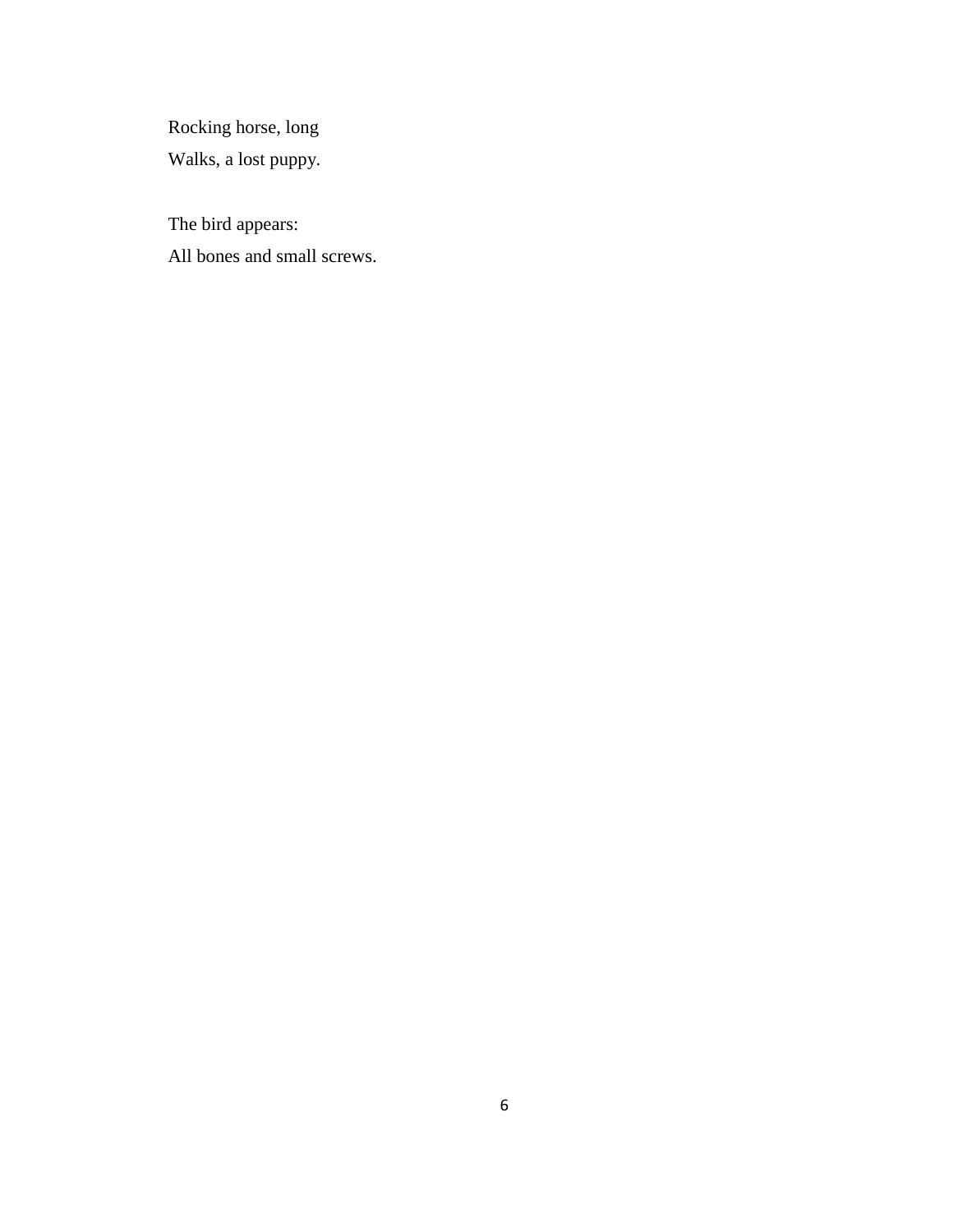#### **Her Sake**

I am about to enter the fifth grade when my future love is being wretched from the womb of her Russian mother in a hospital somewhere in the Soviet Union where her mother land no longer exists

Her father worrying alone in the waiting pacing about a foreigner in matters of love

A cardiologist muttering aloud in perfect Bengali

বাবা পুত্ৰ

Brow stitched with Дочь Muttering whole hands Muttering whole head

#### মেয়ে

Face redder than raw mutton Dark head a mass a globe

\*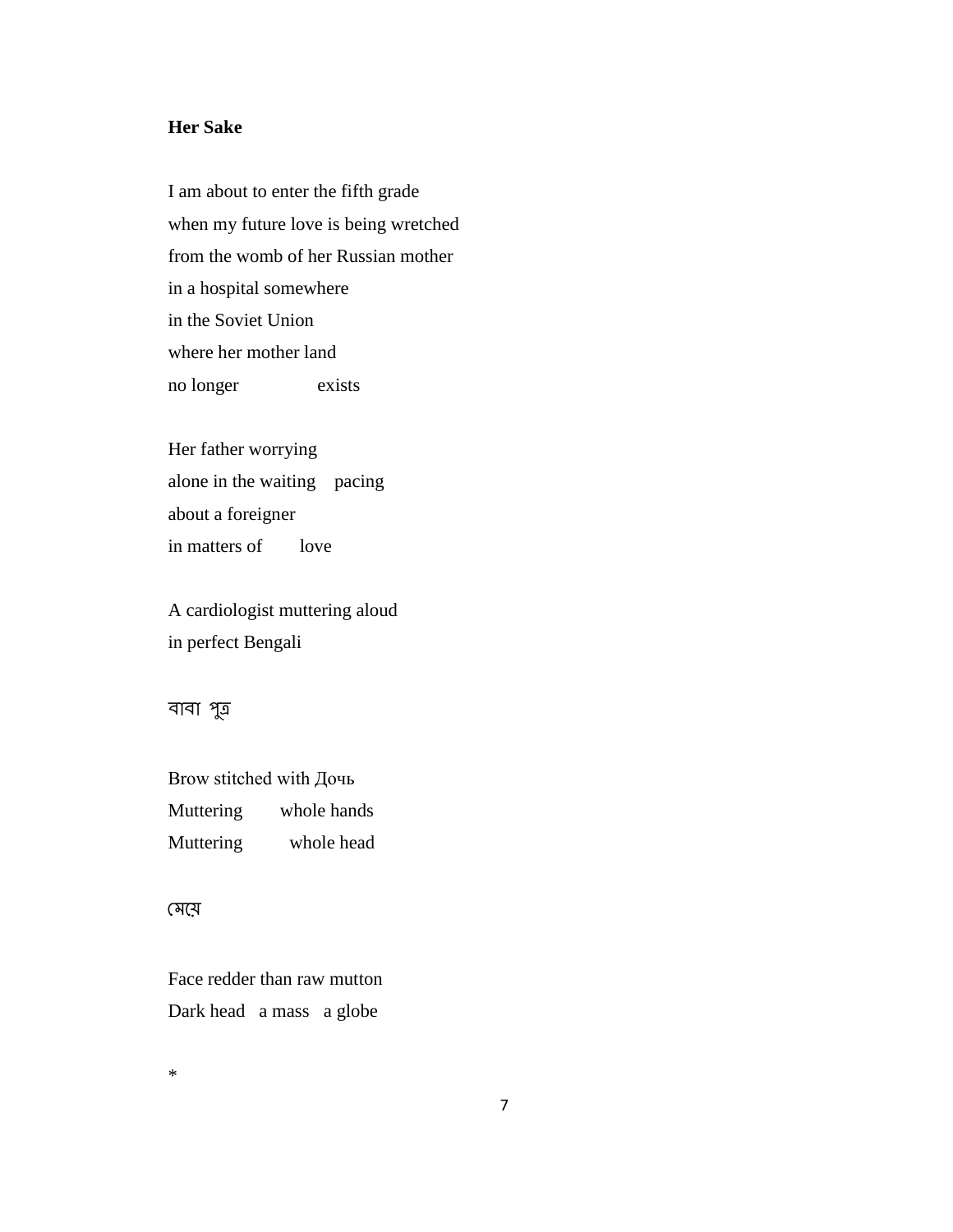The scar on my mom's right arm left her double-fisted wide-eyed essentially broken n' repaired onehundredeighttimes total to fix the damage done by her father's trusted obstetrician arm left wrung out as a wet dishtowel

[the scar across my mom's upper arm trail of a sh -ooting star

blaze of glory ]

Today she can't raise her arm more than to here her chin tucked in effort as she lifts her left arm to

meet

it

On a good day she is invincible. She is my mom

She has never had a bad day

I used to believe my mom didn't know how to fart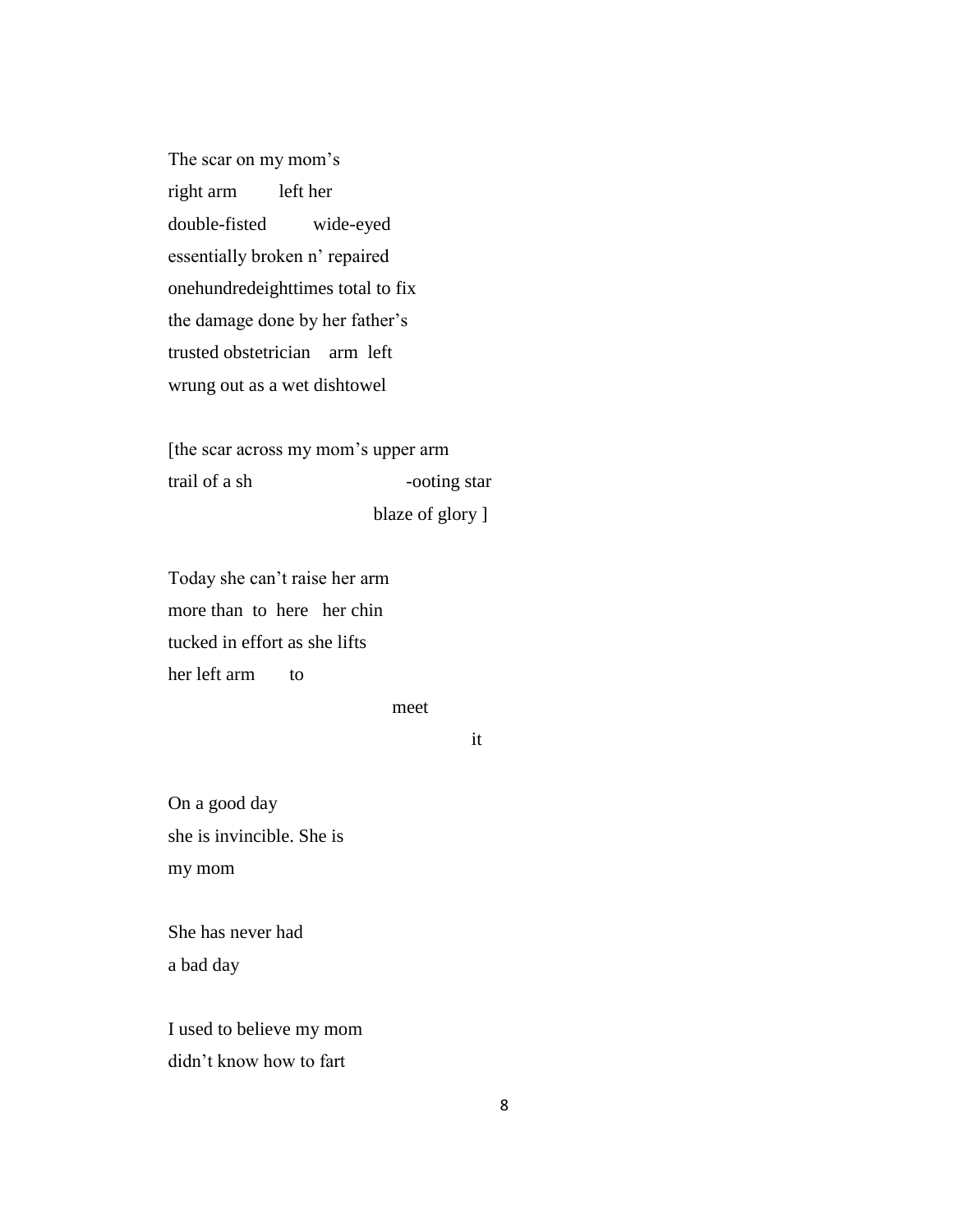Believed those fairy tales enacted in my bedroom downstairs in the living room by the chimney

plates blossoming with cookies we were not allowed to eat and a glass of milk

*For Santa*

Mom saves my childish hand in a box she opens only on rare occasions like the days

> after the road you grew up on is quarantined with police tape

your childhood home flooded

| foundation unsafe                      | the entire backyard   |                         |                                   |
|----------------------------------------|-----------------------|-------------------------|-----------------------------------|
| washed away                            | standing              |                         |                                   |
| where the basement door stands         |                       | still                   | looking out onto where once stood |
| cement steps a red wooden picnic table |                       |                         | out                               |
| onto so much                           | that depended on      | so much                 |                                   |
| a fence once                           | where the 3-foot pool |                         |                                   |
| once never much                        |                       | and now home condemned. |                                   |

The Mimosa out front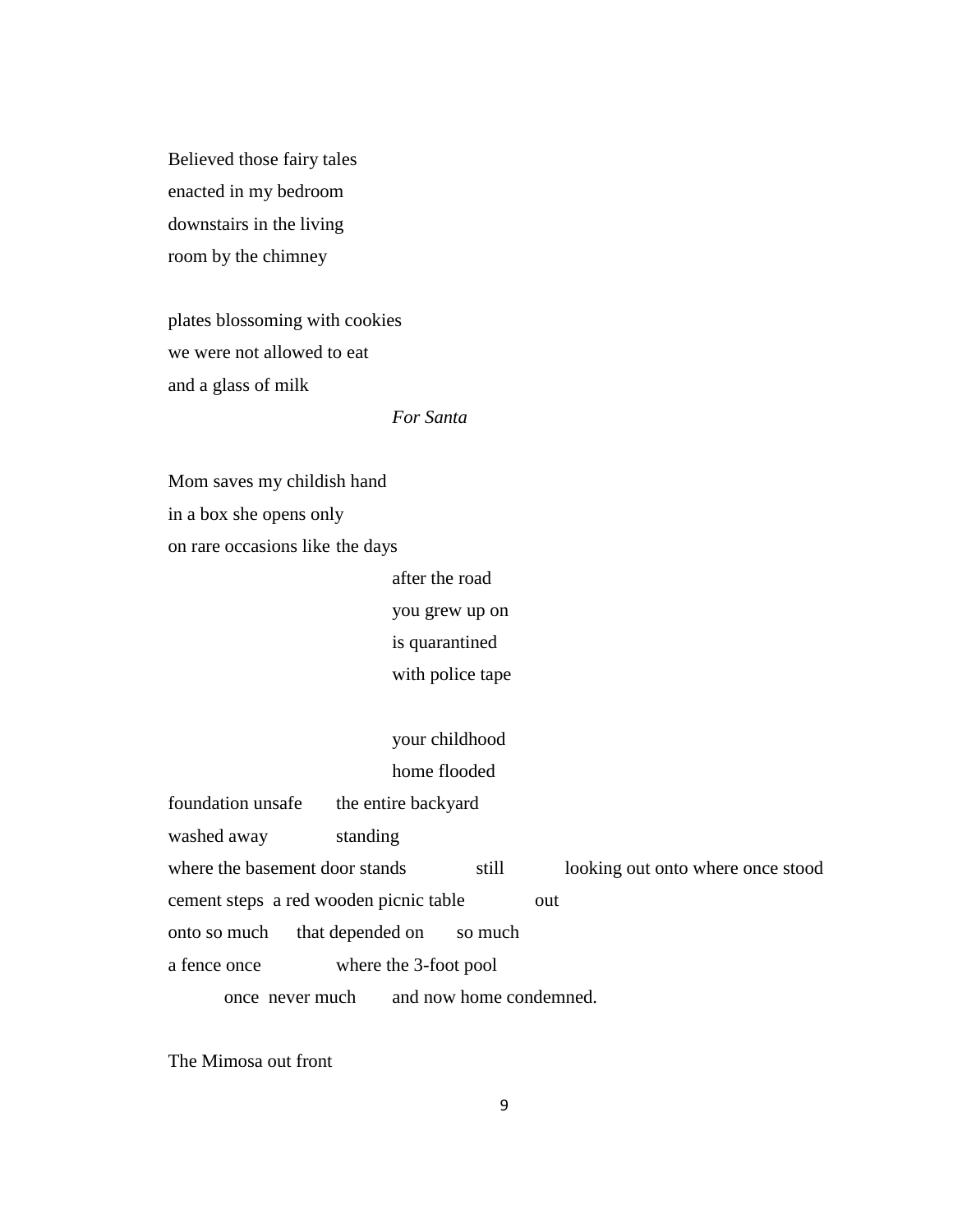mowed over and grown over time and time

frailbaby trees sprouting a bajillion *Albizia julibrissins*

Their leaves slowly close during the night and during periods of rain

Leaflets bow downward thus its modern name شب سب خ *Shabkhosb* Nightsleeper

In Japanese: *sleeping tree*

\*

Dad came home black as the belly that bore him The boiler of his nightmares lived out over days

When Dad's tired got angry Mom's tired used guilt

He hid under the hood of his car always 10 years old and 100,000 miles on it when he bought it leaving Mom home T.V. school books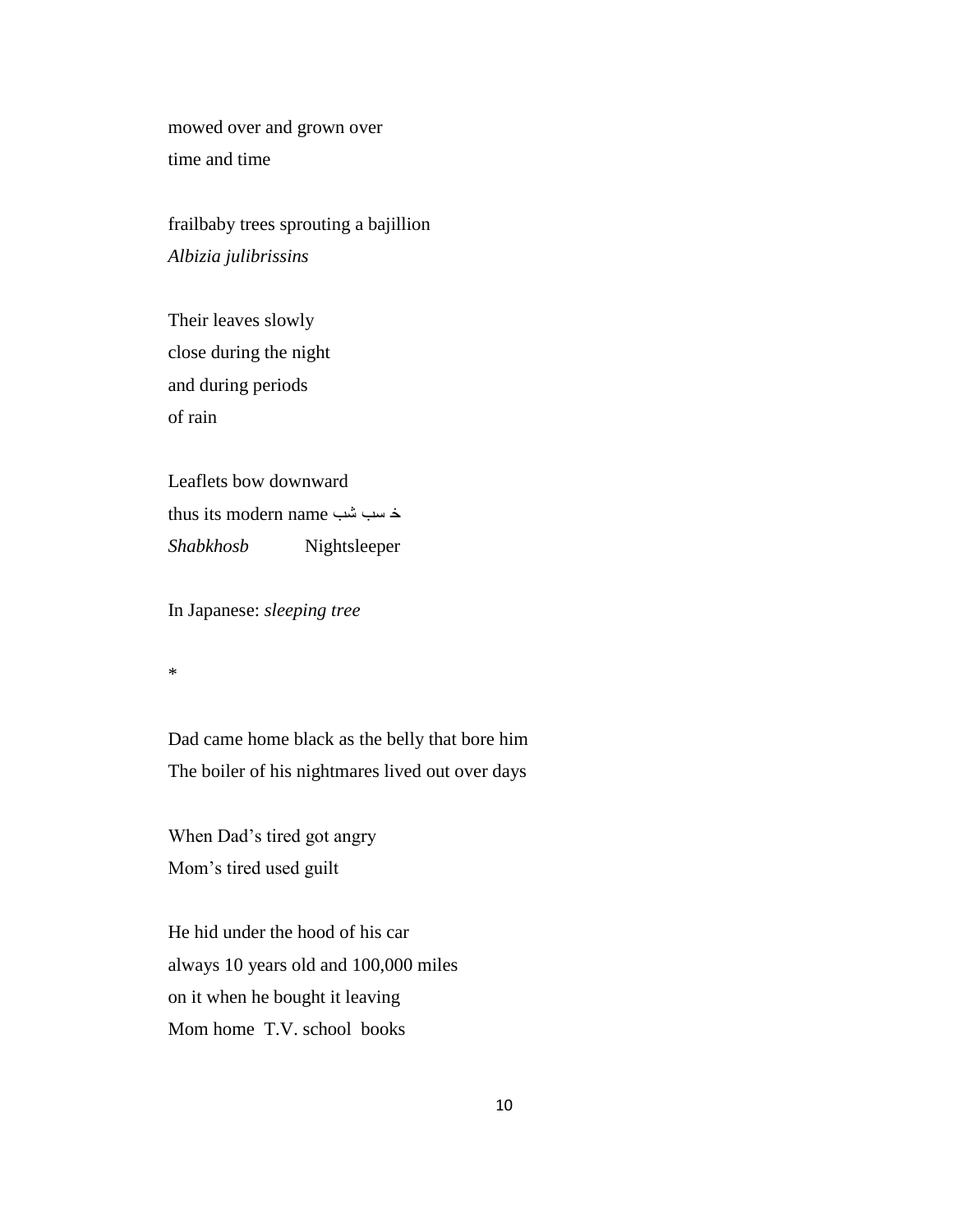Mom made Dad complicit signing *Love,*

 *Mom and Dad*  on all the Christmas gifts

\*

\*

*I only have one good arm* she reminds us doing *more with one good arm than most moms can do with two*

\*

*I'll fly a rocket to the grave* is how I read the hieroglyphs engraved on her upper arm

a ribbed and dimpled gauge of loss

\*

She fears I will betray her some day

\*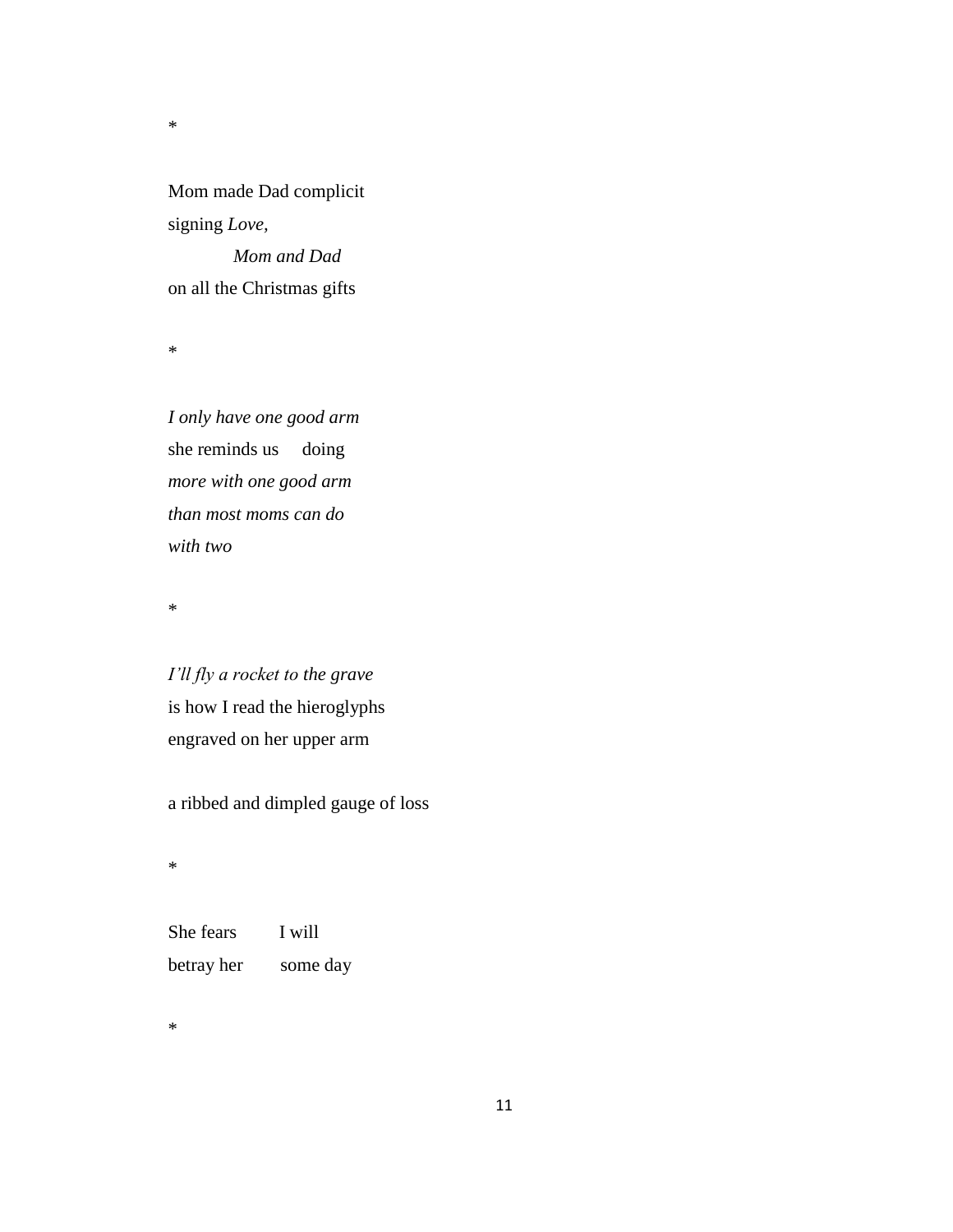On car rides she'd sing the songs of her great grand children songs her mother's father sang to her *K K K Katie Beautiful Katie You're the one the one the one that I adore And whenever the moonshines*

\*

I invent a tongue to lap up Mom's plaster cast

My throat a sponge lodged inside a moth cocoon

 $[$   $]$ 

My throat is both and neither and everything the tongue My throat is both and neither and everything the tongue

The strongest muscle clicking a cricket leaf lapping laugh ing delighting in the romantic cusp of evening kept both prisoner and child swaddled and straightjacketed

\*

Cloistered with other men alone with their secret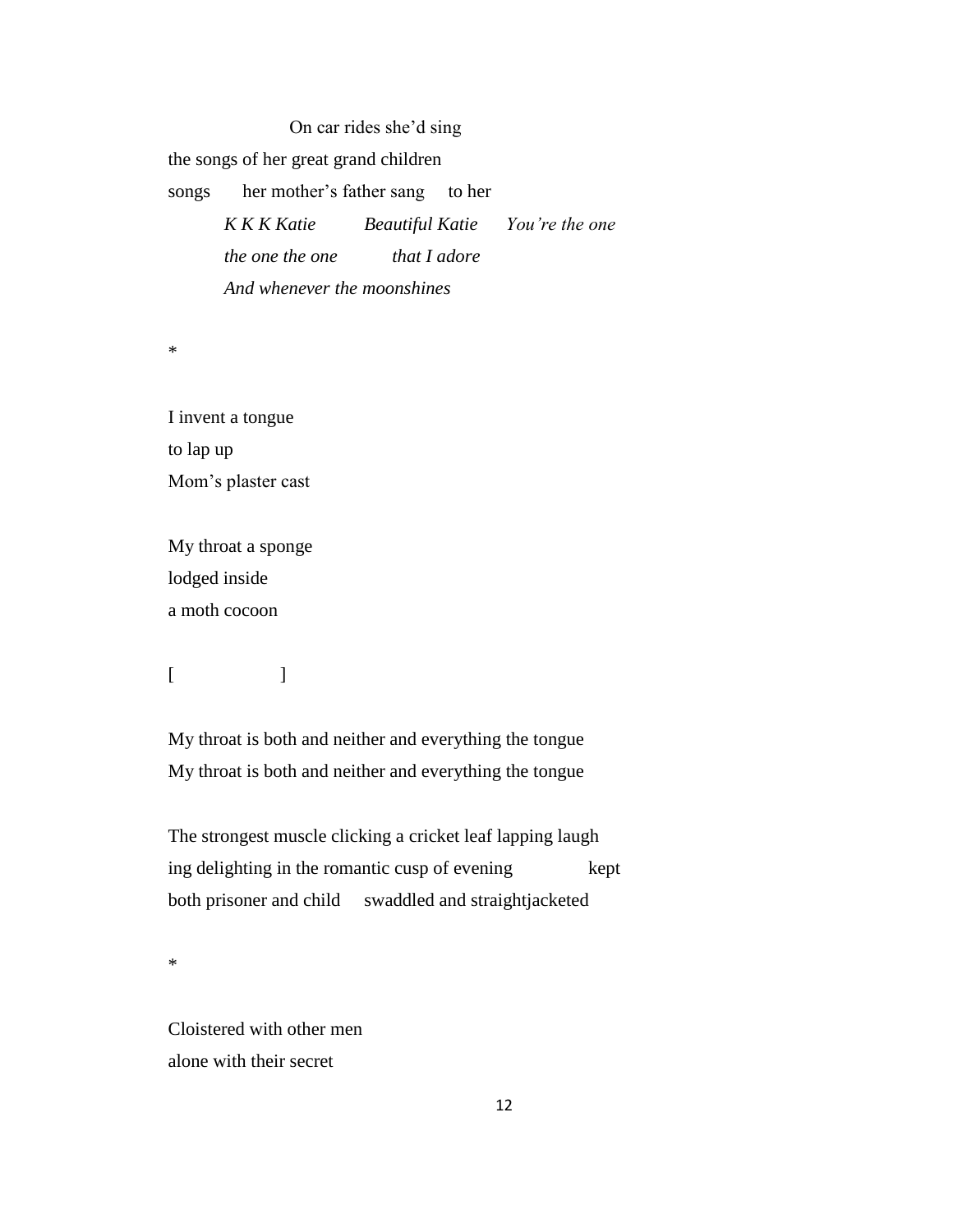man is another generation altogether different another blood line difference another altogether different difference

\*

Pay no attention to the old man behind the curtain It is possible my words speak independently of my voice

\*

#### SILENCE

\*

Among others who know and never have children only men who act like boys and want to play house with women

\*

Old man in the pressed shorts and high white socks Old man in polished mahogany member-only dining halls

\*

I must be half-asleep Drunk and drugged to let my love Burn down the house again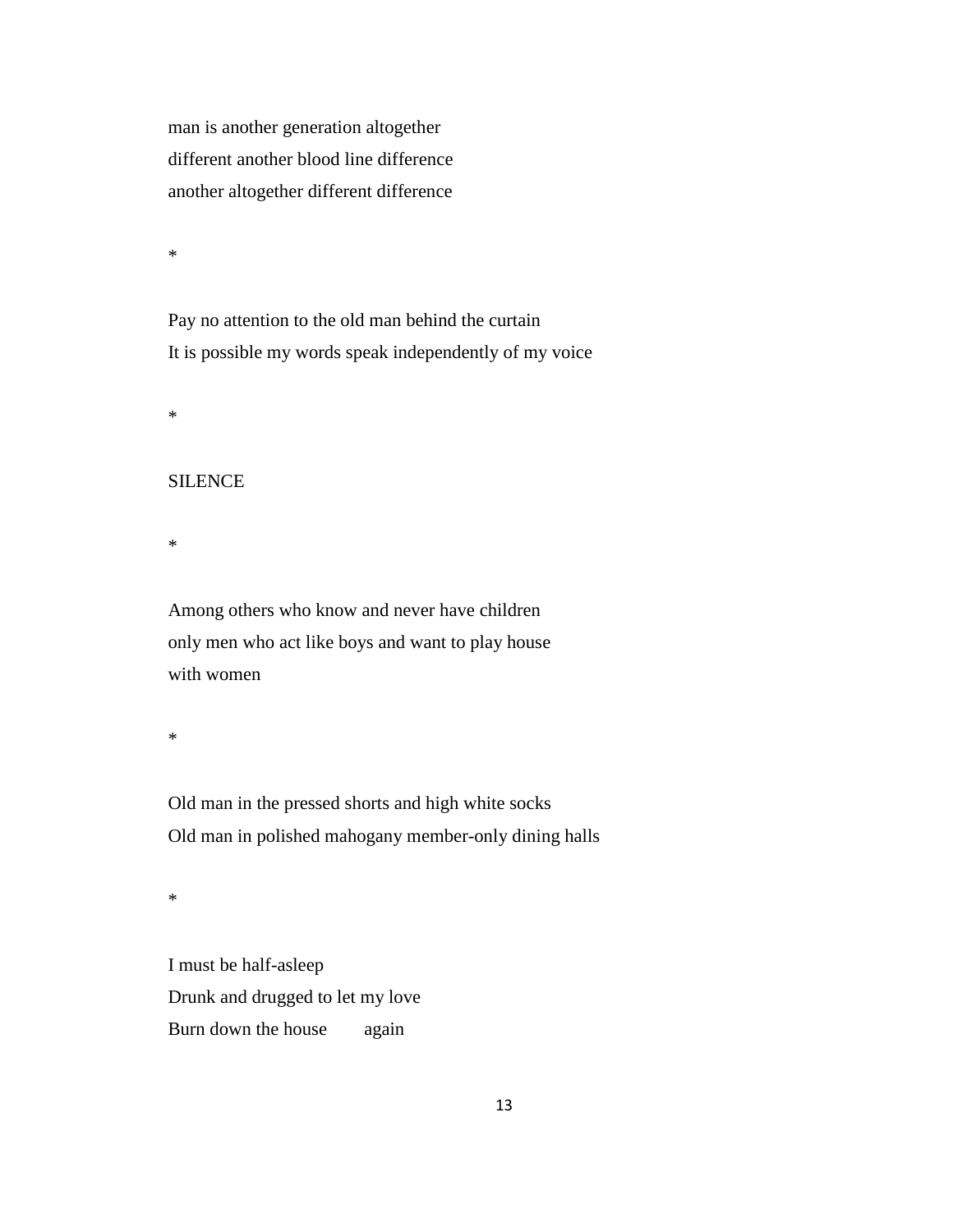On the corner of Nicollet &  $24^{\text{th}}$  Minneapolis  $1^{\text{st}}$   $7^{\text{th}}$  Day Adventist Church has lost an R.

The wall proclaims: *He is isen* 

*\**

\*

In my studies I learned to disgust the name and function of my own lame weak base and twisted incon

sequential wretched hand

fading blue gray callous on the outside of my crippled pinky winks when my hands are not being used

\*

So much tacit untouched fingering little things like cig arêtes little cigars our hands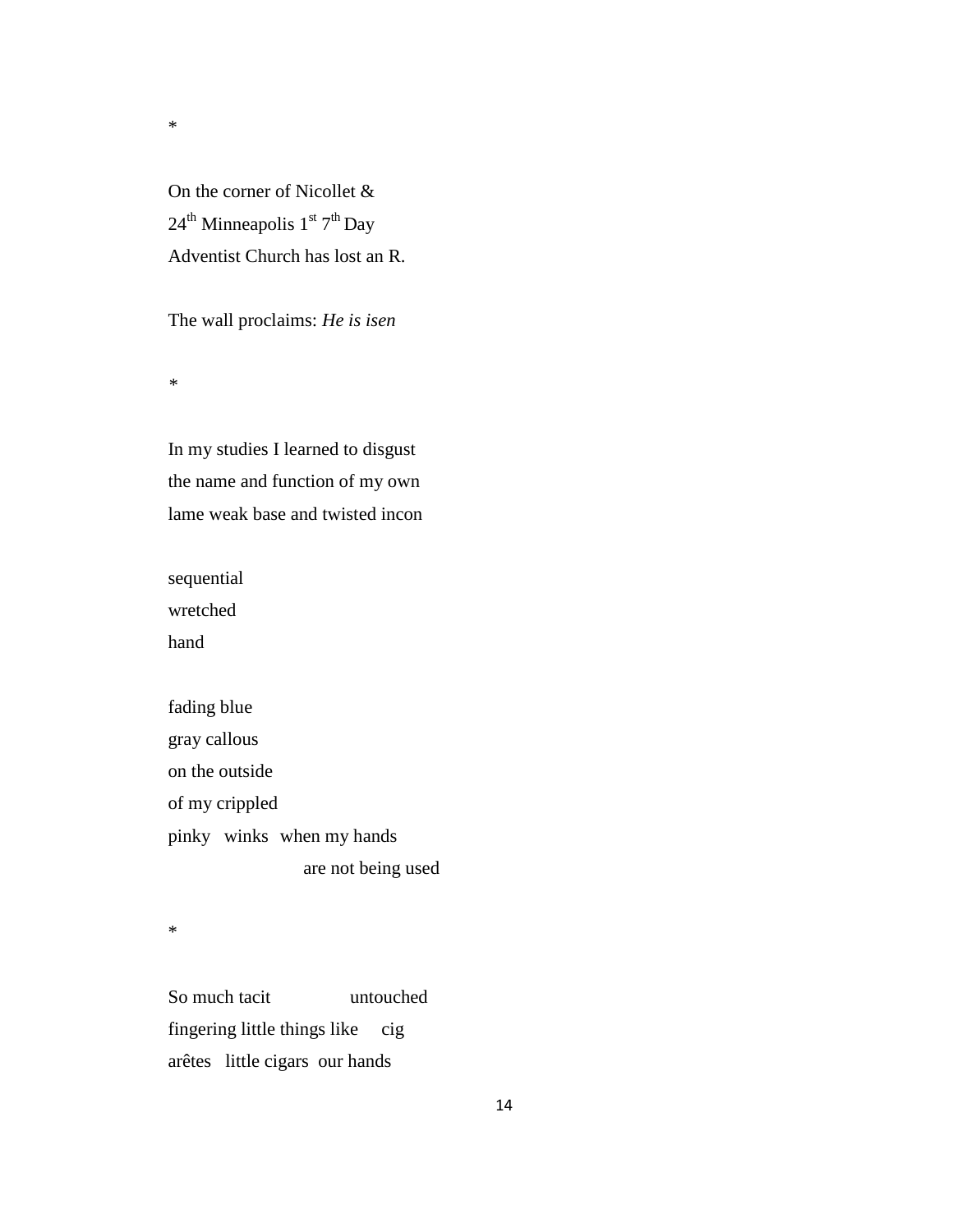our mouths once our most dangerous possession

\*

At thirty-three Jesus died and I accepted a proposal to leave

to be

with a man most nearly a boy next to me

to leave my city my rivers mountains wild blue flowers whispering Pitts burgh hub of still meals old timey trips dahntahn

\*

Crossing Allegheny Mononga hela crossing Ohio crossing Mississippi moving west the American dream rite of spring and all Americans

\*

Some never make it out of basements Some go straight to jail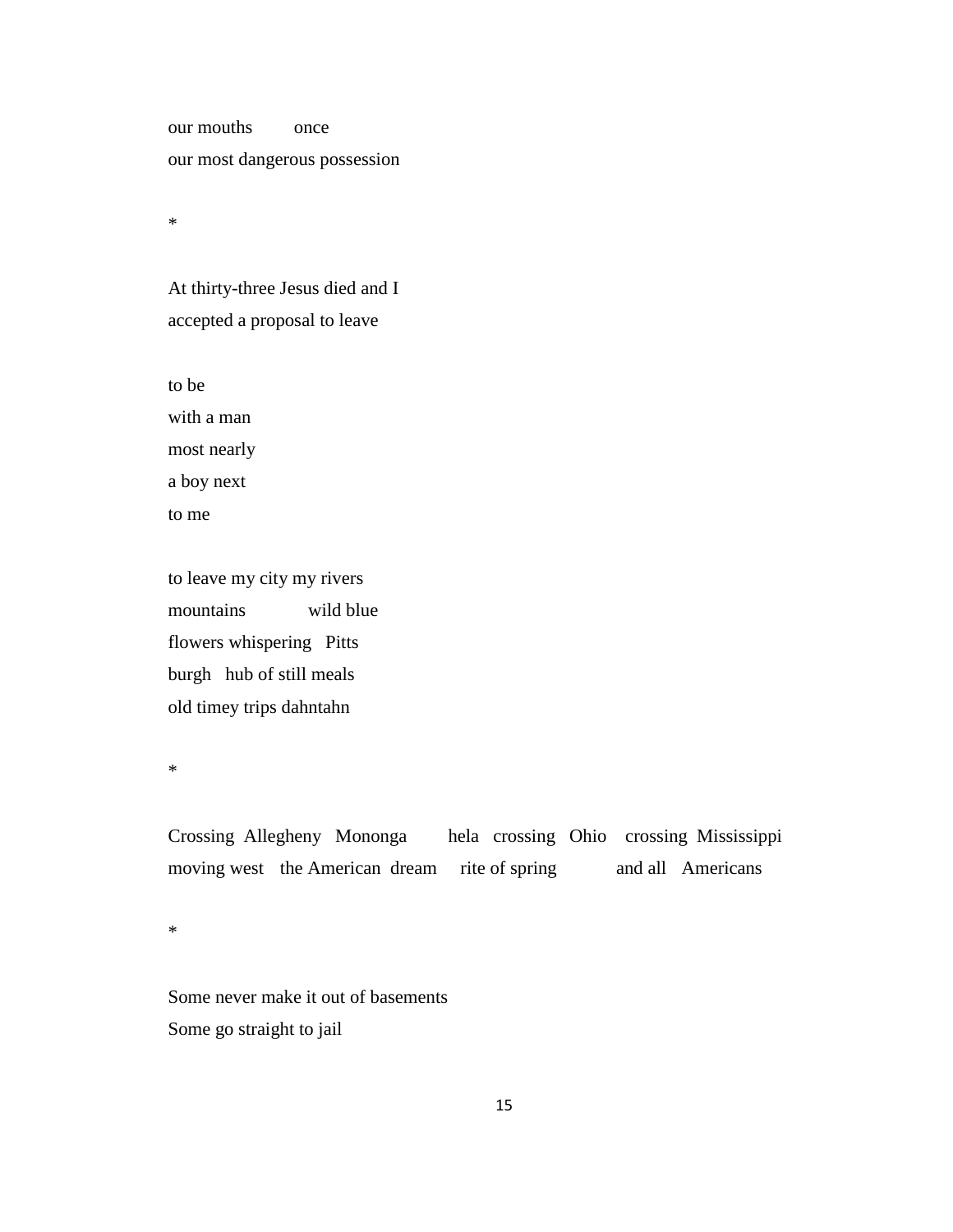PA once a state with the highest rural population land of immigrants this land is your land this land is my land

to the city of lakes state of butter rivers flour

\*

\*

I have visited the ruins by Saint Anthony's Falls I have visited the dam and the muse

um I have been to Hiawatha I have been to too many memorials for Longfellow

In the old days when service was sold with a smile and how can I lick your

Ask only about your input now *Please complete this survey*

On a scale from 1 to 100 with 1 meaning not satisfied at all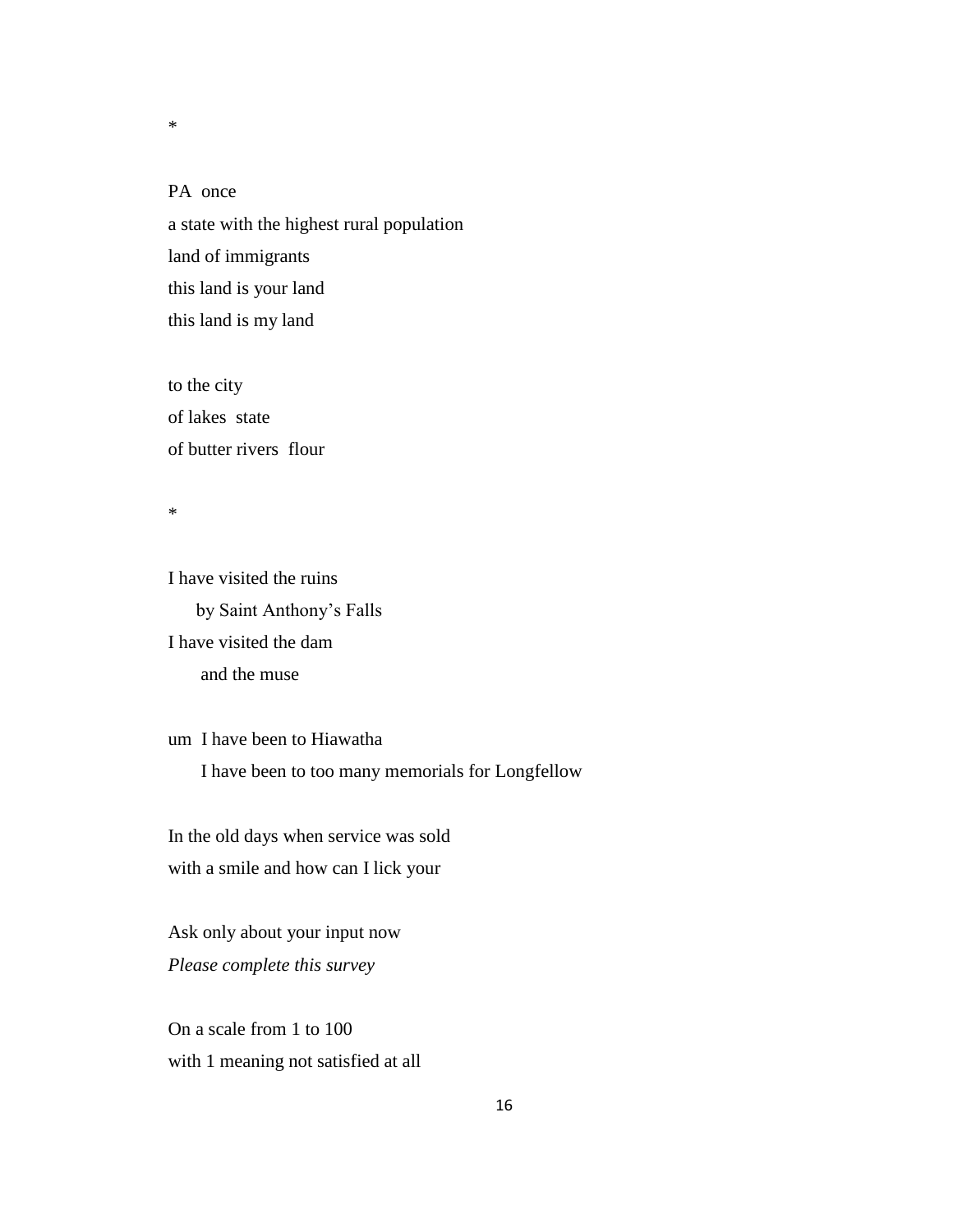#### and 100 meaning satisfied very much

How satisfied are you with the service

How satisfied are you with the product

How satisfied are you with the result

How satisfied are you

How satisfied

\*

Eventually she no longer asks will I ever leave this rusted old town

How many winking hangers in the dark

\*

Hermaphroditic White Amur sewagebloated with the hook piercing no flesh

The City Worker a man in uniform hoists the monstrous figure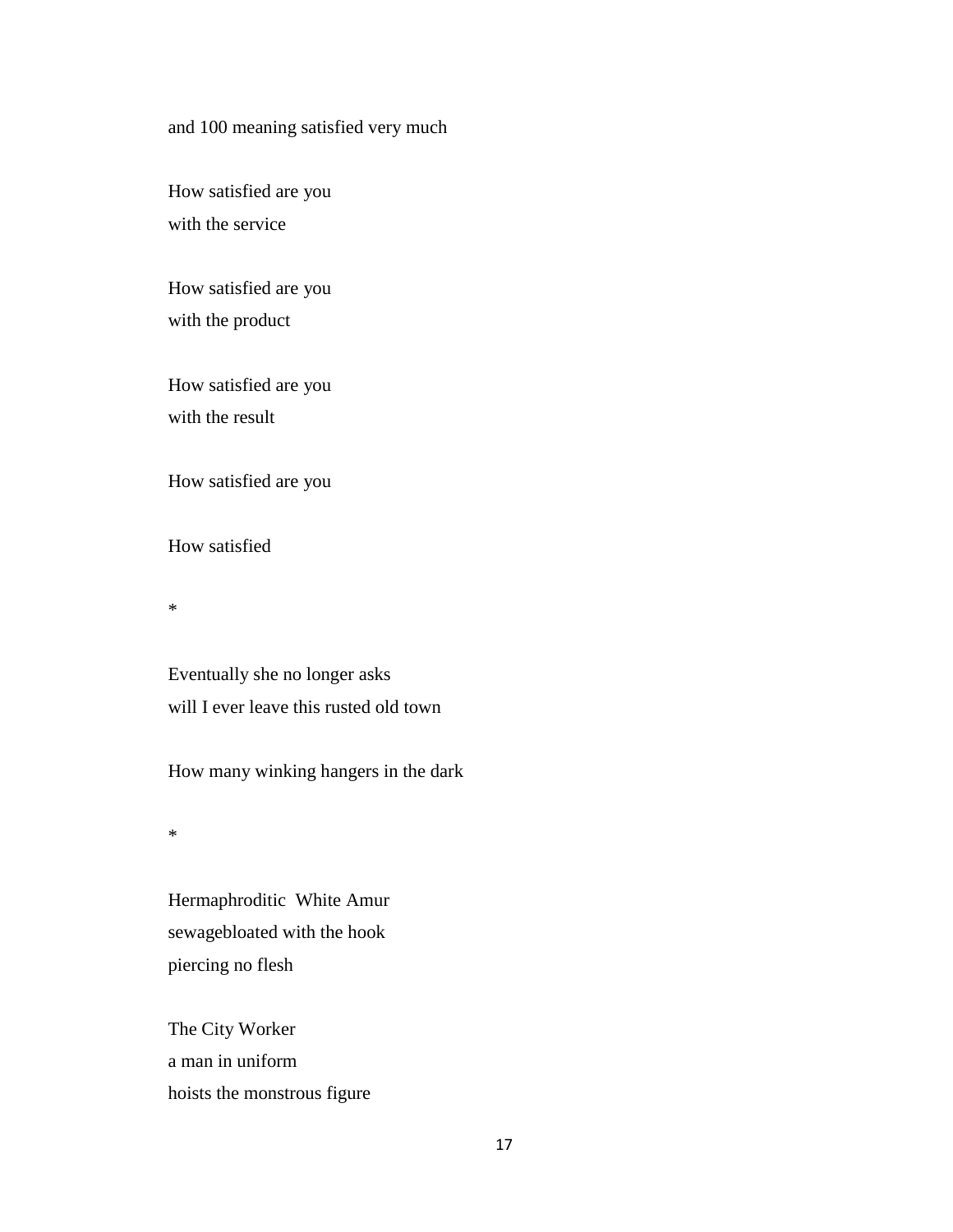from the canal I'm crossing by foot

*White Amur* the City Worker answers *White Amur* I repeat him

*They put them there as babies They eat the gunk that clogs up the pipes* 

\*

compelled to see beauty on both sides pure/impure visible hidden/white ibis I reach out to touch

\*

What if I could touch everything I ever wanted every need done while never coming into never contacting the innermostness nessness the unness non-exist ence in the bodily experience

No longer a spirit having a human experience No longer a human having a spiritual experience No longer old concepts of human and spirit

\*

We are no longer relevant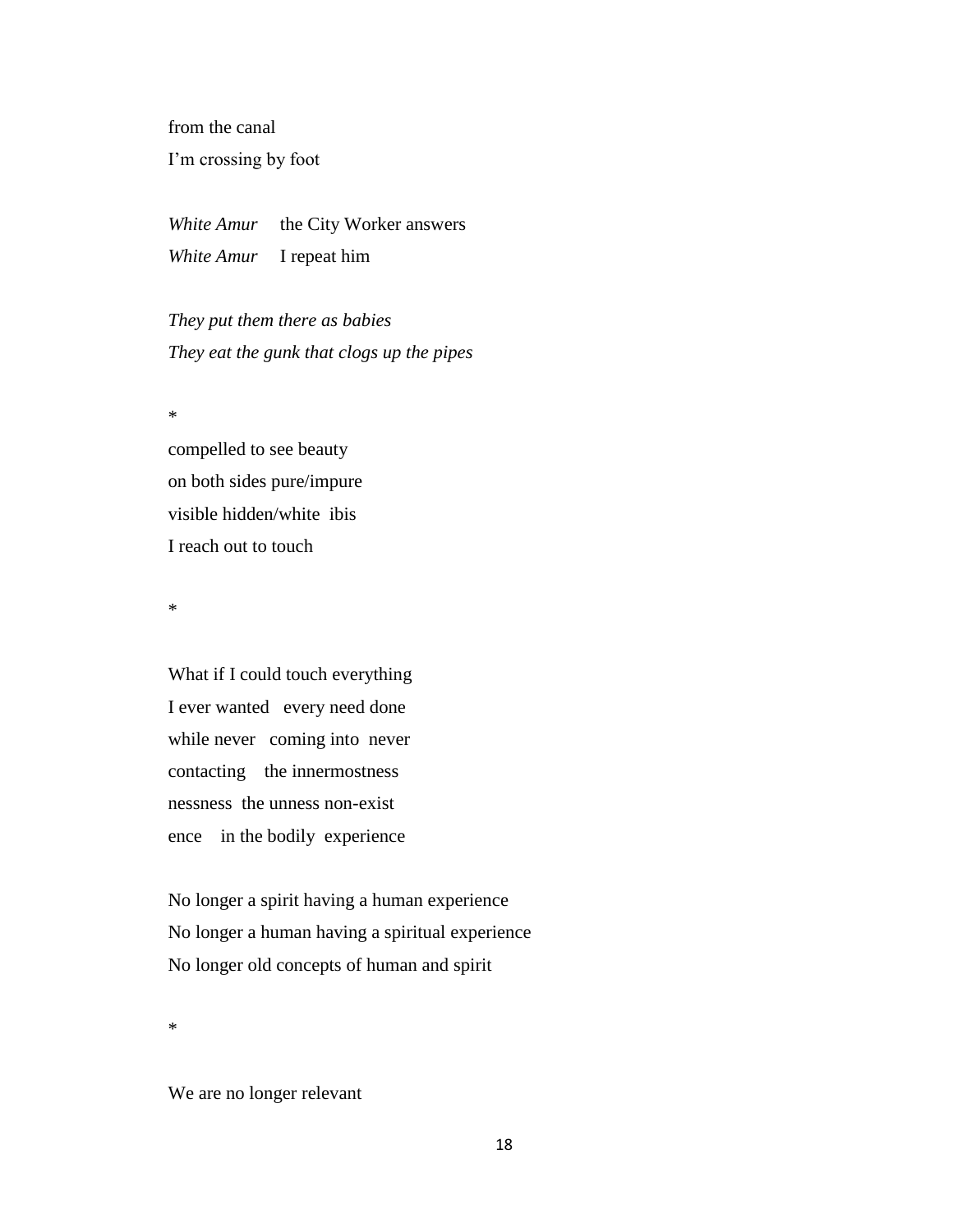\*

# Carry on Carry on

Pay no attention to the old man in the iron hat Pay no attention to the rabbit to the moon No one cares about the old concepts anywhere

Carry on Carry on

\*

When I wake I find myself in the arms of my love whose face is my own whose face's of the mass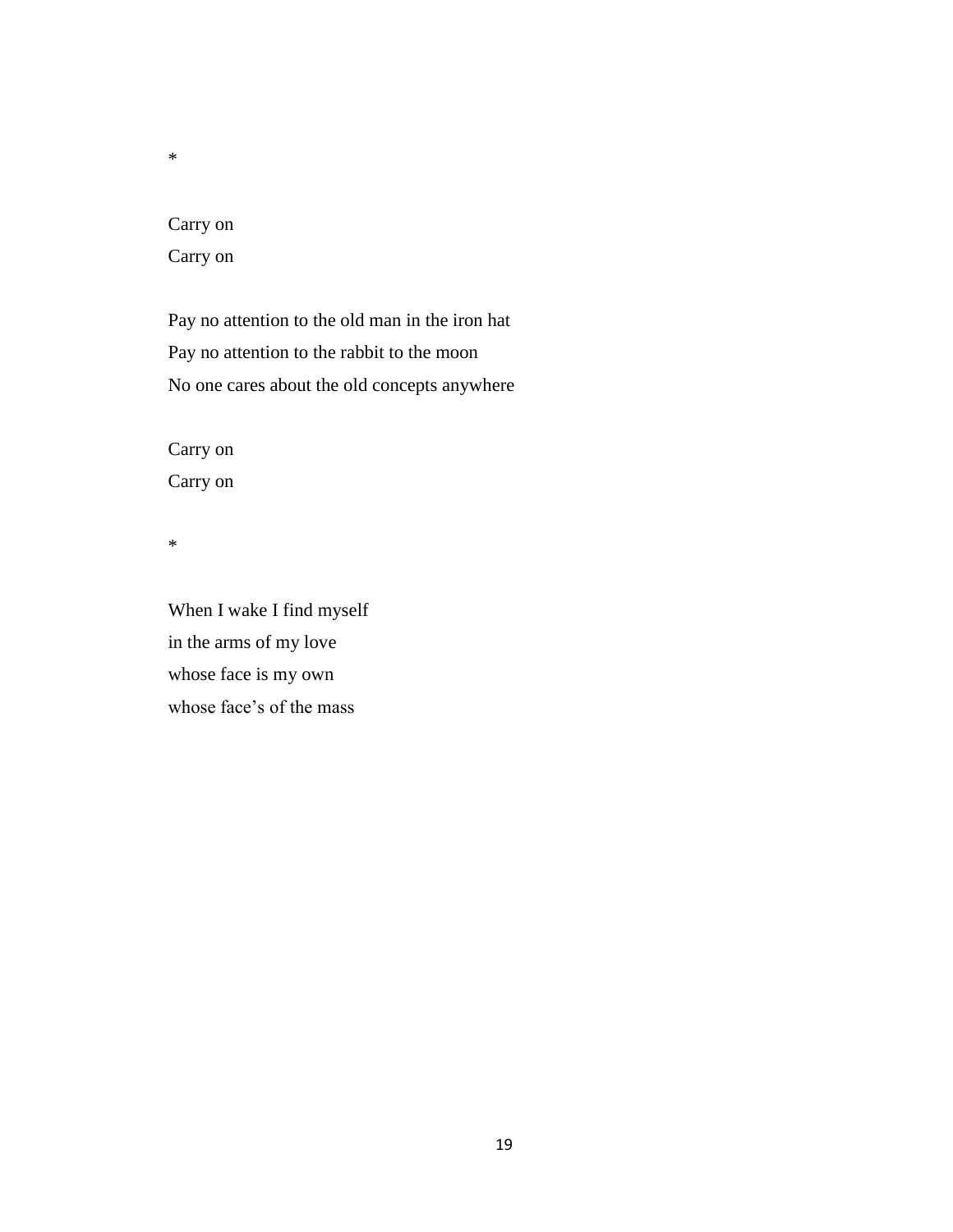## **Nude in the Kitchen**

A pillar glistening with gasoline

A match pressed between her fingers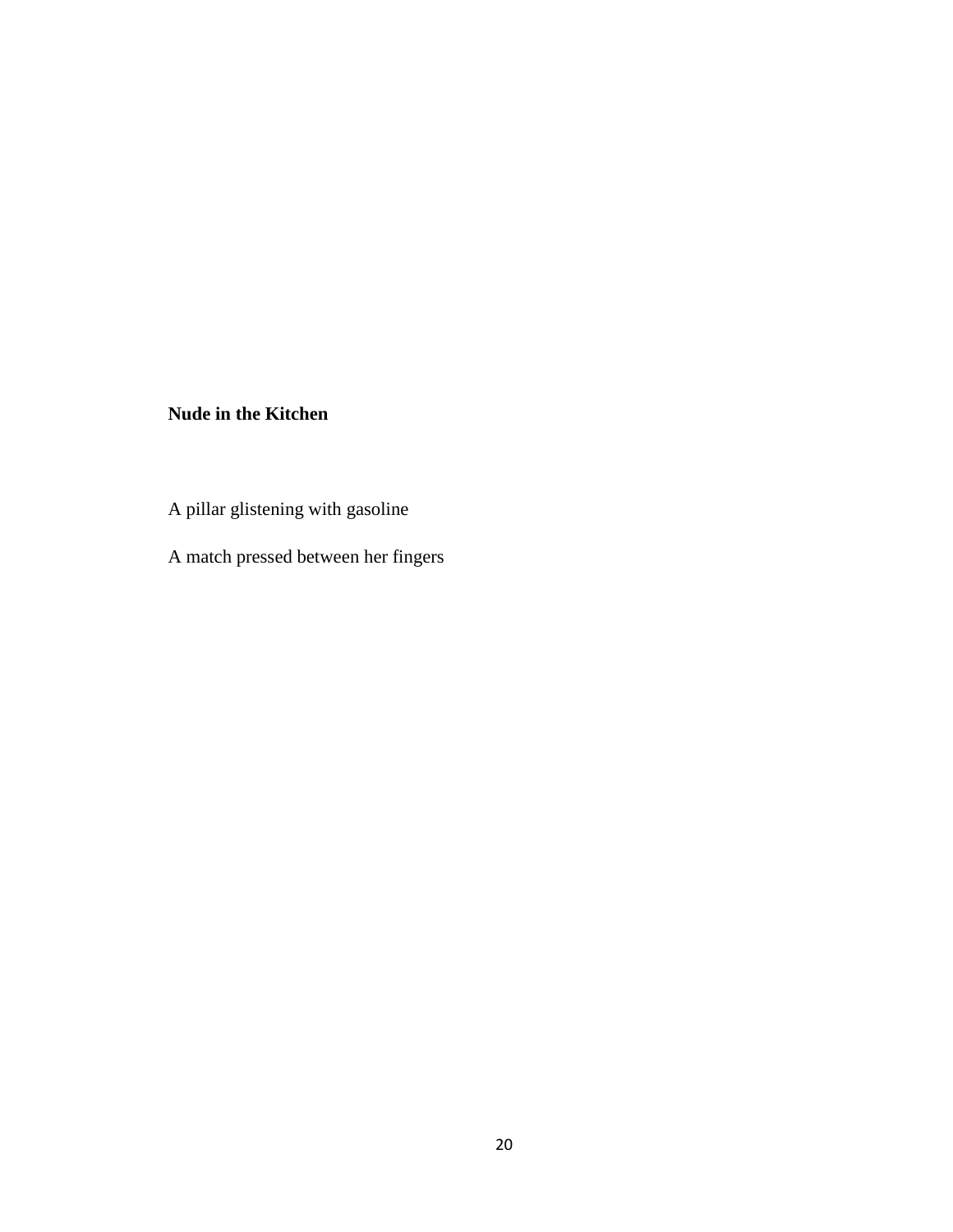#### **Evidence of a Diary**

*February 12, 2000*

Sucking whiskey from silver flasks Stealing aluminum lids from neighbors' trashcans Riding down the hills of Blue Slide Park.

*October 47, 1913*

They say, my name is an omen. They say, knock on wood.

They say, bit of red, A bit of satin.

The boy hears, Satan Red-centered *Caeturum.*

Asparagus growing in sparrowgrass.

.

*September 7, 1703*

Only a sparrow stood between saving him and leaving.

Only my grandmother's offer Her mouth, a cup of tea leaves.

*[ illegible ]*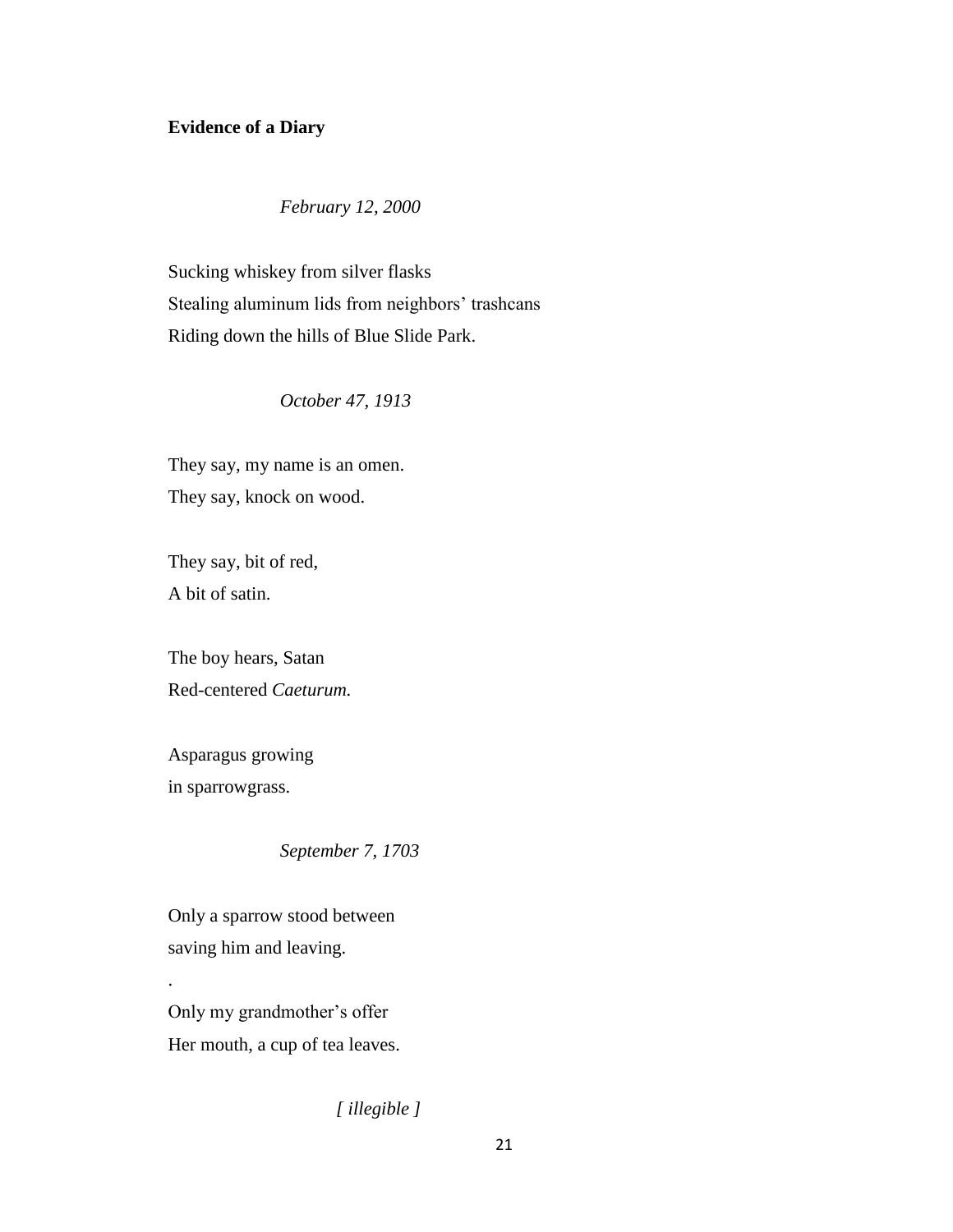*A primitive story.* 

*September 30, 1839*

This is the month my mother warned me about. The month of singeing wings on yellow light.

This is the month half-beating itself against the screendoor battering its wings against the whitelight

littering the porch, rusted winged maggotbodies

*April 20, 2037*

girlhood rose upside-down and backwards objects in the rearview mirror appeared distorted wearing white became a promise and a choice

*October 5, 2013*

A female can reproduce without a male. This is proven of a shark in captivity.

*December 12, 2014*

His round hands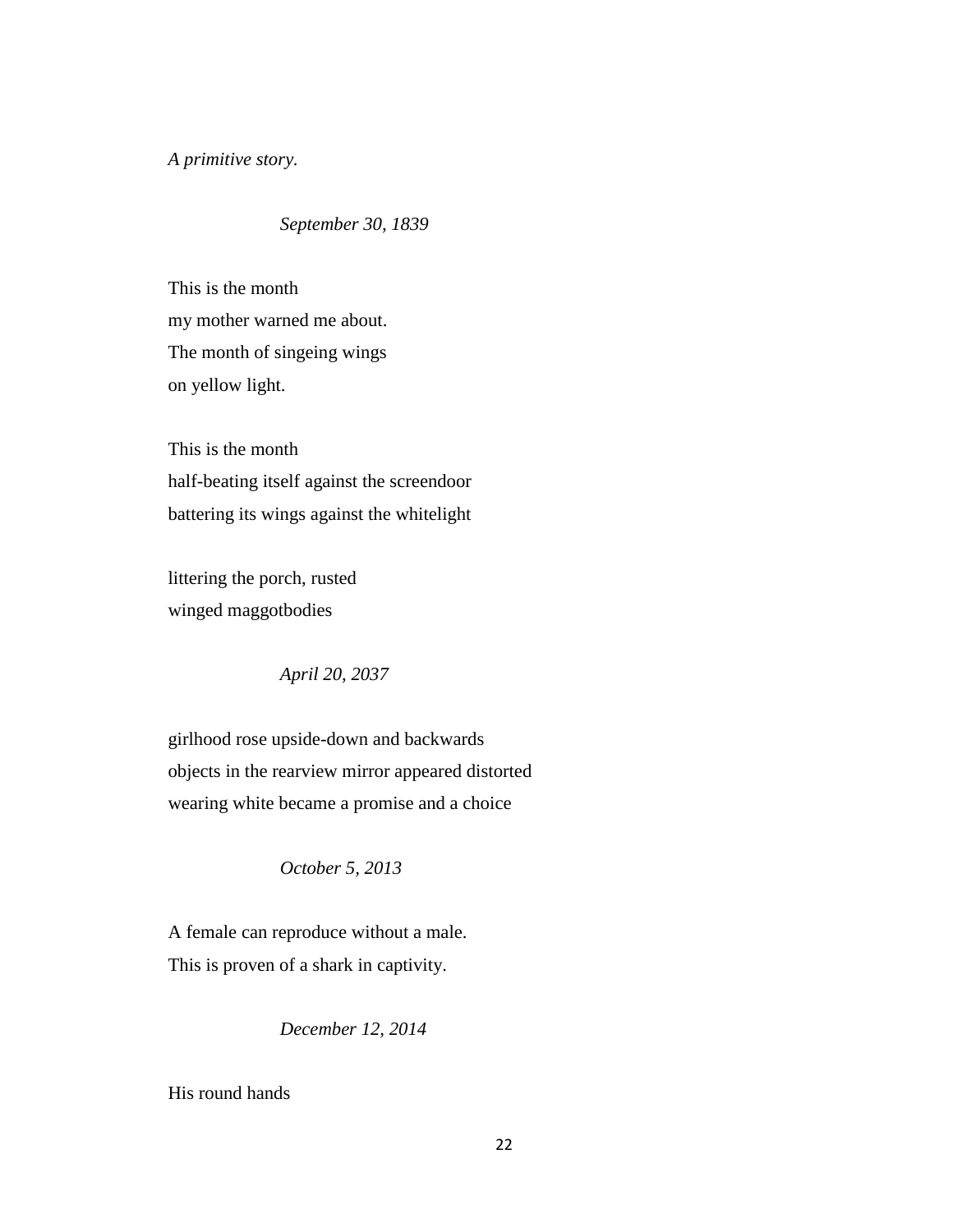wounding hair, lips rounding chest, fists wounding hips, ribs

*April 20, 2037*

Today we find fingers starfish bones

two sticks

*July 14, 1987*

The animals know they are not separate. This does stop them from killing one another.

*May 1*, *1924*

We leave the world from the chests of wounded civilians.

The way we come in.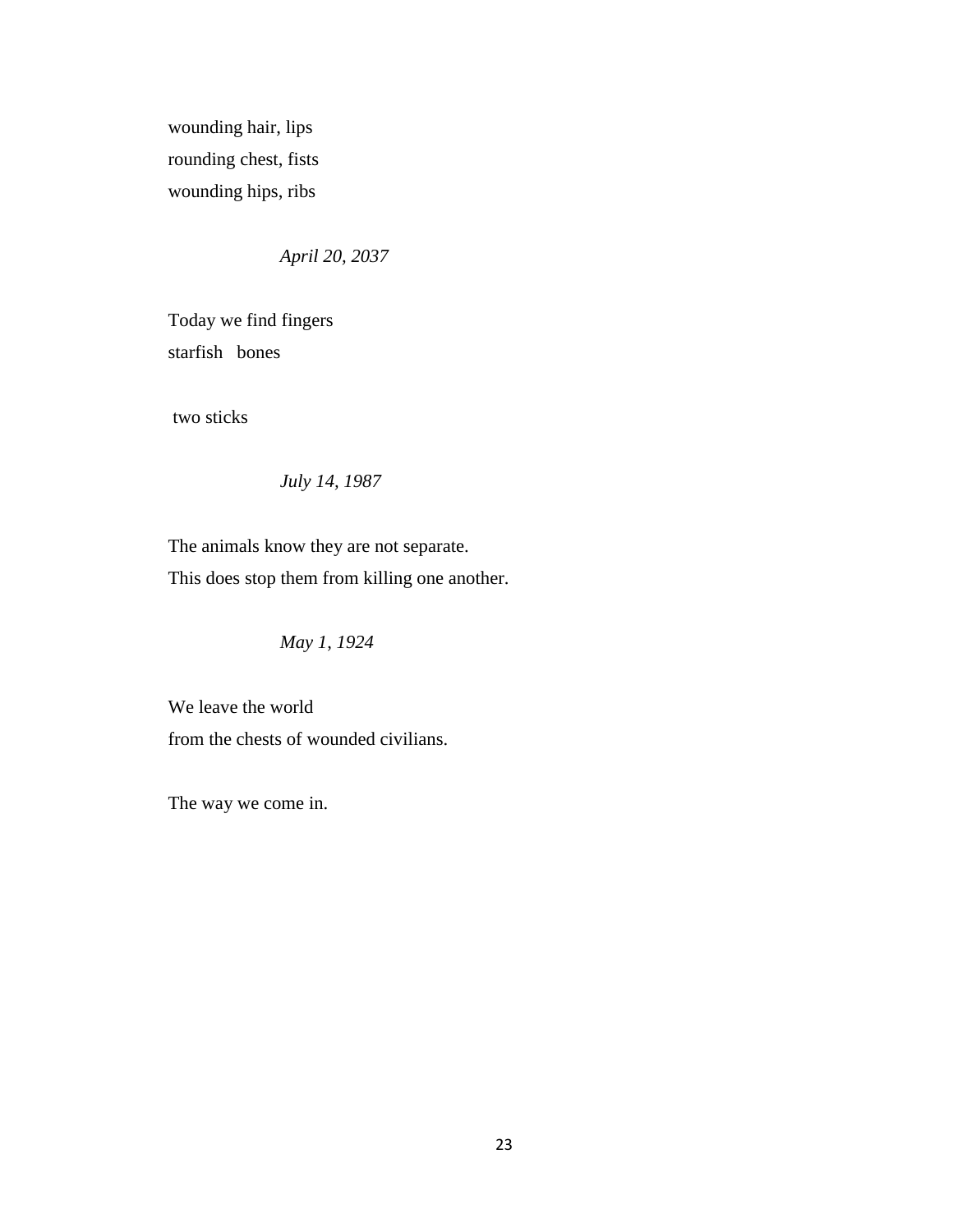#### **"A bit of satin"**

Remember the little girl Who looked good in red. The bird's flying form. The small's preponderance.

Nothing 'cept the slow show Of hands now. The day Dreams. In heaven Everyone is naked.

Listen— I eat men fast. I thought I Would roam forever. I was fifteen.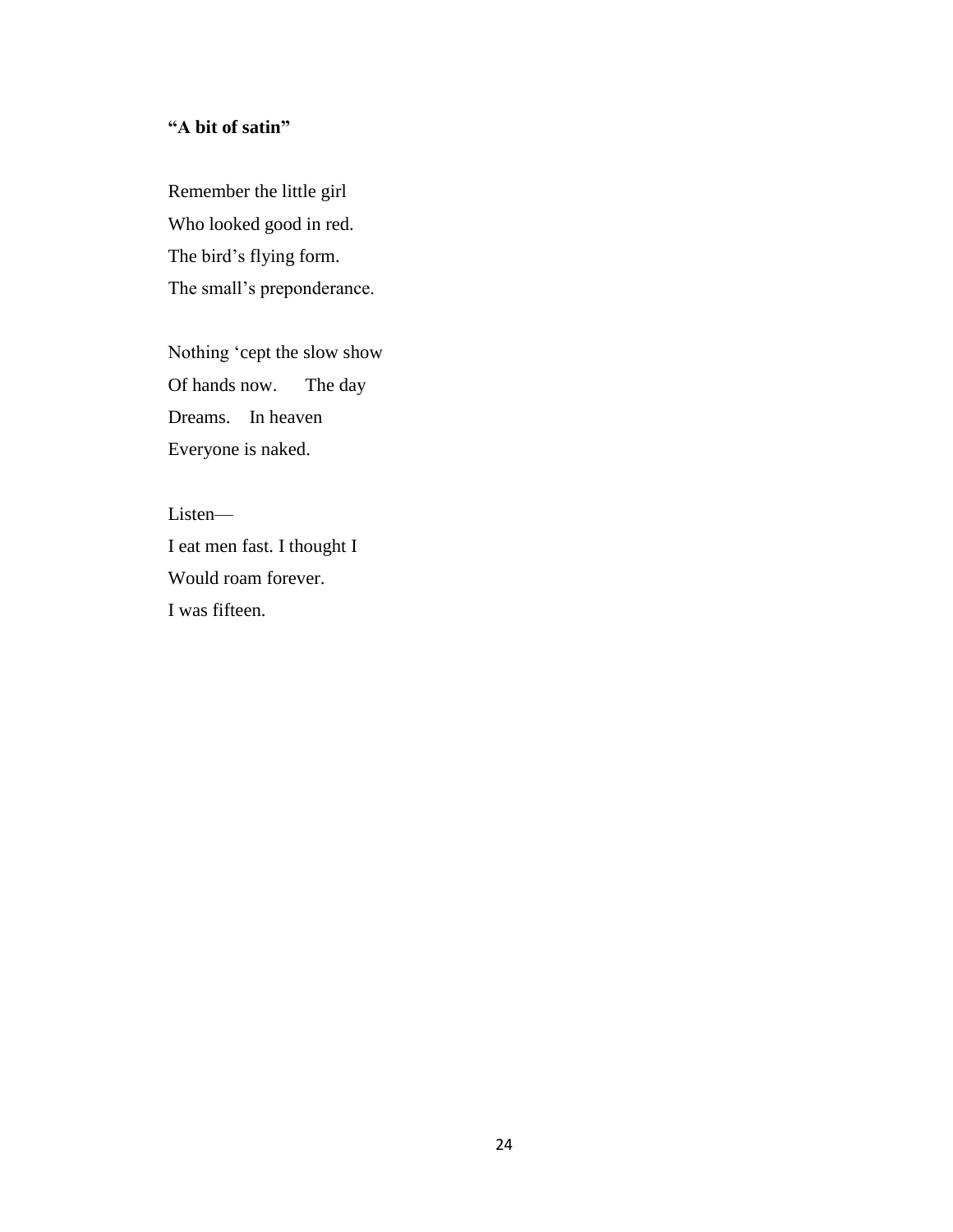#### **desert pigeon**

you don't see many quilted down coats in the desert

and when those little tufts of down appear from pillows and comforters you are tempted to think:

this is natural, standing here counting twenty-four tiny eruptions on a pigeon's pale ashen head

filling jugs at the water station witnessing the delirious pigeon peck a poke a pickle, stumble sip water from an oil puddle

you are tempted to plunge into the pigeon's ashen bald head and pluck feather after feather feathers for a quilt, feathers for bed feathers until finally the bird bursts.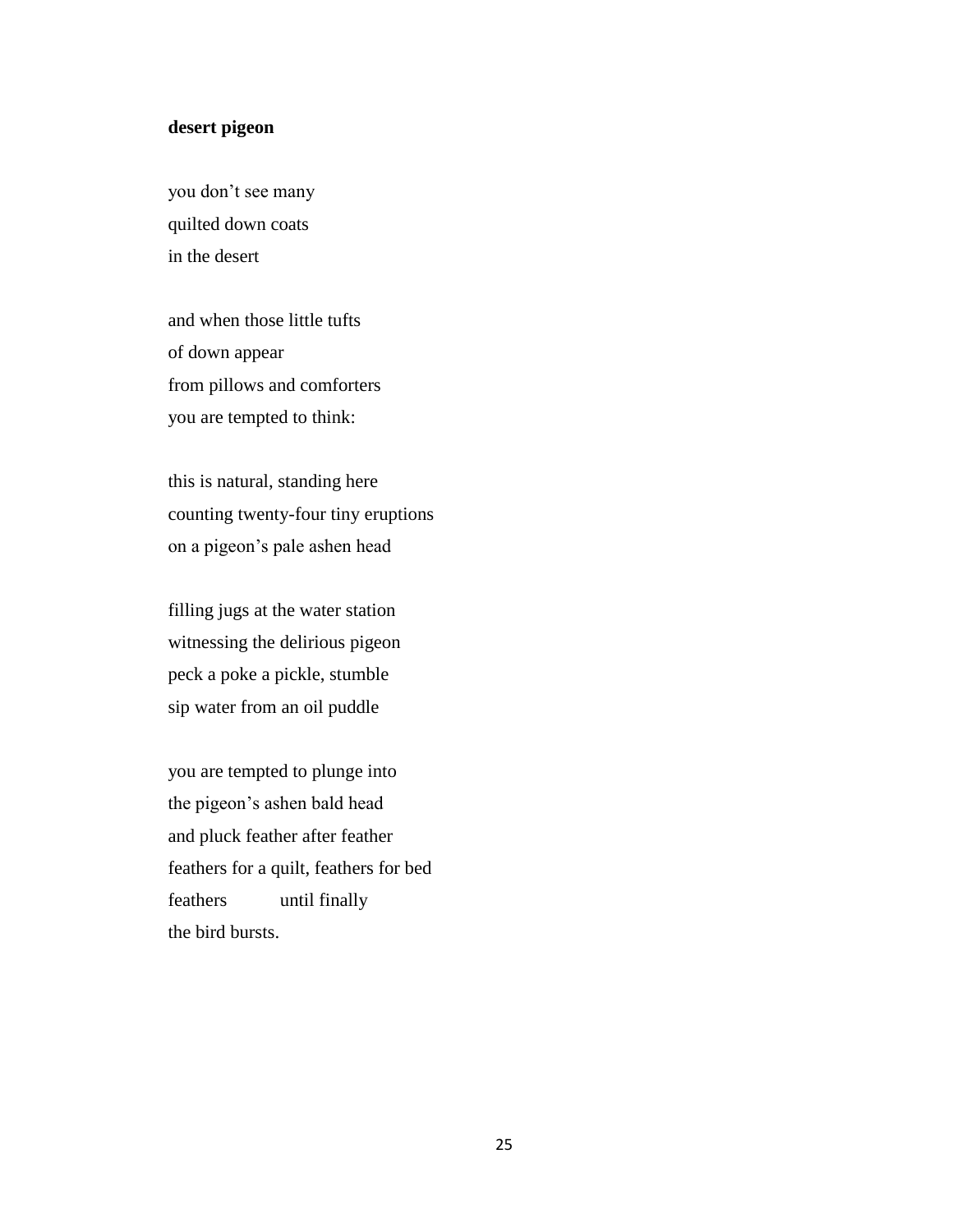#### **We Spin Around the Night**

For the longest time I did nothing. I read Foucault. Of Blanchot, he wrote: *Negligence, a person must be negligent.*

*– essentially negligent.*

The mice shat in our silverware drawer, ate Emerson's cat food. Instead of killing them, I moved the knives, the forks, the spoons, and stored the cat food in an airtight container.

I grew tired of cleaning the mouse poop out of the silverware drawer. I did nothing. Read.

*Negligence, – essentially negligent.* 

In the doorway of my house, the body of a gray mouse, fur stripped, muscles raw, red tendons exposed, still breathing, Emerson asleep,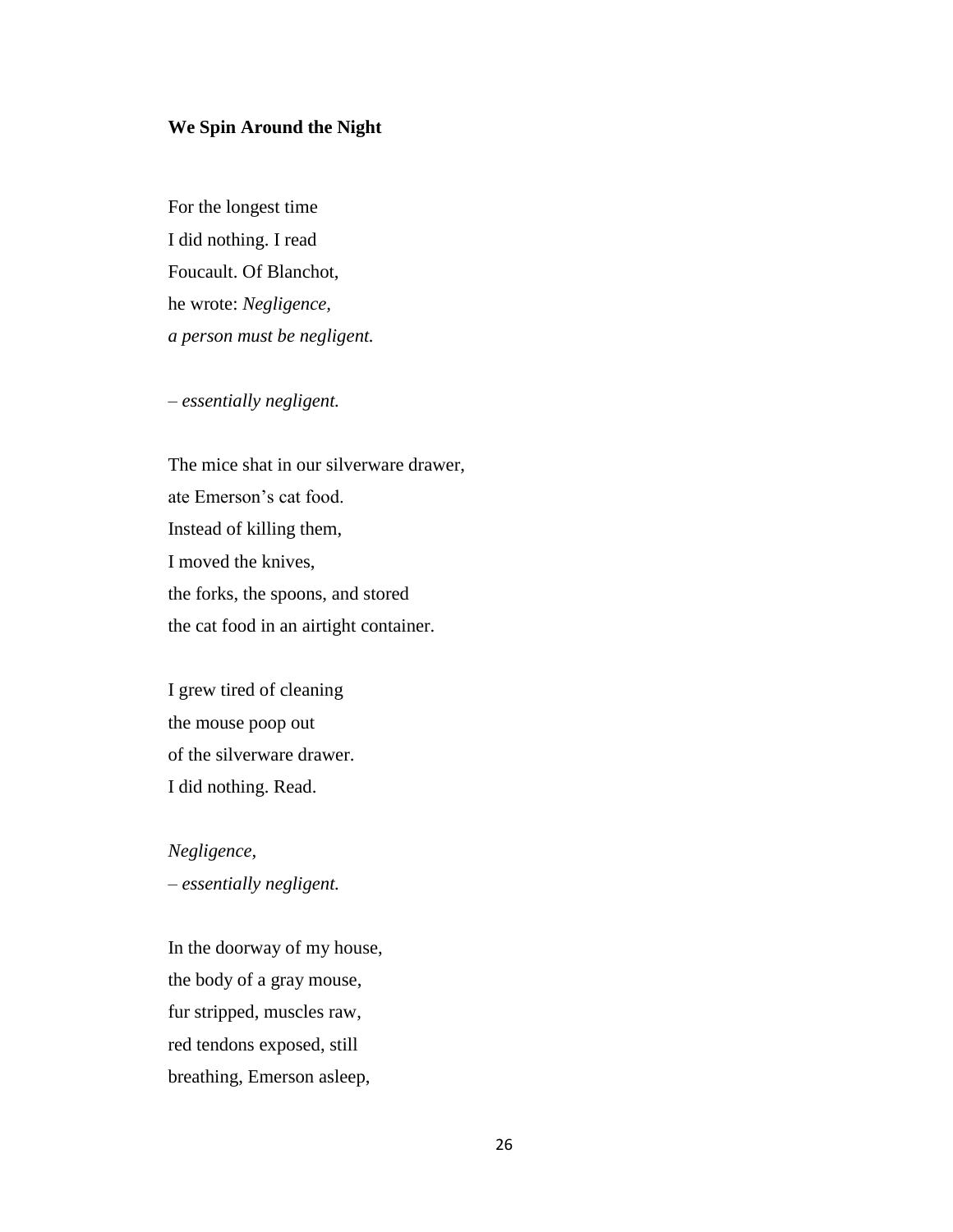and a girl named Billie, who could just as easily have been an Audrey, a Guilietta, a Jean. A girl out of a Godard film

slim-wasted, big-hearted, near-sighted. Billie. I welcomed her, sat across from her on the floor where she sat next to him, on the couch, nibbling the corner of his lukewarm burrito. The tip of her tongue darting across her lips. I did nothing; *a person must be negligent., essentially negligent.* 

Years later, I feel her breath, her eyes follow the salmon curve threading the skyline of Pittsburgh.

#### $\frac{1}{2}$

In Friendship, I grew marshmallow and clover wormwood and tomatoes basil and lovage and peas.

He wrote: "We've dreamt of a room that doesn't love us in a town that doesn't need us."

Every day he woke up complaining.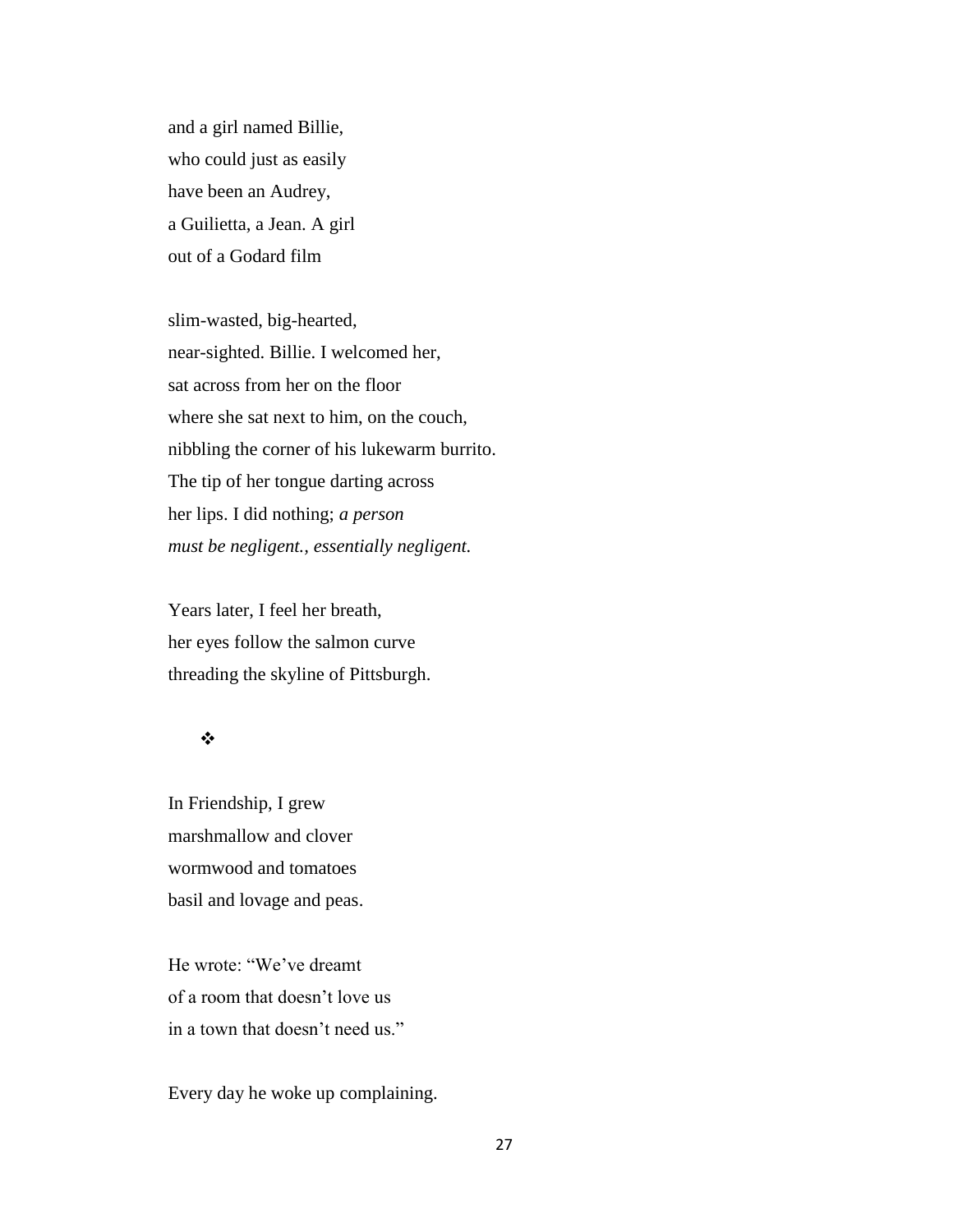In the backyard he saw remnants

of Wheeling: cars pulled apart, rusted grills menacing everything.

Masanobu Fukuoka wrote: *fruit in a shriveled state is like a person in meditation.*

In time, we became wardens; our love, a life sentence. *Prisons within prisons within* 

*prisons.* Our hands grow thick with twisted knots. My heart, *a shriveled state;* his mind, *a person in meditation.* 

"You've always wanted to be alone. No one, not even your parents, could give you that."

And then he left.

#### $\frac{1}{2}$

*Mandarin oranges grow wrinkled fruit shrivels, vegetables wilt.* 

 $\frac{1}{2}$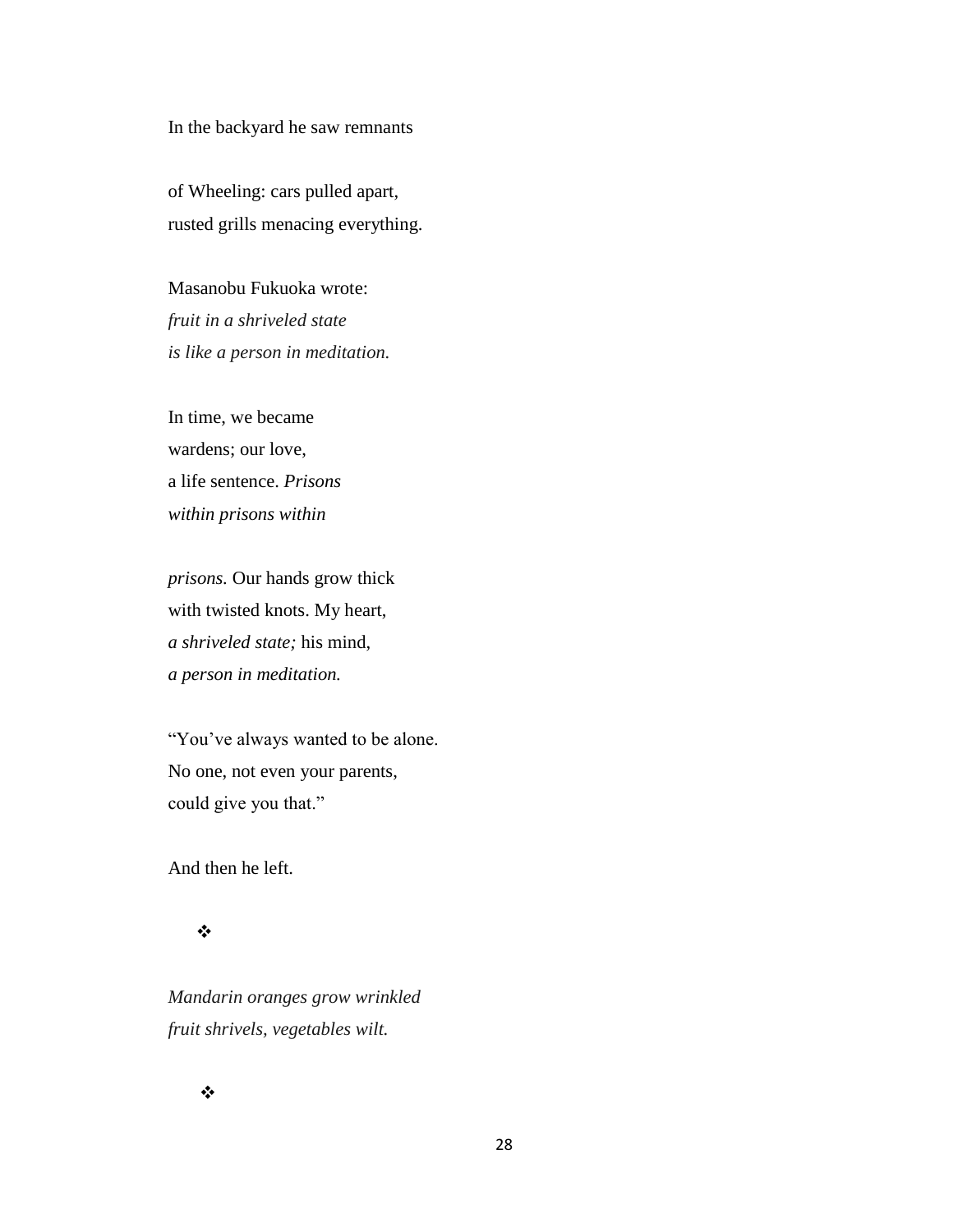In Friendship, I return to The Quiet Storm, the old neighborhood café, to swap

stories with a close friend, eat a burrito, drink coffee.

The faceless children rush in and out, take quarters in their unwashed hands, play pinball. Every year, the children, the menu, the old man with his pipe, even the same baristas.

On a good day, I call my closest friend and she comes.

On a bad day, I leave, walk the neighborhood streets— Friendship to Penn to Baum and back again.

Take time to stop by the park, touch the chessboard tabletops, crush Gingko berries, contemplate their yellow fan-shaped leaves.

I hear a child on the family grand piano through the neighbor's living room window from where I listen on the street.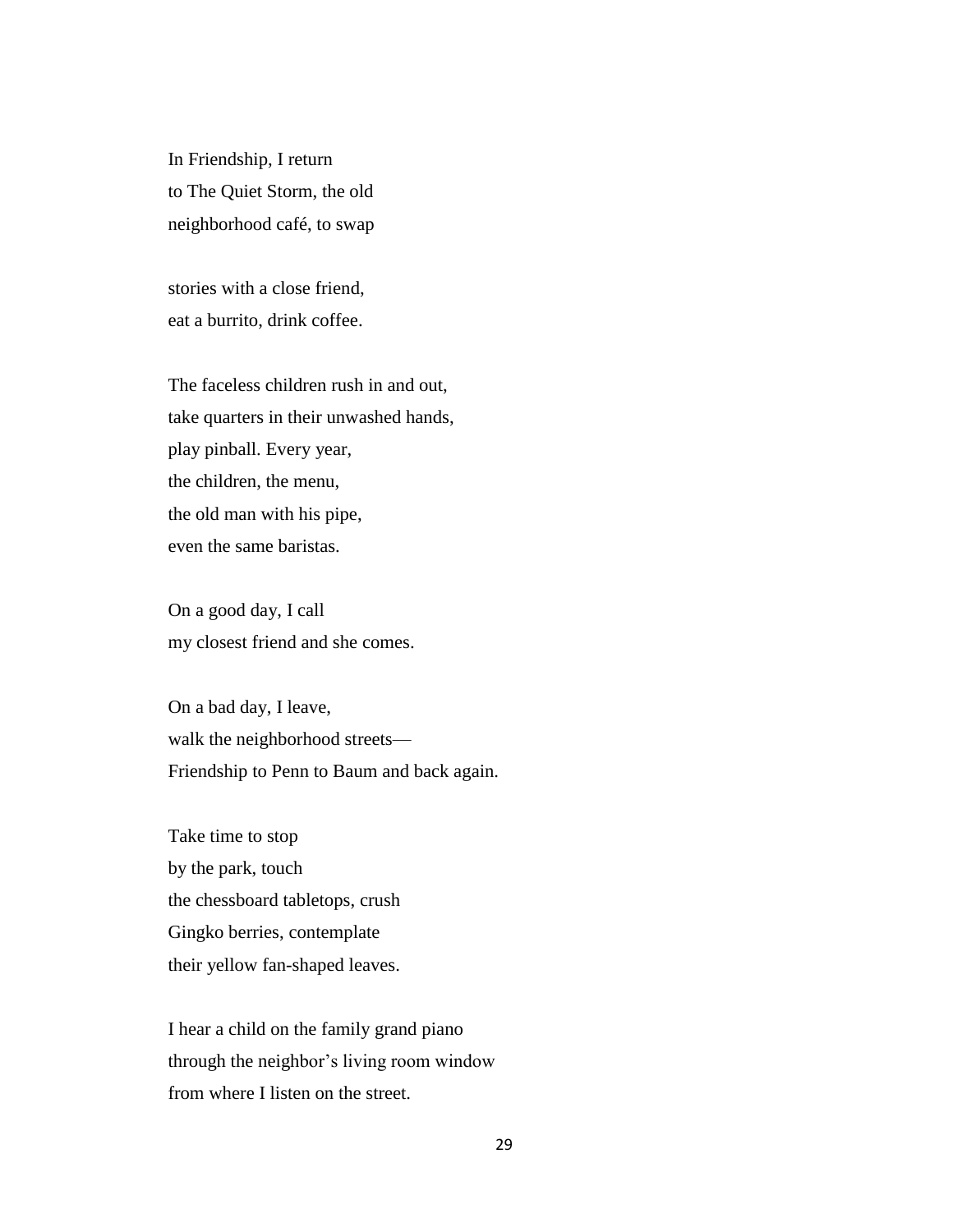#### $\bullet^{\bullet}_{\bullet} \bullet$

From the mountains outside the city, the city of Las Vegas is an artificial star.

Still further, in a plane at night the city of Las Vegas is a vortex, radiant light energy, constellation of burning cities. And if you are here,

if you just sit here, sit here, quietly feeling the pulse and hum of

if you just sit here, sit here, with only the clothes on your back and your next inhale

with your eyes open, everything open and everything just

the way it should be.

The light is light; the air, air. The ground is beneath you and above you, a ceiling, and possibly

a sky. In you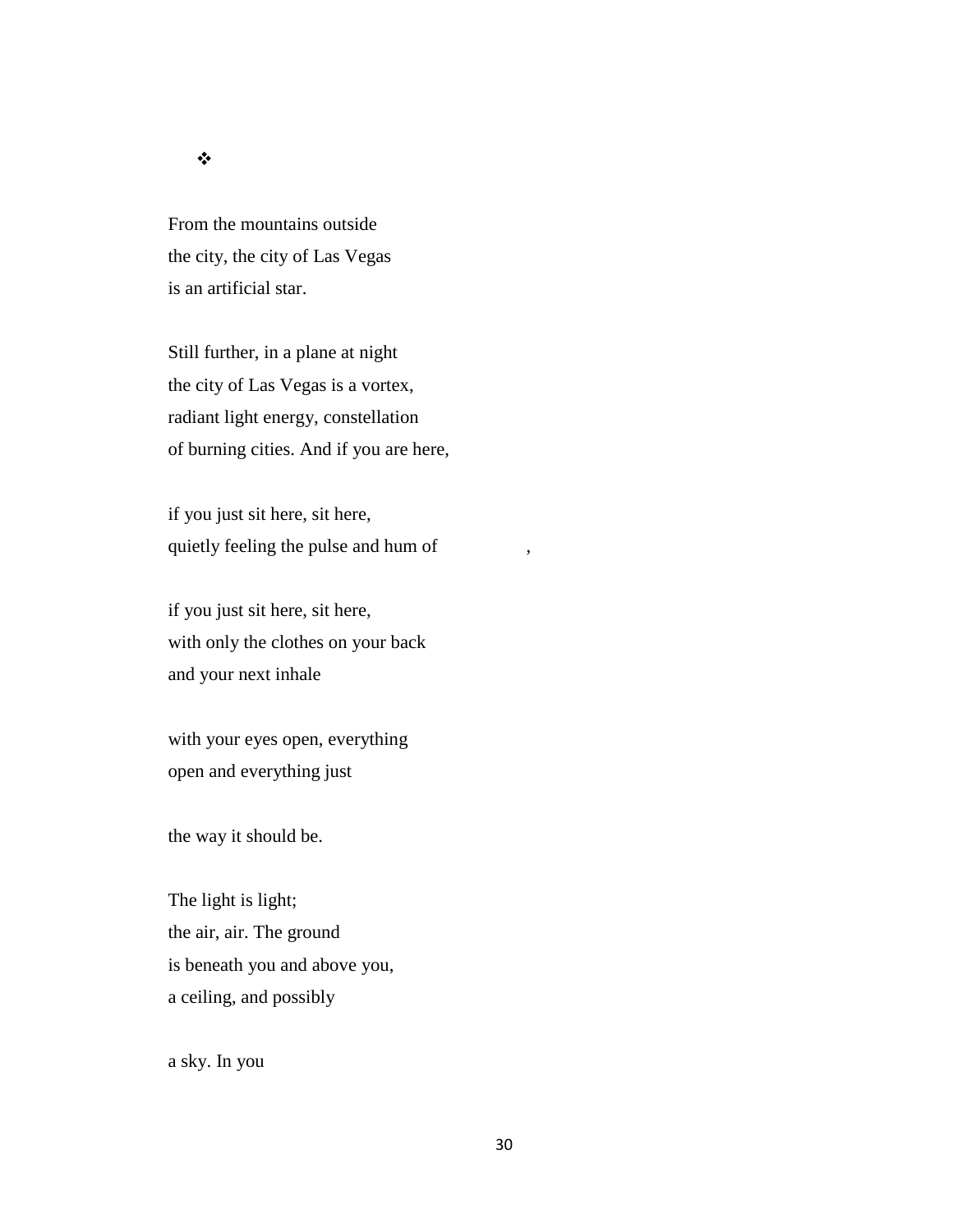a voice, a hum, a pulse, a silence.

# $\bullet^{\bullet}_{\bullet} \bullet$

Meanwhile, there are still people in the building. Inside the people are burning. Inside the building

is full of beautiful saints. People who want to touch every pain. Every being is dancing: *In girum imus* 

*nocte et consumimur igni.*

We spin around the night. We are consumed by fire.

Almost certainly we are refugees with no name and no home;

truly homeless.

We spin around the night.

In the morning I will not care where I wake up and wake up to find my love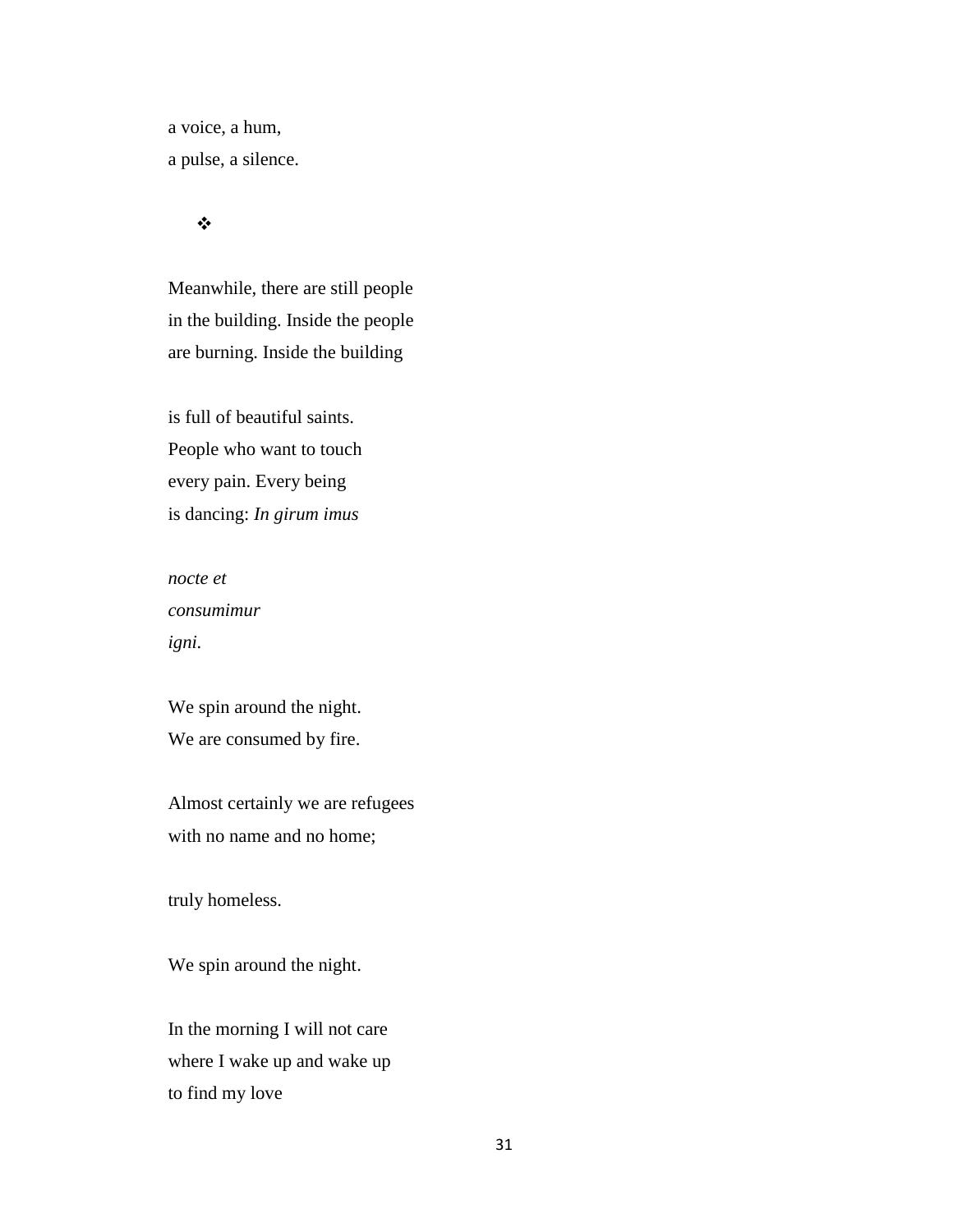in the knife, the cigarette, the prison, a person in meditation, essentially negligent.

On a good day, I listen outside to the little girl on the grand piano.

*In girum imus nocte et,*  I spin around the night

a pulse, a hum, a voice, a silence still inside the building.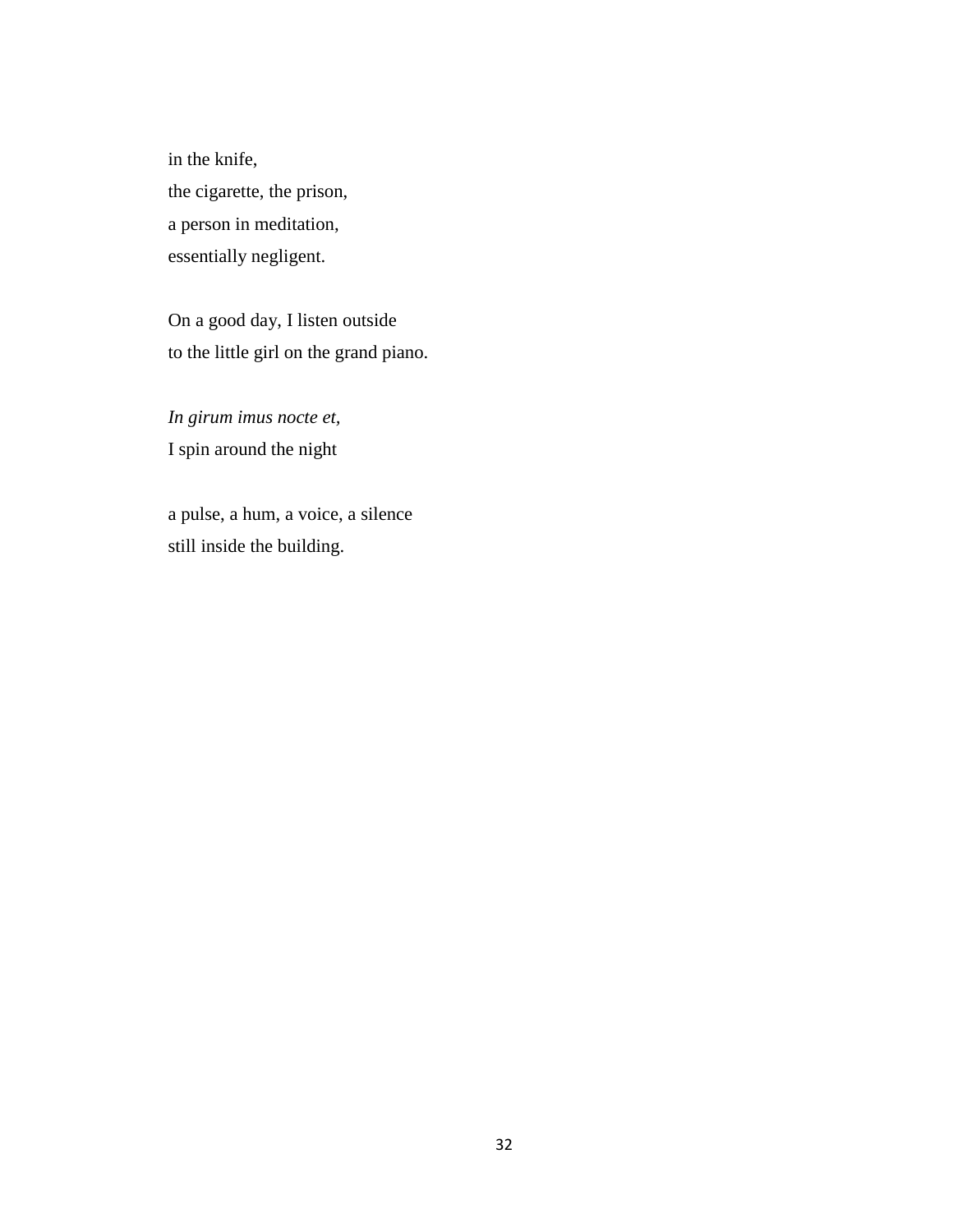#### **Point of Progress**

My body all over America goes on without its appendages. I am not contaminated. Feel the comfort of corrugated aluminum, alluvial sometimes.

Whisper nothing the soil can't carry. Hold a match to me and I glow iridescence. I smolder, become smoky. Water pools at the base of the mountain. My mother has lost sight of me.

My home grazes Appalachia. My reflection keeps silent. She has mothered me. Taught me the meaning of *mirage.* I find comfort at the bottom of things, curl my toes under like claws, hide rainbows in my arches.

My mother was a boat. She talked to mountains when it rained, collected tears in wooden buckets, transformed them into petals, which upon closer inspection were really shed fingerprints. She clawed at my sundress. "Go tell it on the mountain." She went fishing with Jesus.

My mother doesn't know how to shorten the distance.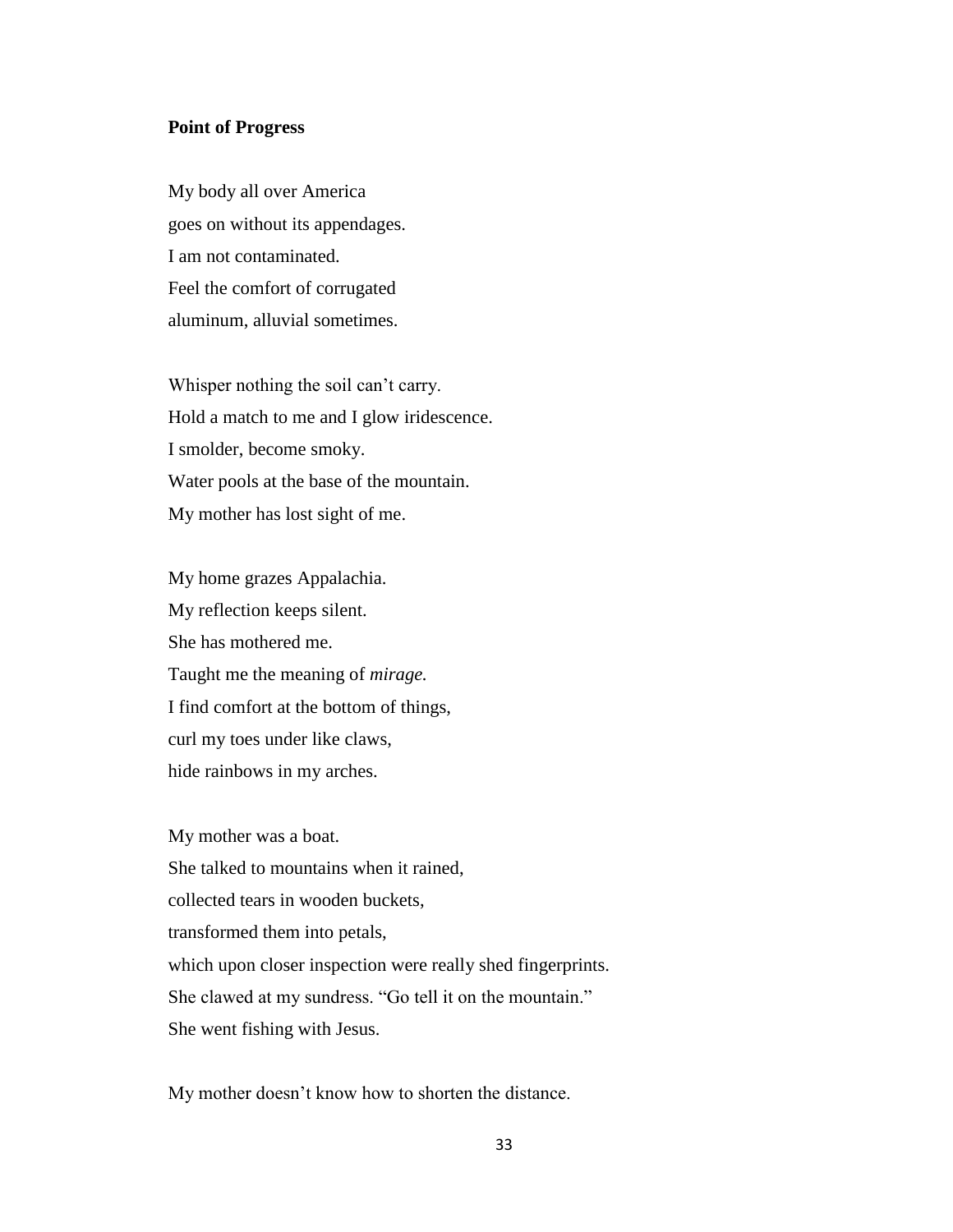Between us is a desert. An iridescent oil slick. We go on. Go on, drink it. Touch me and touch the distance. I hold a wooden crucifix. Only Jesus understands my fingerprints.

My torso blooms inside a bucket. Jesus desires my pancreas. The clouds conceal my fingertips. They whisper, no more appendages. Death doesn't know the name for *pancreas.*

My mother's chest is flat as Kansas. She opens her mouth and reeks of iridescence. Harvest the oil slick at the base of her torso. Clouds spread across the aluminum. Jesus is in my mother festering. My pancreas births a forest. Who clear cut my appendages? This bucket, contaminated fingertips.

My mother can't survive with her appendages. She roves around the forest topless. The shortest distance between her and I is an oil slick. I look at her and see my reflection in the shape of Jesus. Go tell it to her fingertips. Her ribcage is corrugated aluminum. Hold a match and she disintegrates. Appalachia doesn't need more appendages.

My knees are made of aluminum.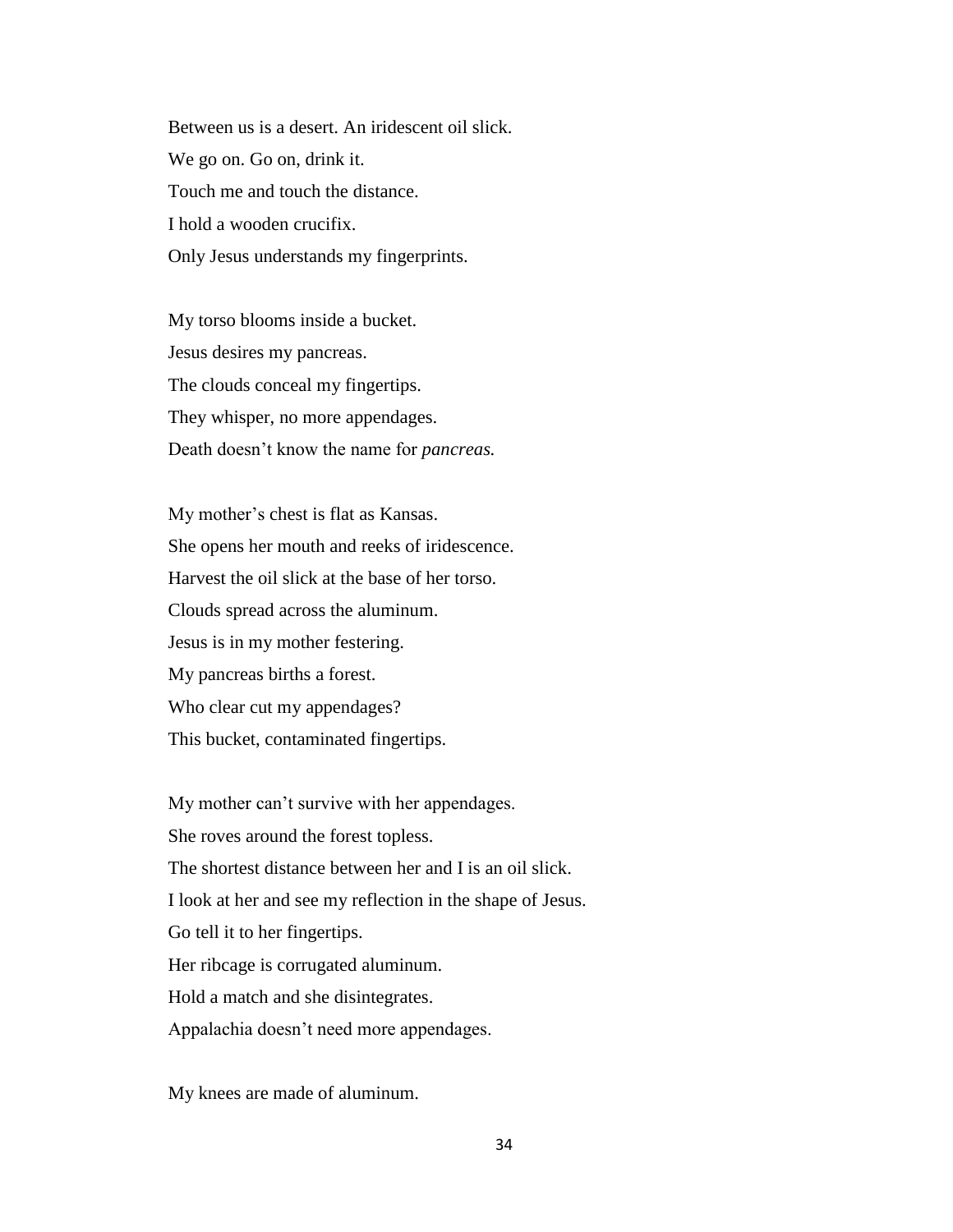Jesus and my mother grow inside the flatness. My breasts have never been appendages. The mountains tell me I am combustible. The clouds appear closer than Jesus. Feel what it is to be corrugated. The shorter the distance, the more I disintegrate.

I am closer now to death than I am to my mother.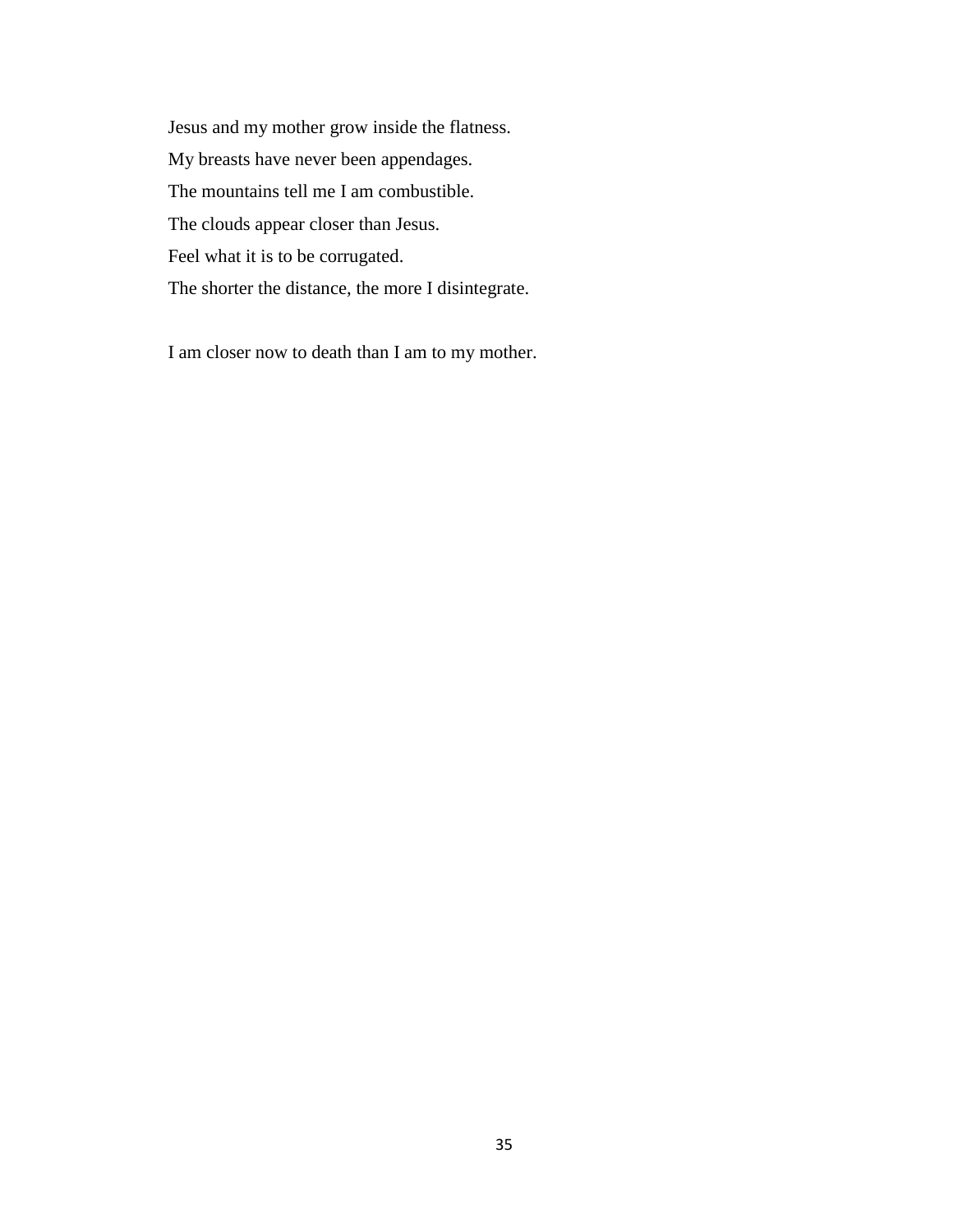# **Adjacent Lots**

Yours: bird shadow on a lattice-crowned crooked fence.

Mine: field of broken glass

glistening like an orphanage.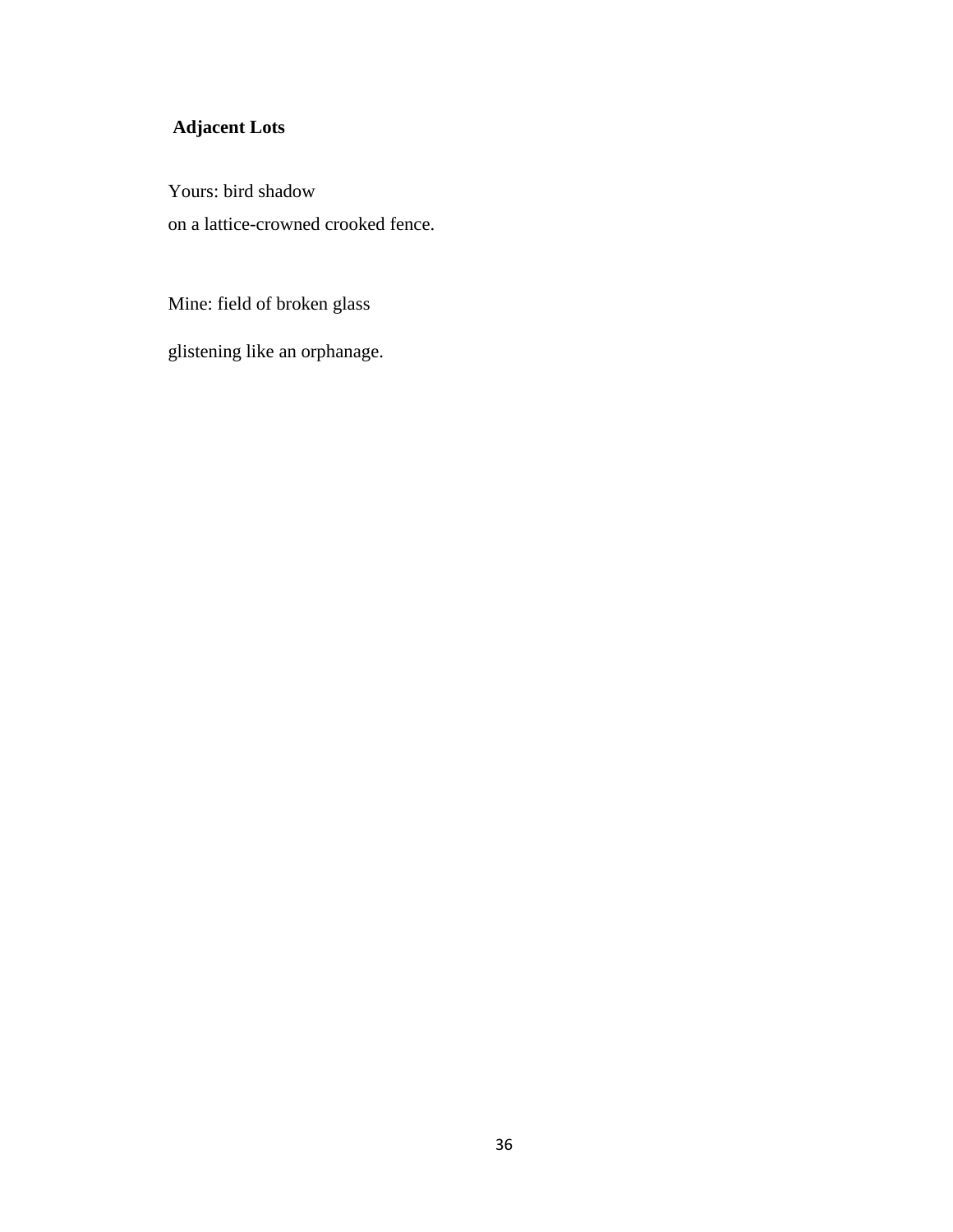#### **Fireflies: A Study**

#### **Lesson 1: Bugs need air to breathe.**

Black and gold bodies Perched on a twig, and a moment

Later airborne, at dusk: light on, light off; light

Soon-to-be kept-magic in a mason jar The tin lid of which my brother, sister And I poked holes in.

#### **Lesson 2: Every creature carries a symptom of its home.**

In the streetlight shadows of dark From lawn to lawn Through unpruned hedges

We criss-cross the dead-end Street, take refuge in neighbors' Driveways; from stop sign to *cul de sac*,

Across the thick tar line marking the middle Of the road, we chase the blinking gold, Black-gold, black-gold—

#### **Lesson 3: Pay attention to the bifurcation.**

Precociously I cup my hands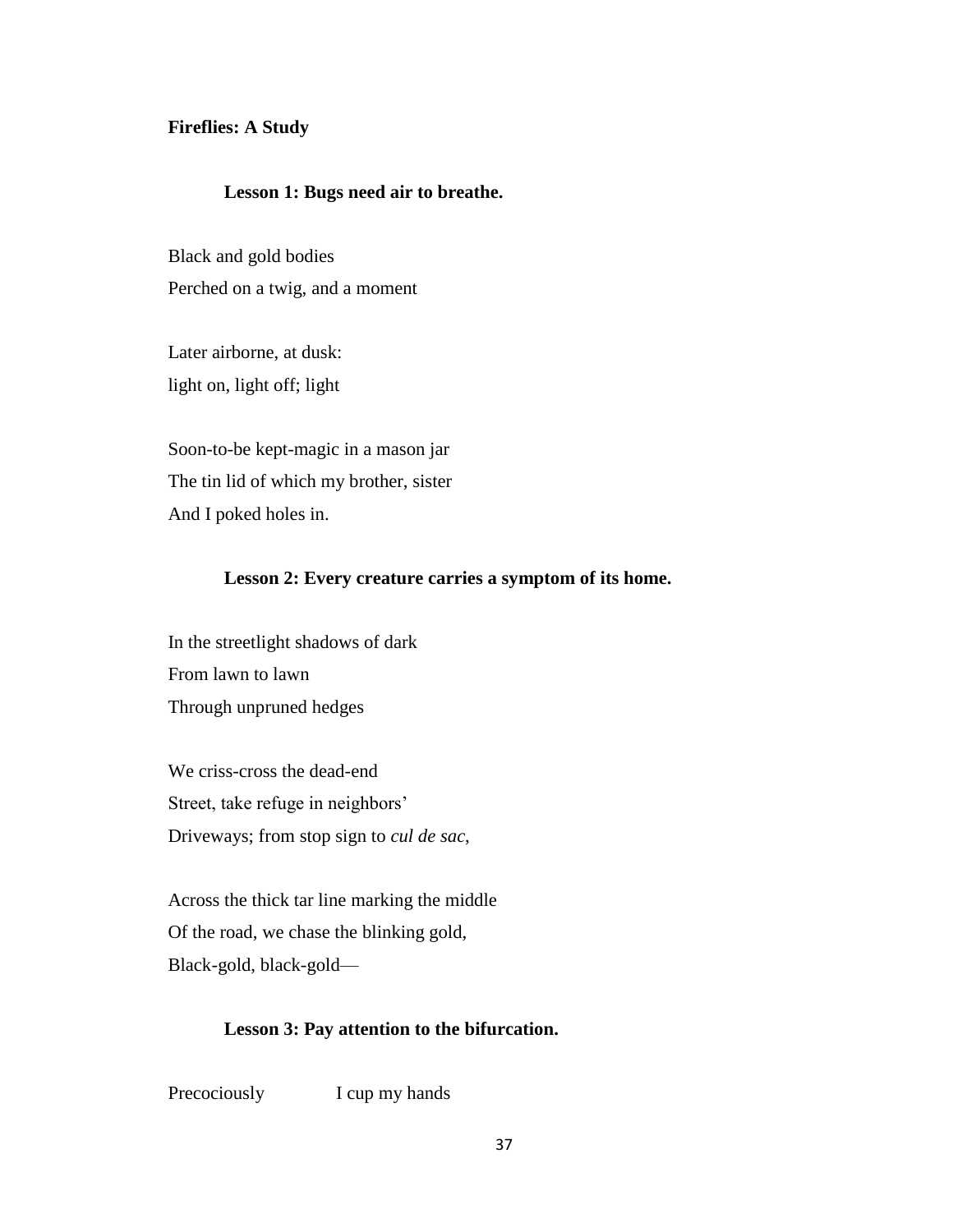# To mimic the complexwings

| Preternaturally | I chase after it        |  |  |  |
|-----------------|-------------------------|--|--|--|
| Watch           | the feathery underwings |  |  |  |

The insect stroking The air, stroking—

The way I turn blind Whiteness into angels.

### **Lesson 4: Ask questions.**

What was cut out

Of us by puberty?

Why our ugly

Allegiance?

Those early

Experiments—

How my hands Felt cold wings Tickling a fine hair

On my palms? How many Twinkling bodies vibrating?

# **Lesson 5: Pretend to know the answer.**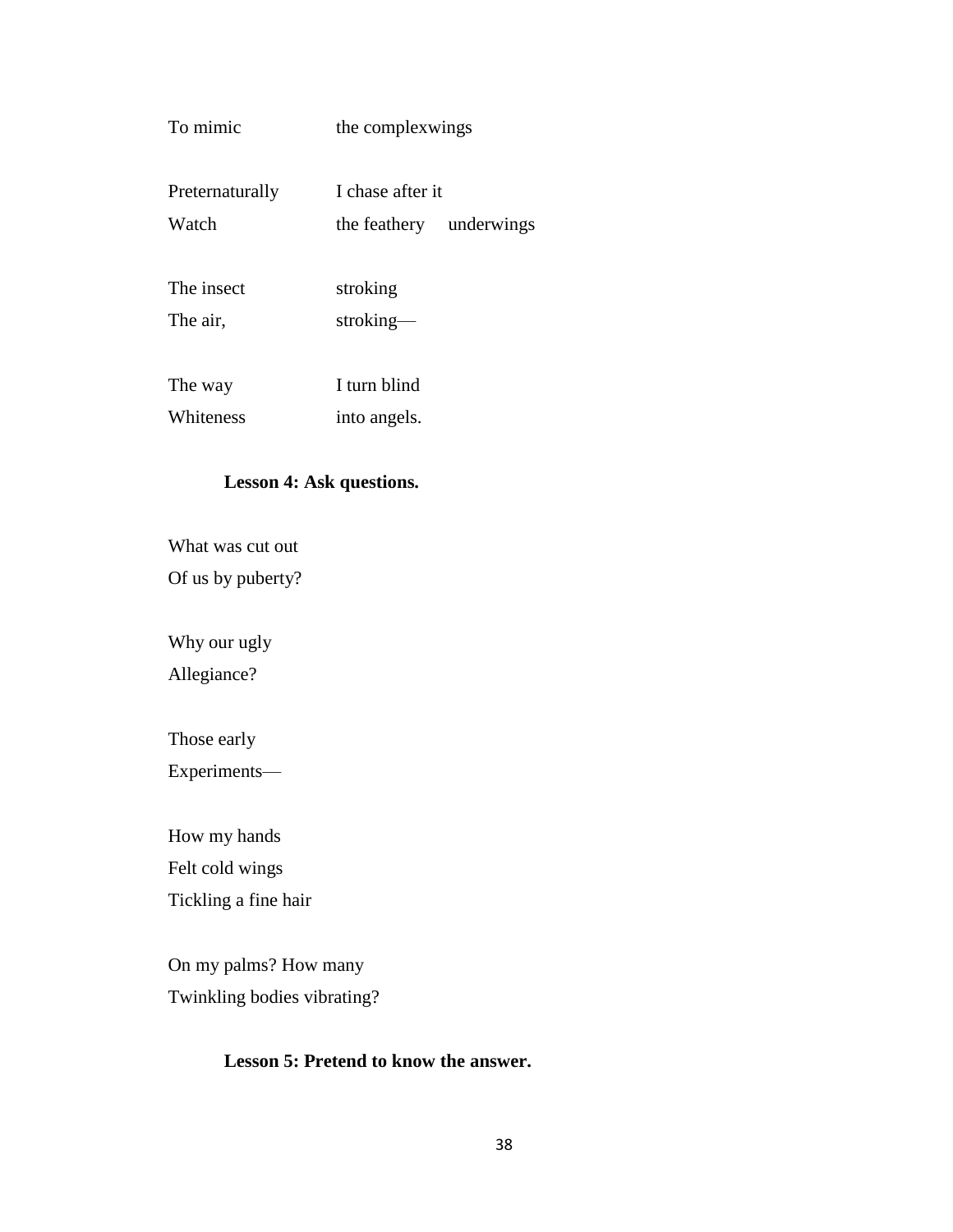The human Depends On the bug

For survival. We evolve

As one.

# **Lesson 6: Look closely.**

A pinpoint, The butt-end of the light-Ning bug, Lamp-

Yridae, firefly, Coleop-Tera winged beetle,

Uses bioluminescence To attract mates And prey. A cold light.

Lower Abdomen yellow, Green, pale-

Red with wavelengths. Lightblackshell and yellow Striped wings, not so different

From the cucumber beetle, That threatens the farmer.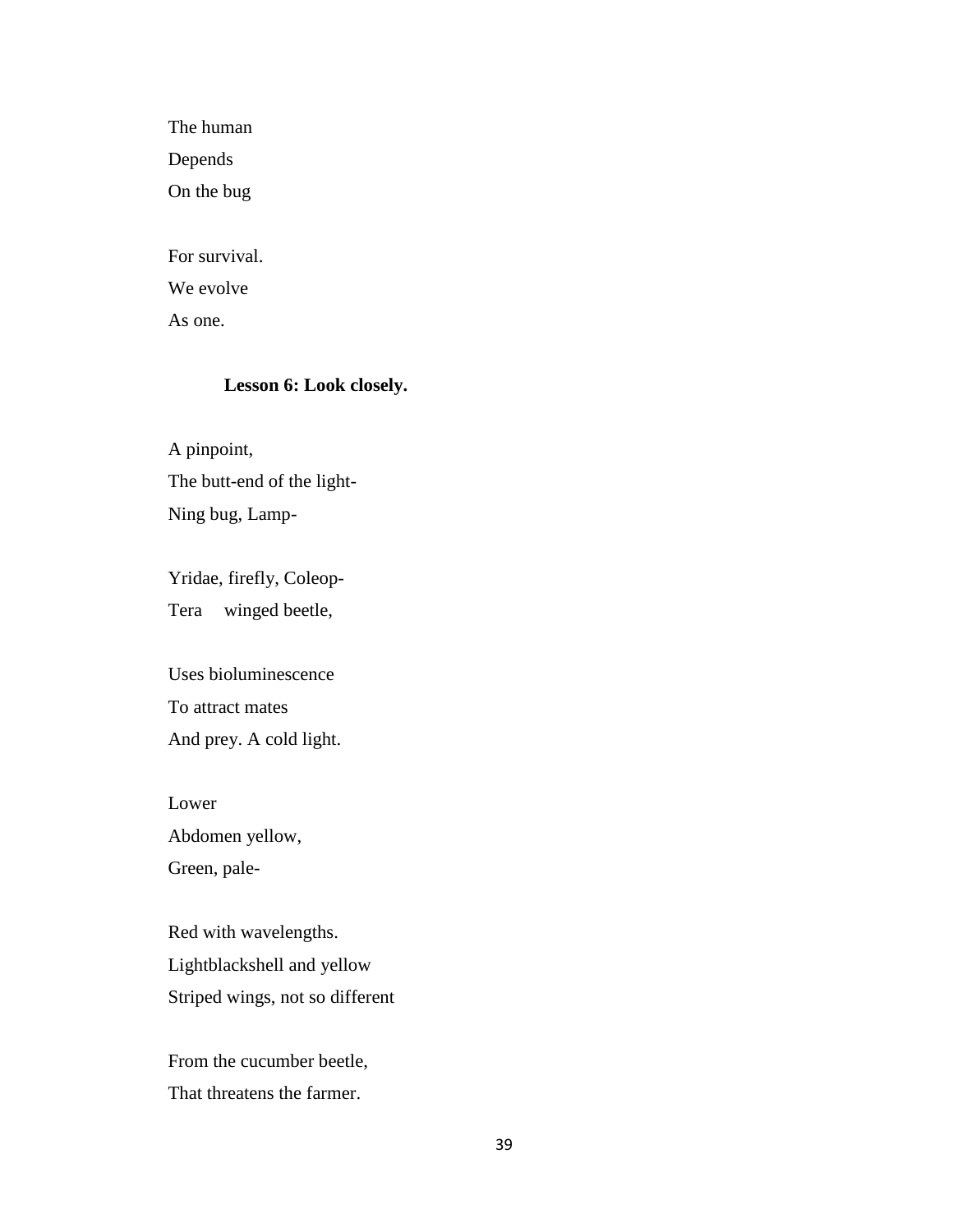In some species, females

Are flightless.

#### **Lesson 7: Ask more questions. Pretend to know the answer.**

How many lightning bugs? How many children?

Altogether,

We count nine.

Our mother's voice *It's getting late*

Punctuates Our curiosity.

*It's getting late.*

Nine lightning bugs blinking on-off, on-off In our jars.

*It's getting late.* The insects blink

A symphony too subtle To be heard; too inhuman

To sing,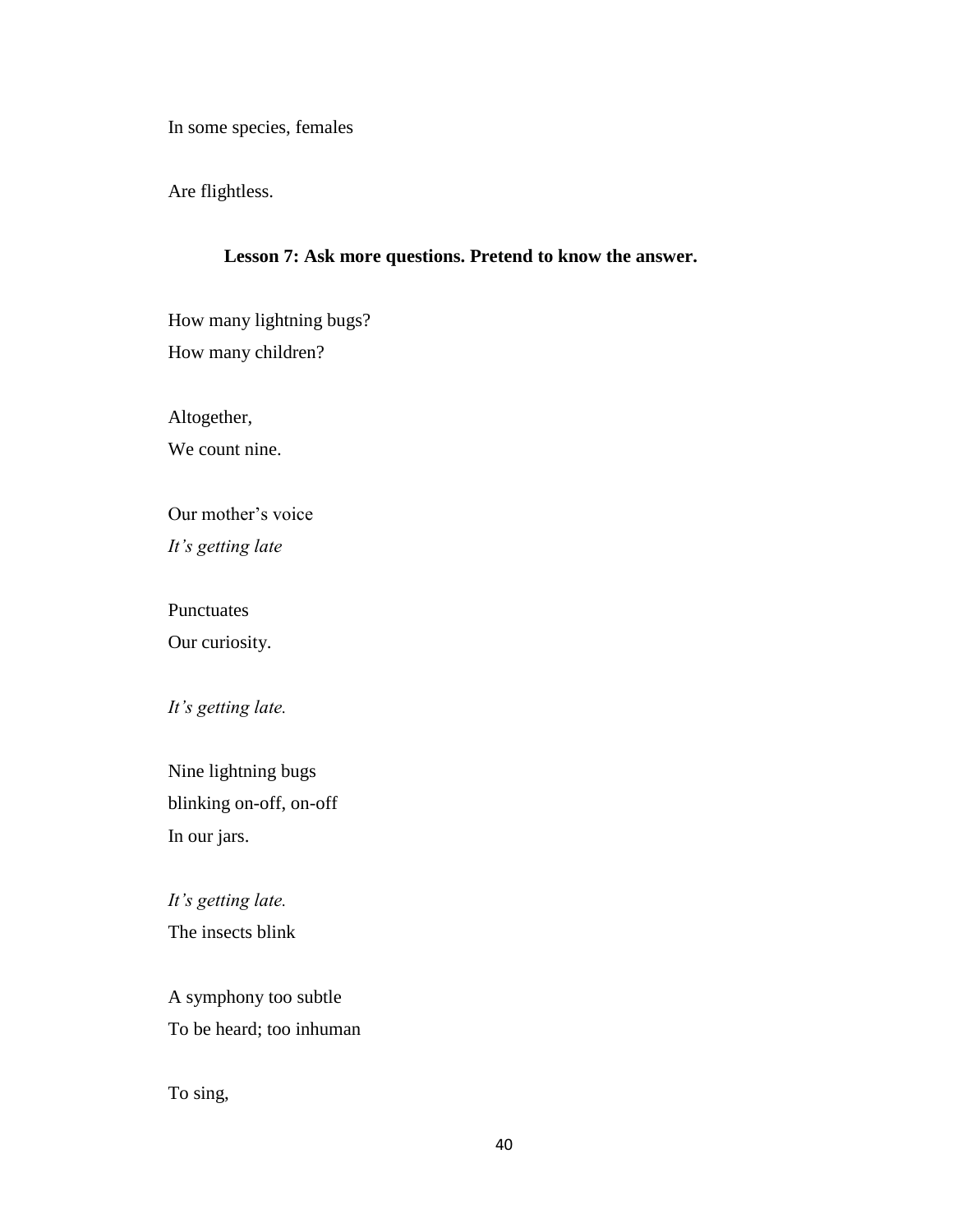To touch;

What pleasure Could I have in it?

There is no pleasure

That I could have in it. I must possess

The subtle old rhythm, O sublime.

The song: o*n-off, off-on, off-off;*

I must master it,

Take control of it,

Of an emptiness Of a truth, I am

My mother's child.

### **Lesson 8: Sing and dance. Turn the experience into art.**

We call the bioluminescence We paint our cheeks, our chins,

Our noses with "War paint".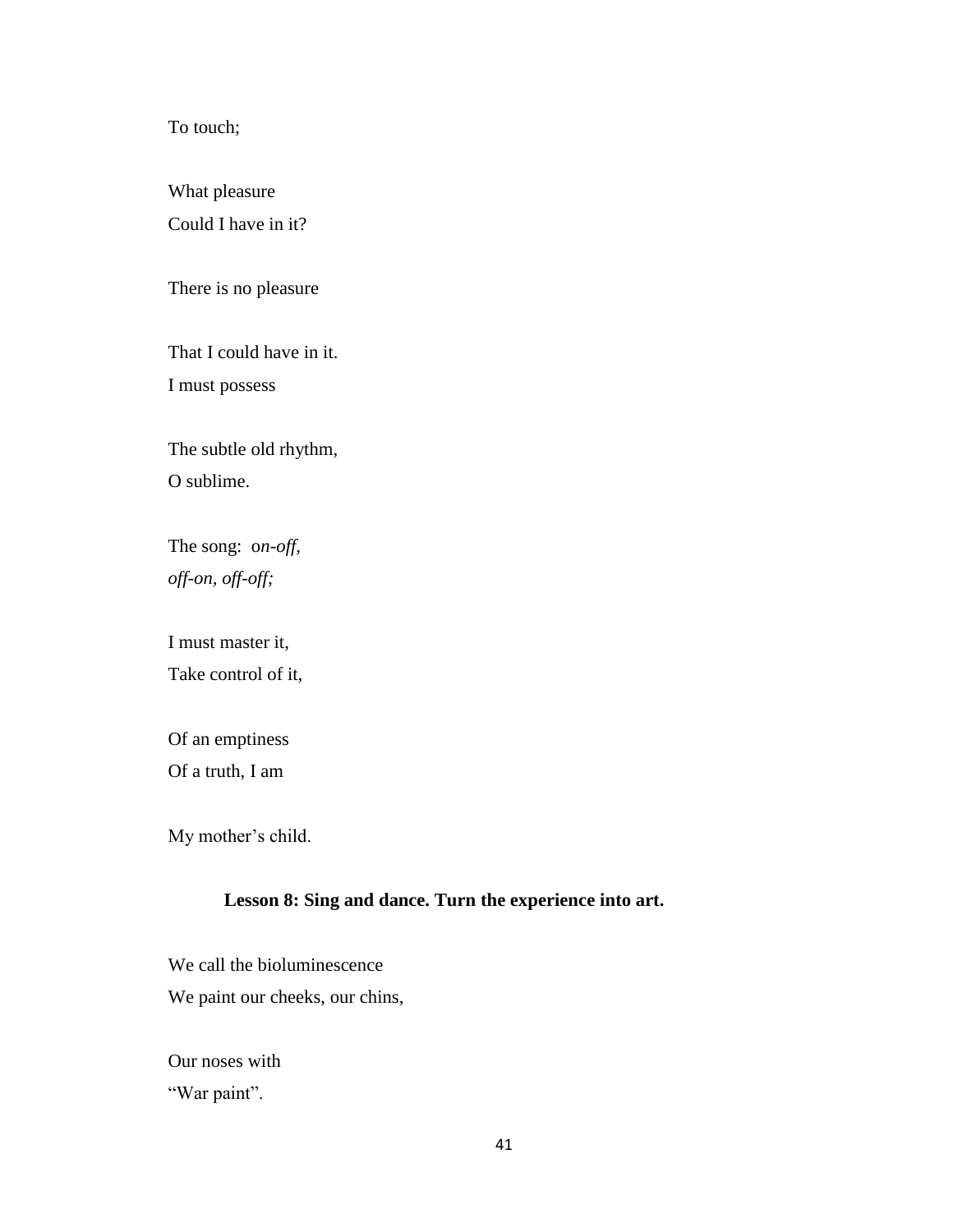Ah! We have kissed

The mouth of Iokanaan. A bitter taste, the taste

Of blood? . . . Nay; it was The taste of love.

They say love Hath a bitter taste.

But what matter? What matter?

We have kissed the mouth of Iokanaan. We have kissed thy mouth.

[A ray of moonlight falls.]

*It's getting late.* Our mother's voice

*On-off, off-off, on-On.* Our faces inked

With bioluminescence, With our mother's almighty

Presence, permission To stay a little longer.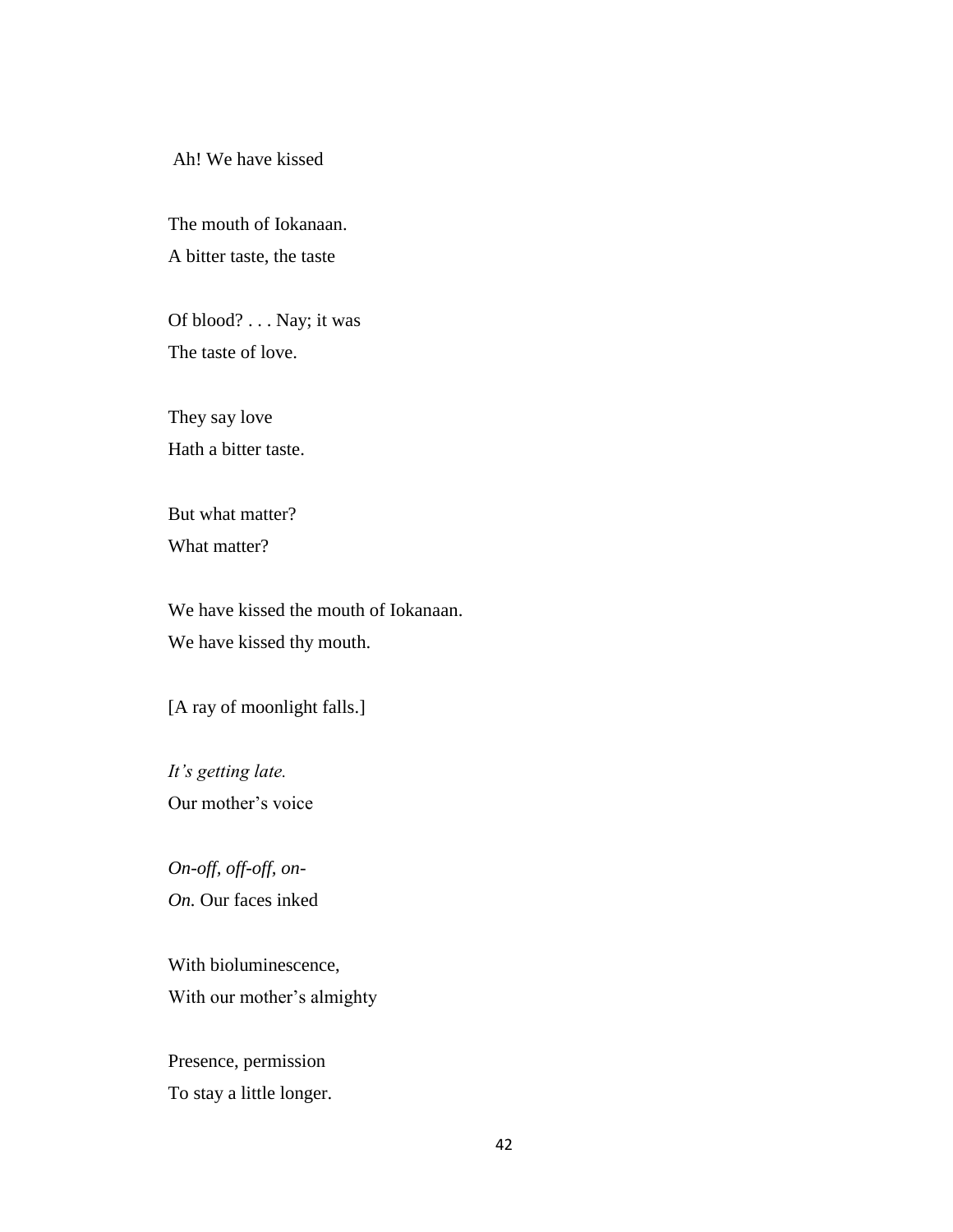The residual evidence Of our earlier experiments

Smeared, still glowing On the unmoving

Cementslab.

## **Lesson 9: Accept absolutely the light accumulated.**

Of worms, Of a truth, It's getting late.

Our jar Once full of gold Now eats away.

There is nothing That shines alive In all of us.

A residual bio-Luminescence,

A smear, a smite,

A ray Streaked across my face. My mother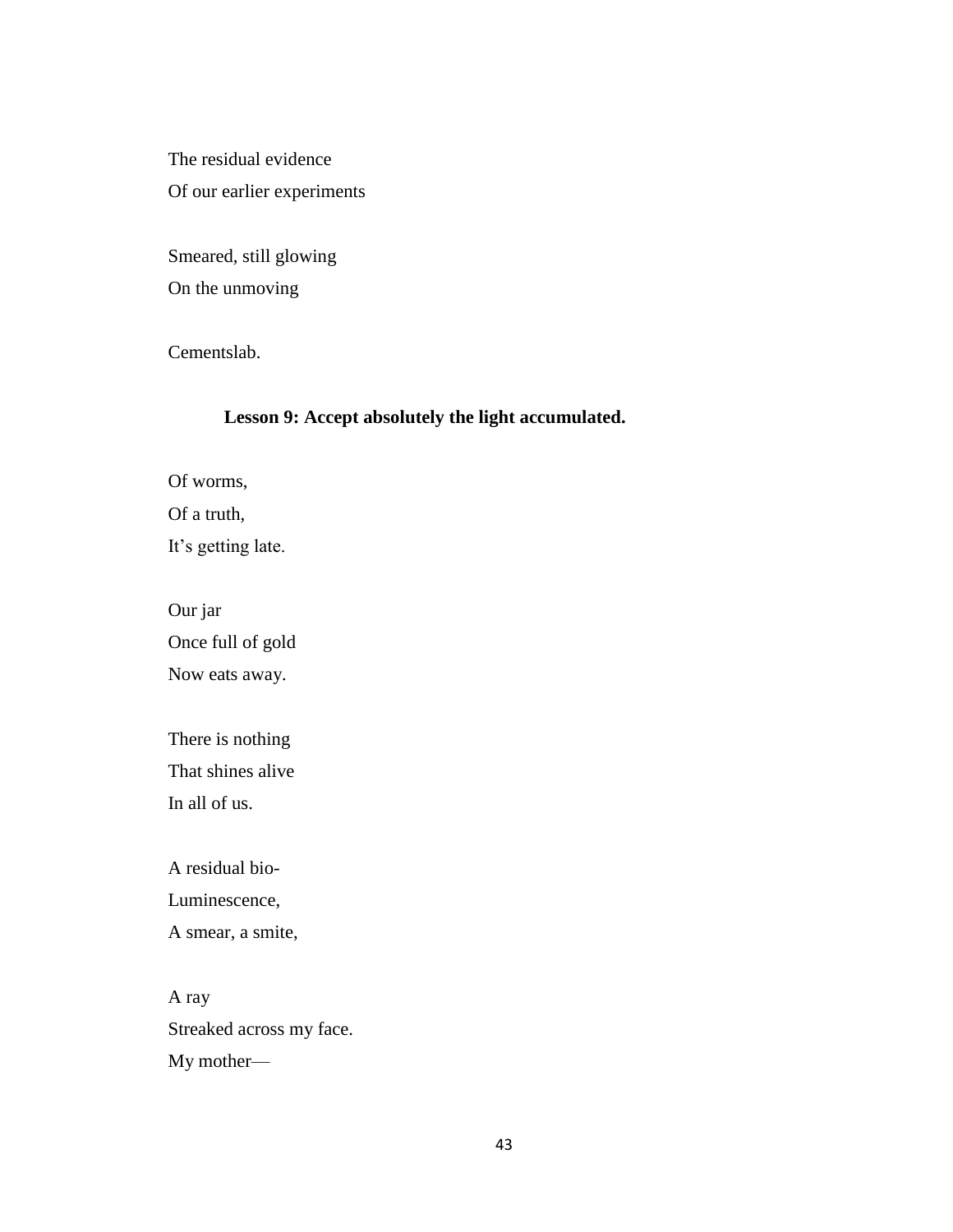What matter? Surely Not the bitter taste We call a mouth.

How many flightless Smeared across? Nine. Nine. Nine.

*It's getting late. It's getting late.* 

Nine. Nine. Nine.

We gather our yellow In a jar, no breath, No matter. There is nothing

We can't cut out. The residual Moonlight falls. Unmoving An emptiness. Unmoving

Bitter mouth. *It's getting late*

The water, the earth, The air, all underfoot. There is no pleasure in it.

The subtle too subtle, To sing, to touch the air. The air, they say, we have kissed.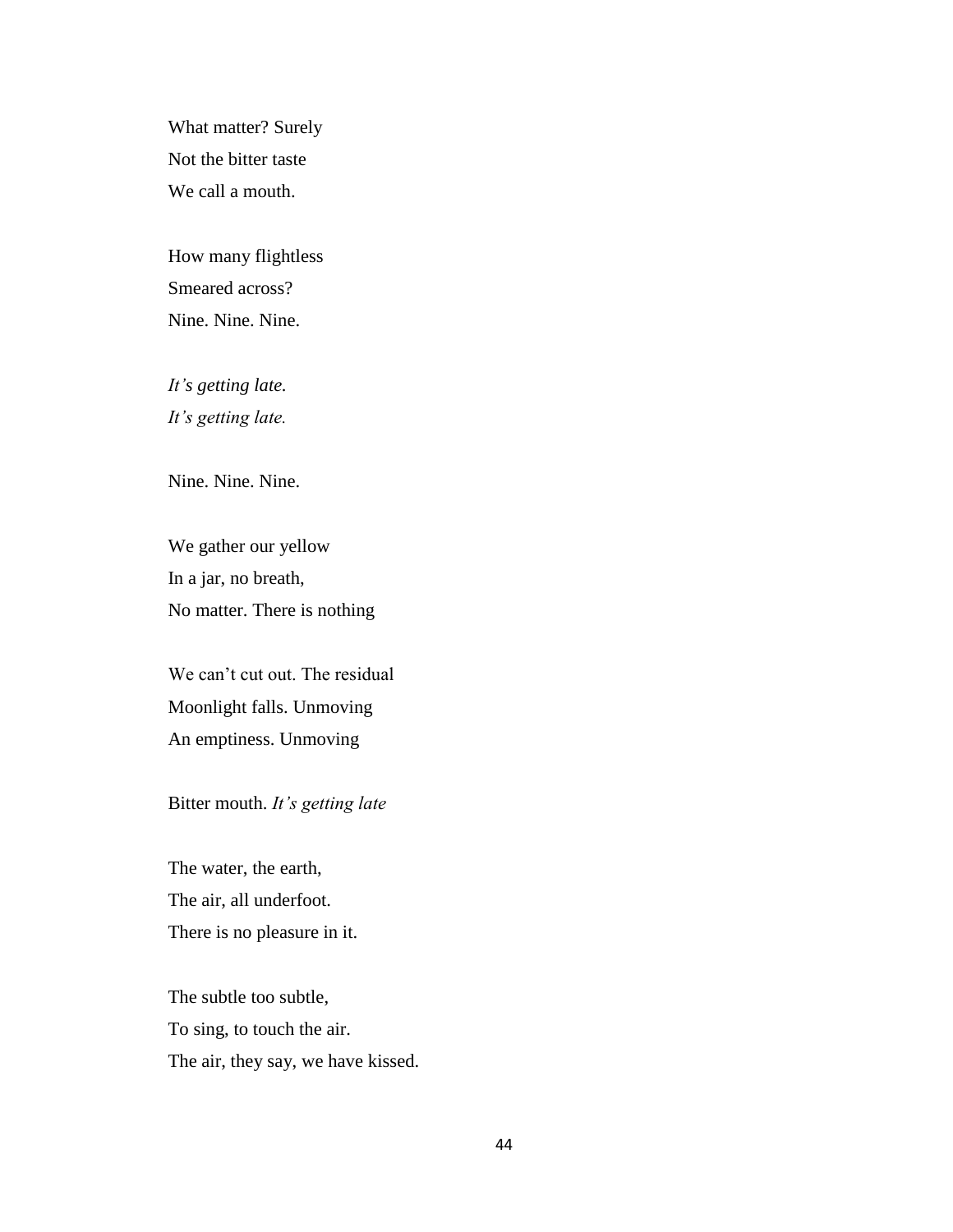Our war paint comes back In radiant reds and greens And yellow. Unmoved,

They say. Subtle. A pinpoint cut out For survival.

My mother underfoot. *It's getting late* My hands collecting moments

Stroking, stroking, stroking—

Angels poke holes In whiteness.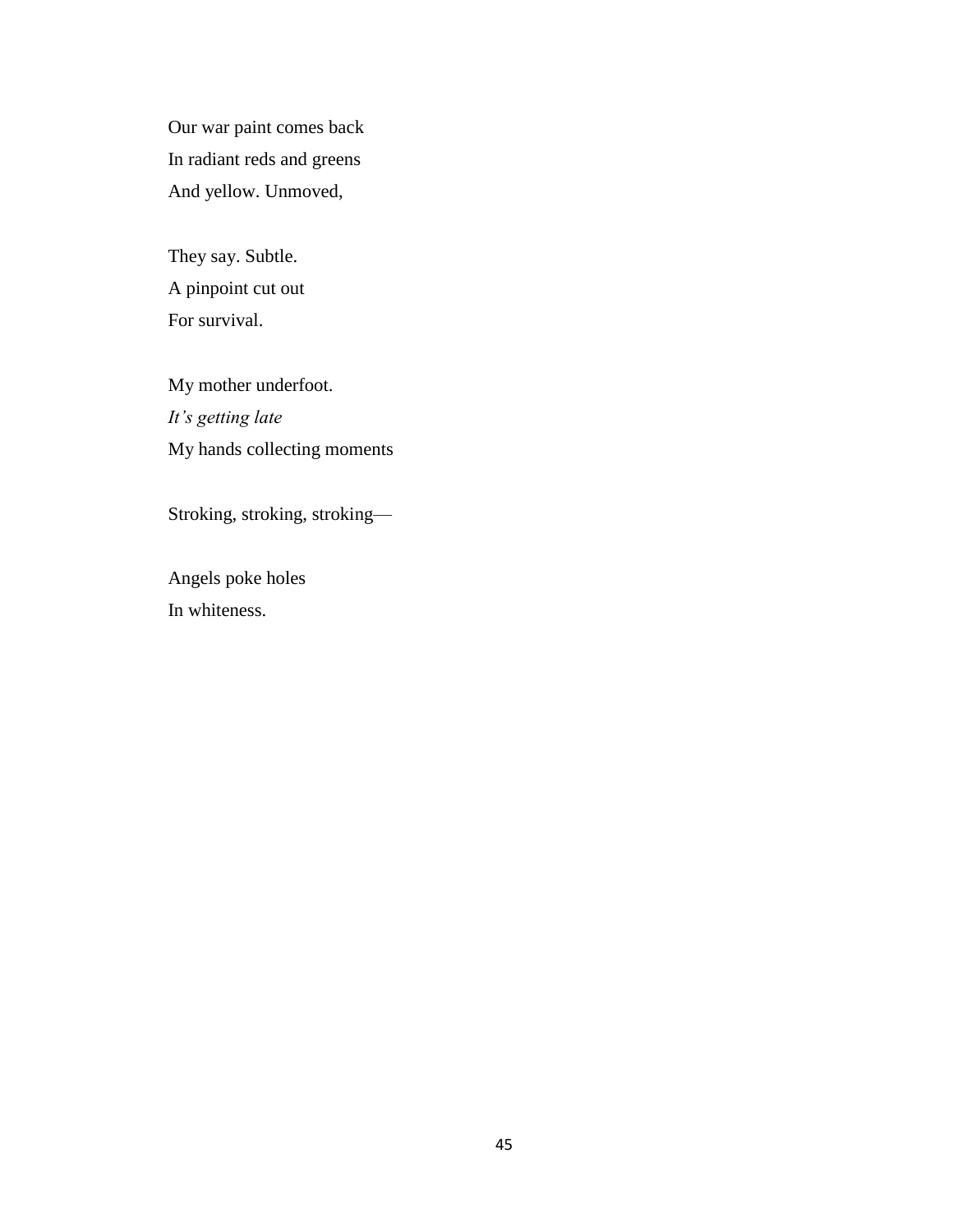### **Ex-**

a building up piling a heaping up fretting a festering

the leaving of the disease

remove object-

ionable material

cast off

skin shell

covering

clear of flesh render more violence

blot out strike out erase absolve from blame

blast from beneath burst forth with sudden violence

out of the u-

terus the

prospect of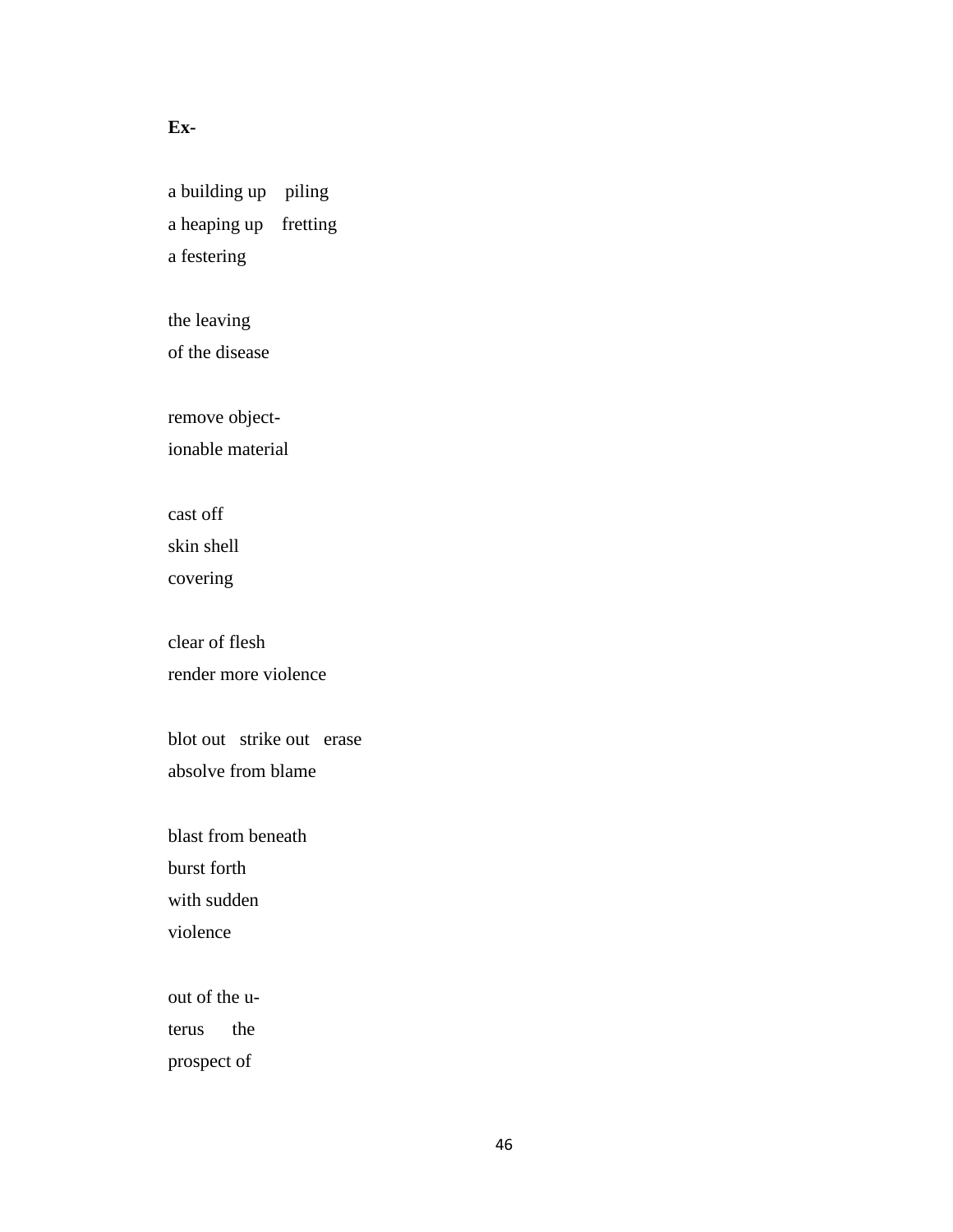the future growing spitting out stripped of possessions

deprived of shoes displaced

an emptying an enfeebling an earnest reasoning

a bright phenomenon a gallery in a church

a way of departure

a breed of ponies a breed of horned

sheep keeping watch rooting out

inspection of entrails dug out of the ground

not sheathed in another leaf

a waking up an arousing fondly kissing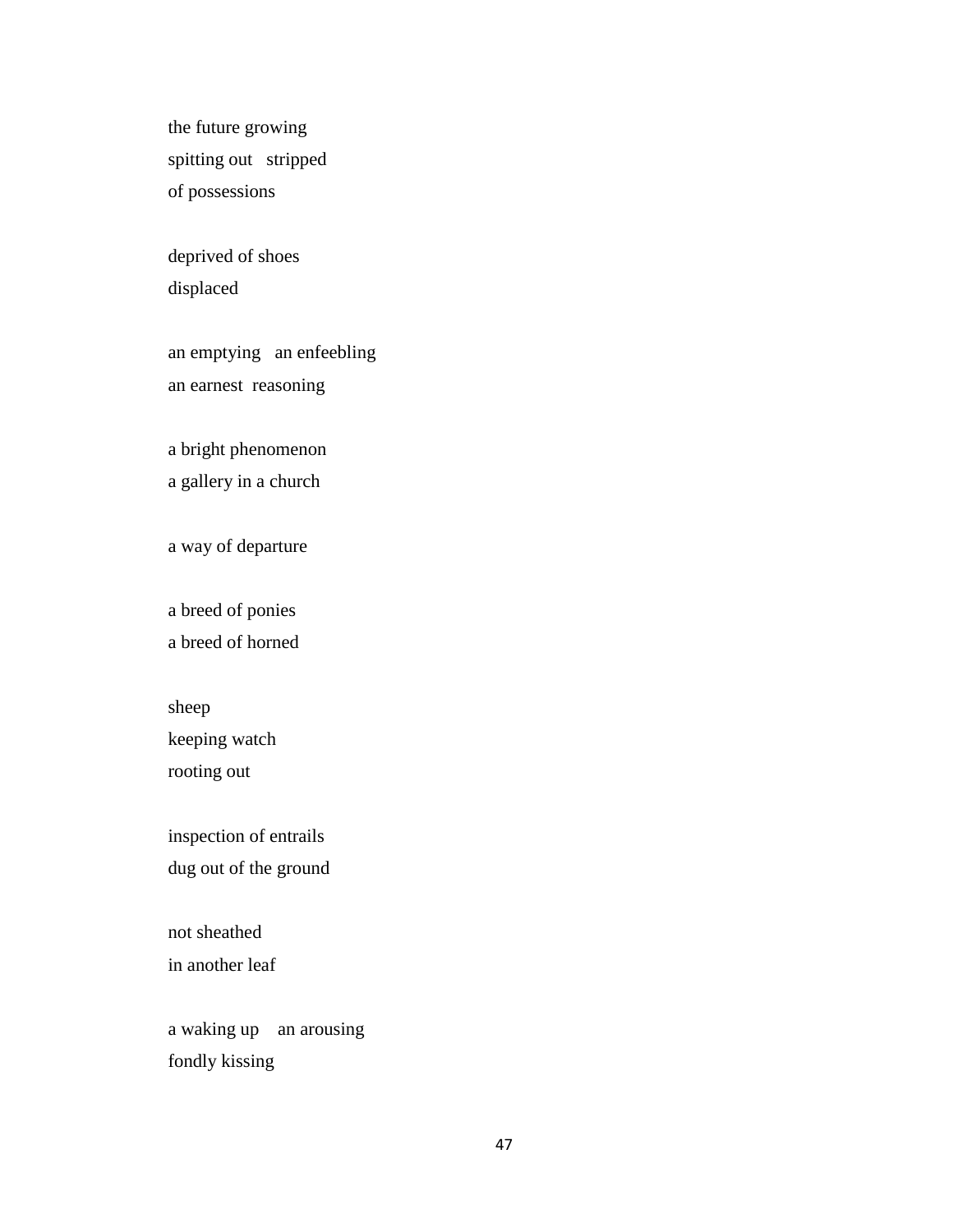a knot formed in wood a word letter syllable not necessary scanty small slender

a given name unburdened overflowing rejoicing manifesting coming to light exhausting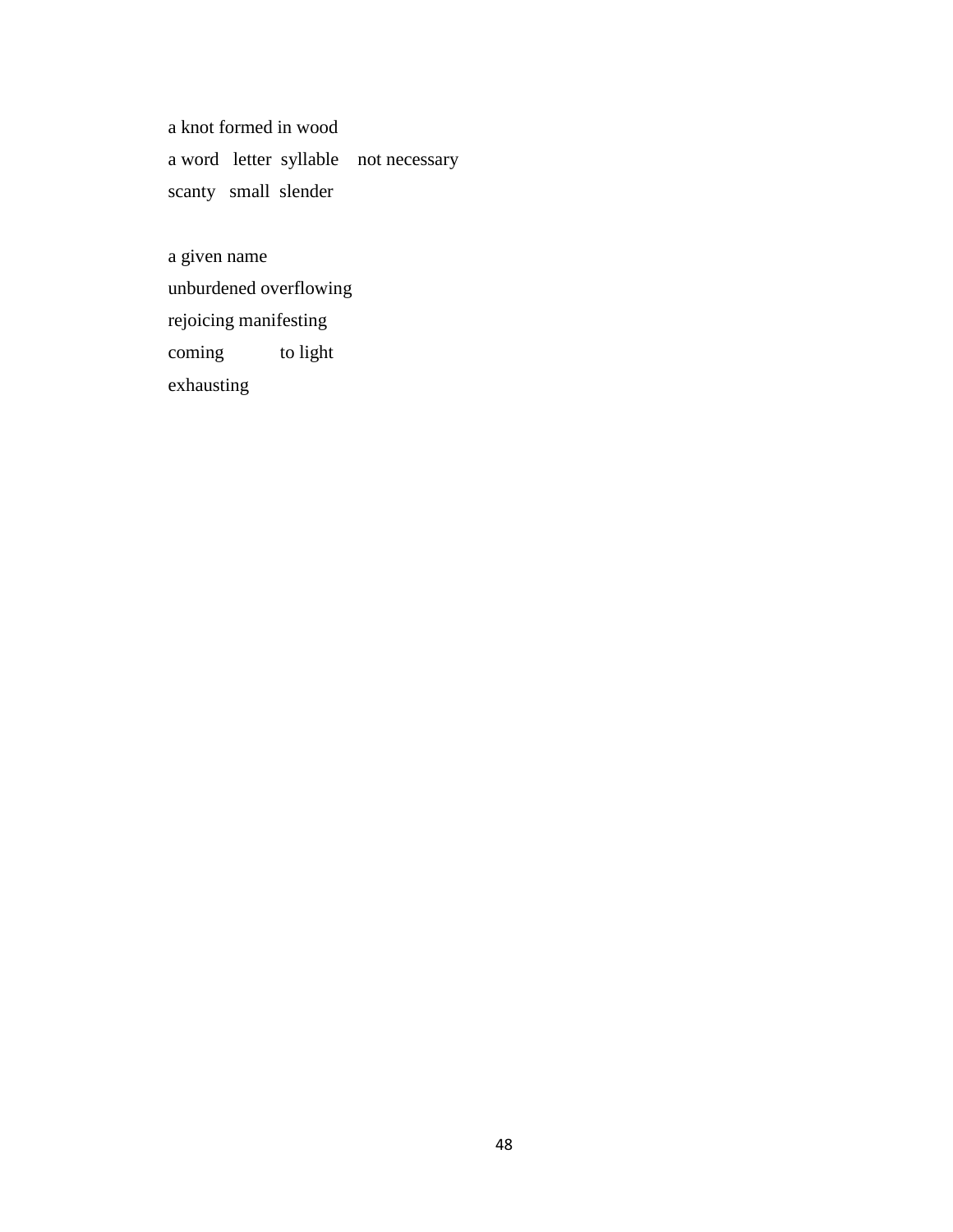#### **Exquisite Calves and Knees**

My girlfriend Among the hymns Her bee-black hair

Flesh of mustard flower The underworld figure Occasionally lifts her skirts

Her vulva

Projecting and fleshy From the point Where the hairs grow To the buttocks, lips Double speak, hiss— *Come children. Come,* Mount a ladder to fetch a book: *What the Dogs Have Taught Me.*

That snowy night of muffled corridors, She paints a red circle on each nipple.

*Manu Manu,* as they approach me. Imperfect and still, night now.

I am basically a girl, Glass animal of God.

I am the taste of pure water, The sweet fragrance of earth.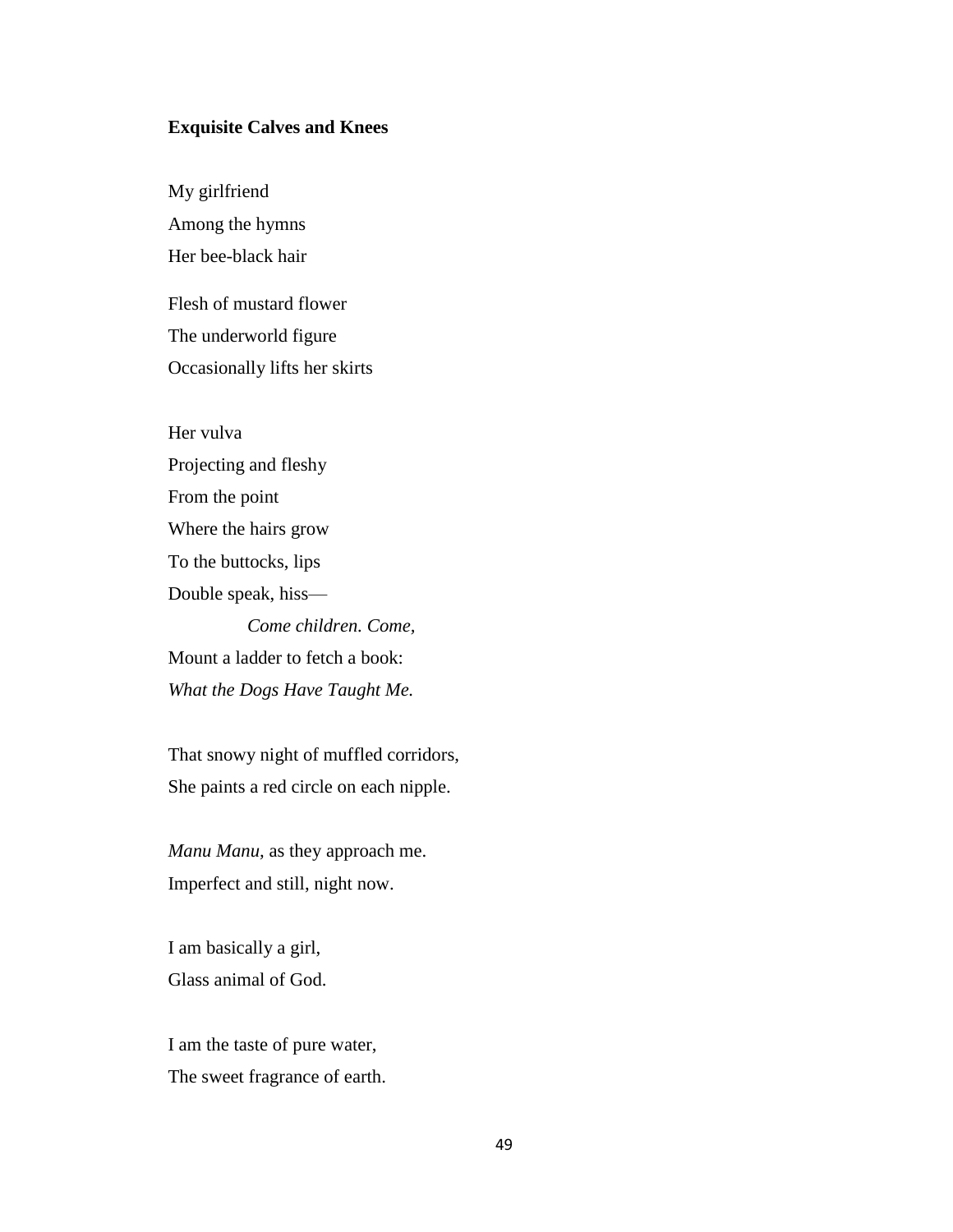I am what they talk about When they talk about luck:

Sad visages of missing children, A puppy, statues of beautiful Unknowing muteness.

The smell of barbeque rises; relish. Meat From clay pots, incandescent prickly pear, City woven in amnesia—

 Almost everyone Who comes here for the first time Feels that they've been here before. A clock at the bus station—

At this very moment, we are free To look at the painting, the woman Raises her legs, reaches out to touch His temple, turtle head, red bird, silence Of night, chorus of poetry, something

That resembles cuckoo-land, The imagination's punctuality, The day my girlfriend was tortured In the room I keep returning to

A beautiful dancer animated By cuckoo clocks, a whisper, and Kaboom!

The days keep coming…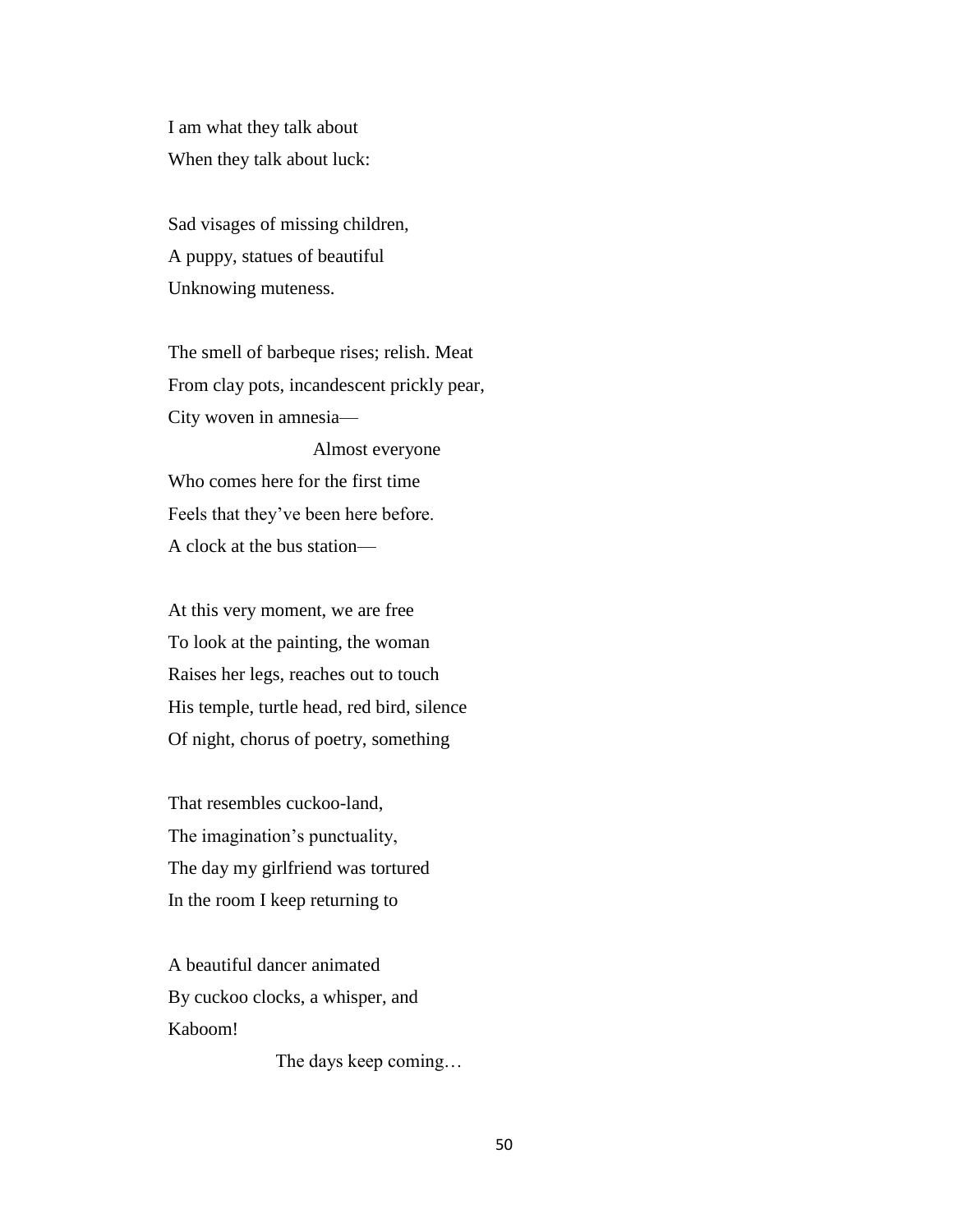Reckless in spirit, passionate, covetous, Volatile and full of sleep, tired of civilization,

My one true friend, a romantic single, Looks for love in all the wrong places.

Don't laugh. It could happen to you.

And at that moment, beauty, Immortality and death, In the form of the body At the grass's edge, entering And going away—

How you taste between your legs Is analogous to fish, sparkling bow ties, Twitching green iridescence, lacewings.

This line of verse, Written as an object Of satire asleep In the next room, Is throwing snowballs At the militia.

We were great imposters once. We resembled broken things.

Listen. There are three kinds of happiness: Absent fathers, the woman Who raises her legs, jellyfish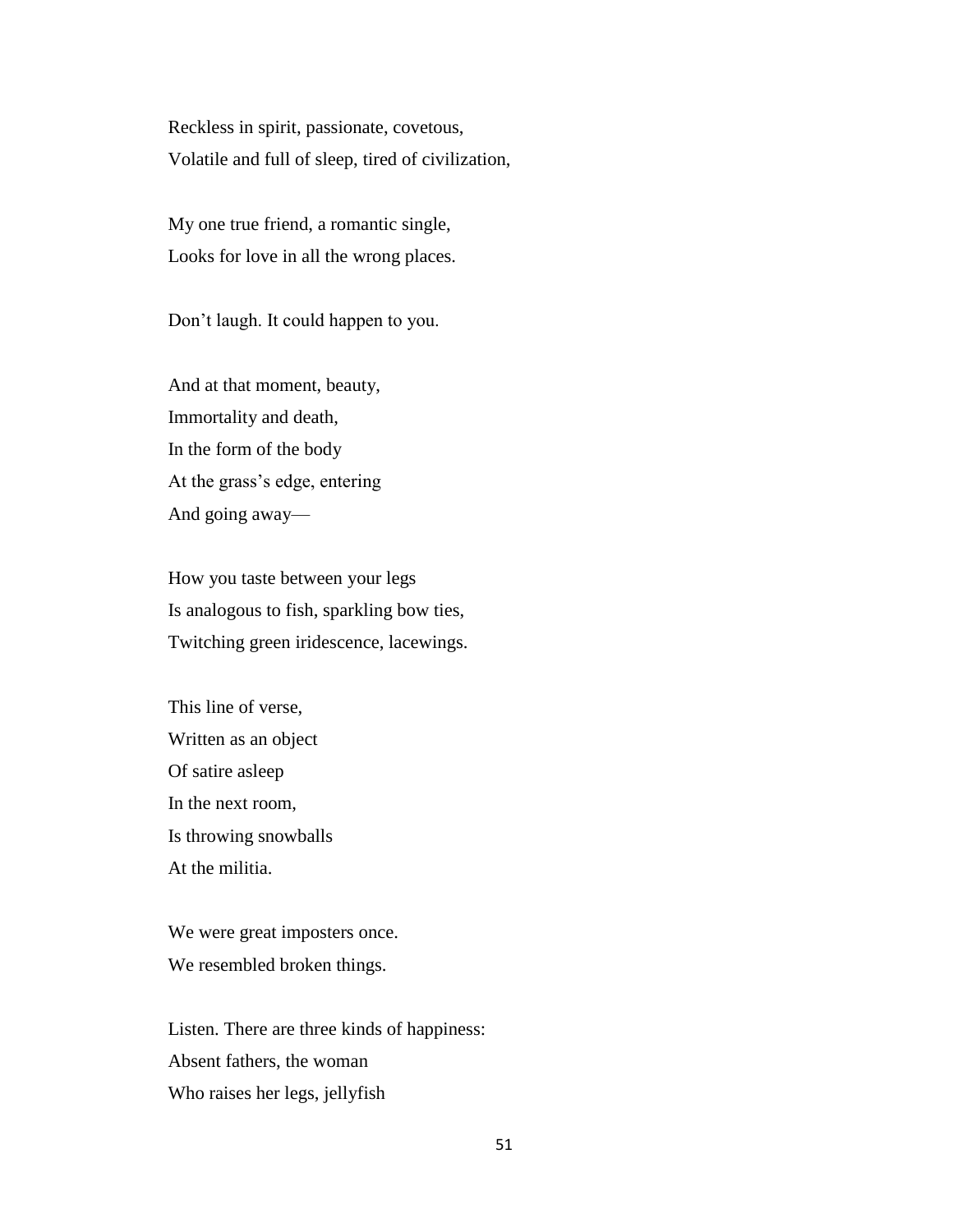That turn into barracudas.

You will never be happy. The mind is not a box. Your smile is a weapon.

The setting sun Does not know Its own beauty.

All winners and losers Bear identical marks.

Drawing on the language Of ordinary people, the woman Falls to her knees, burns to ashes.

All around me is the smell Of one who is easily crushed Inside a box filled with newly dug earth, New bodies, wild and freshly planted.

Poverty, arrogance, and the old man Are indispensible to us: the catastrophes Of the twentieth century, what we call *That loving feeling* as we watch another Missile explode. Houses painted in blood, Walls that murmur, a crucifix Syllabled in elegiac couplets—

We need a new password, she whispers.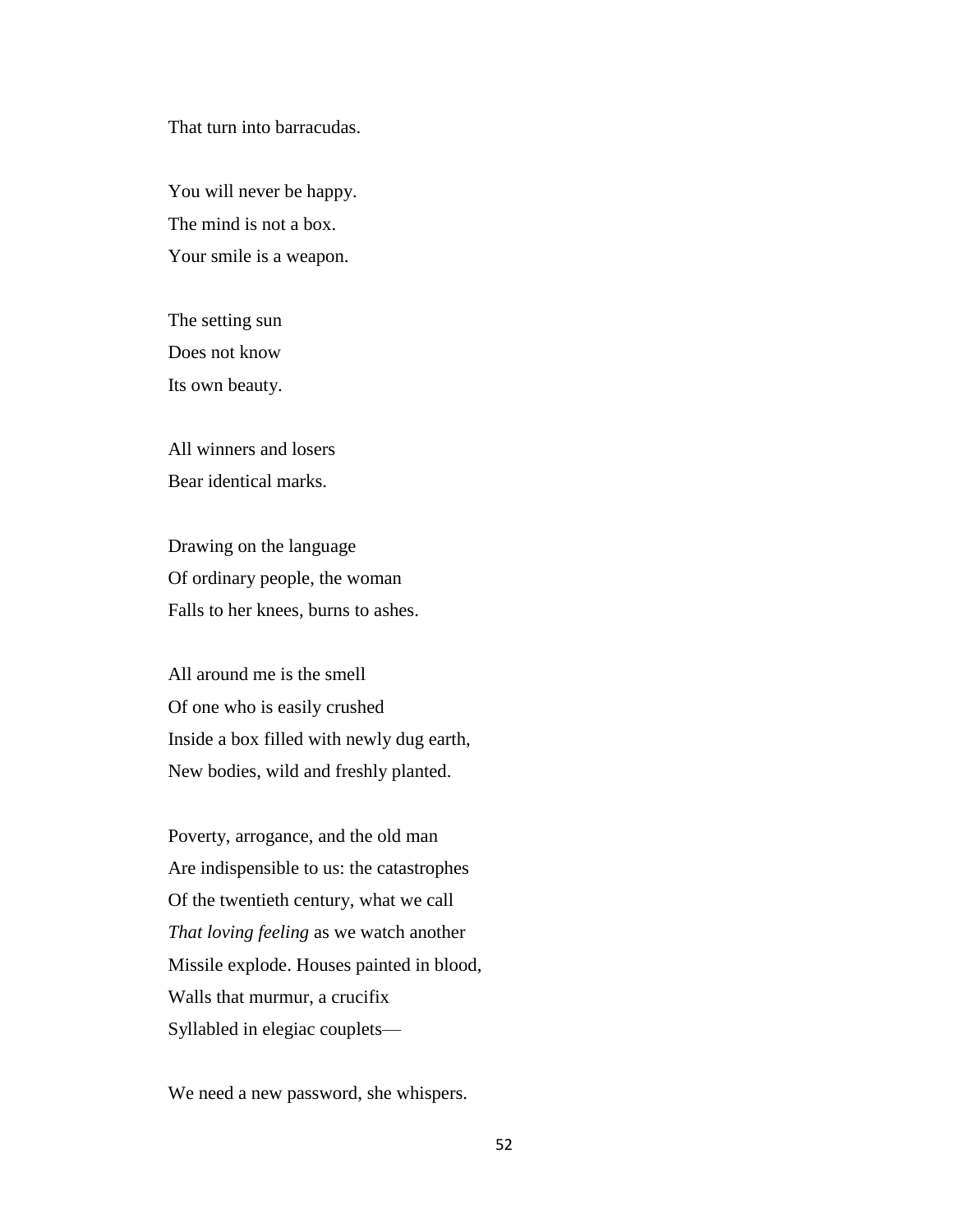The prayer ends. A city inside.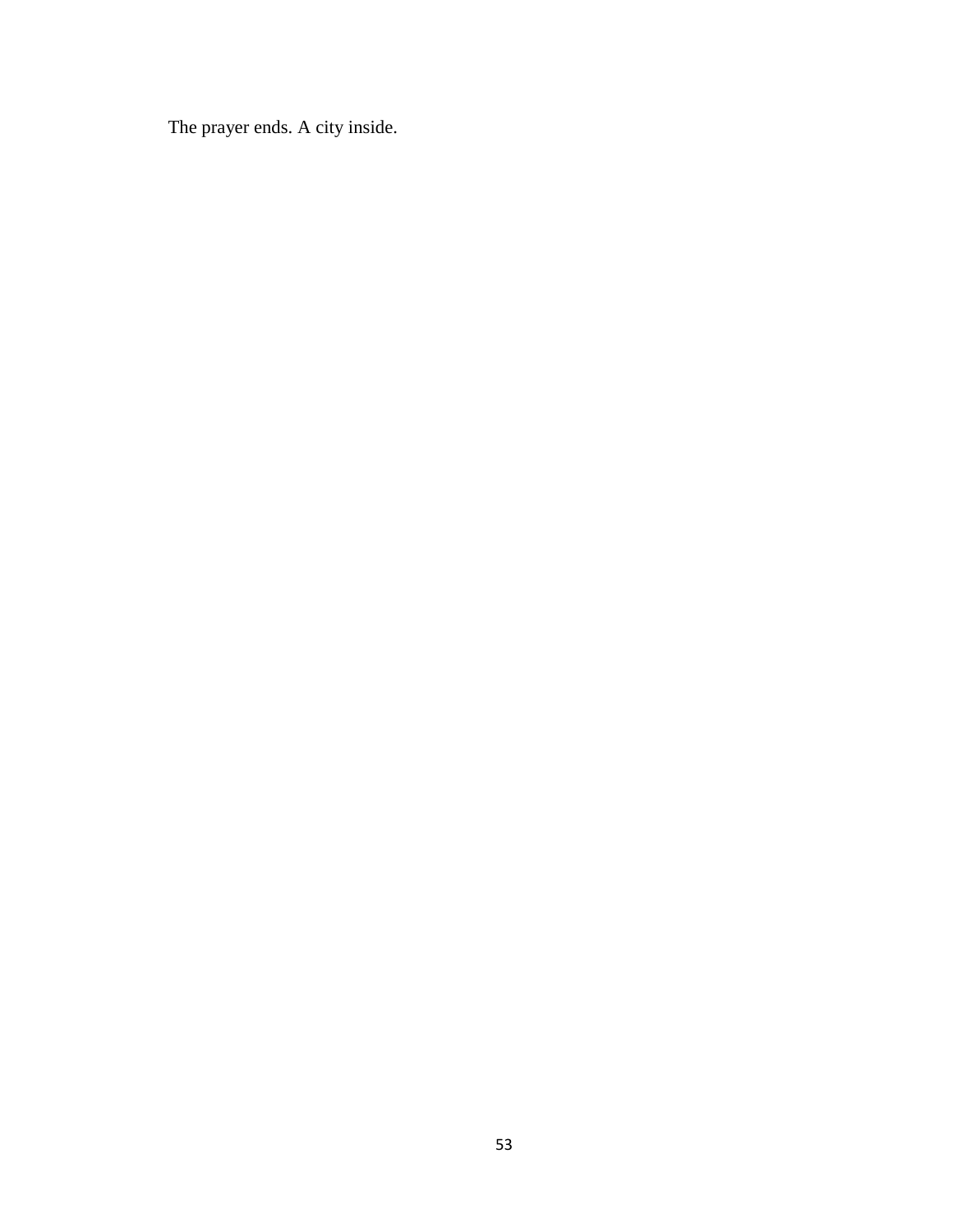# **"All is ripe for fire"**

how could feet a woman's gesture a door left ajar

a guard hinted at by the glint of snow through a window seem

as much shadow as light perhaps the woman smiled at him

perhaps perhaps all this uncertainty secret spying absolute illusory

until it is light equivalent to a blown-out candle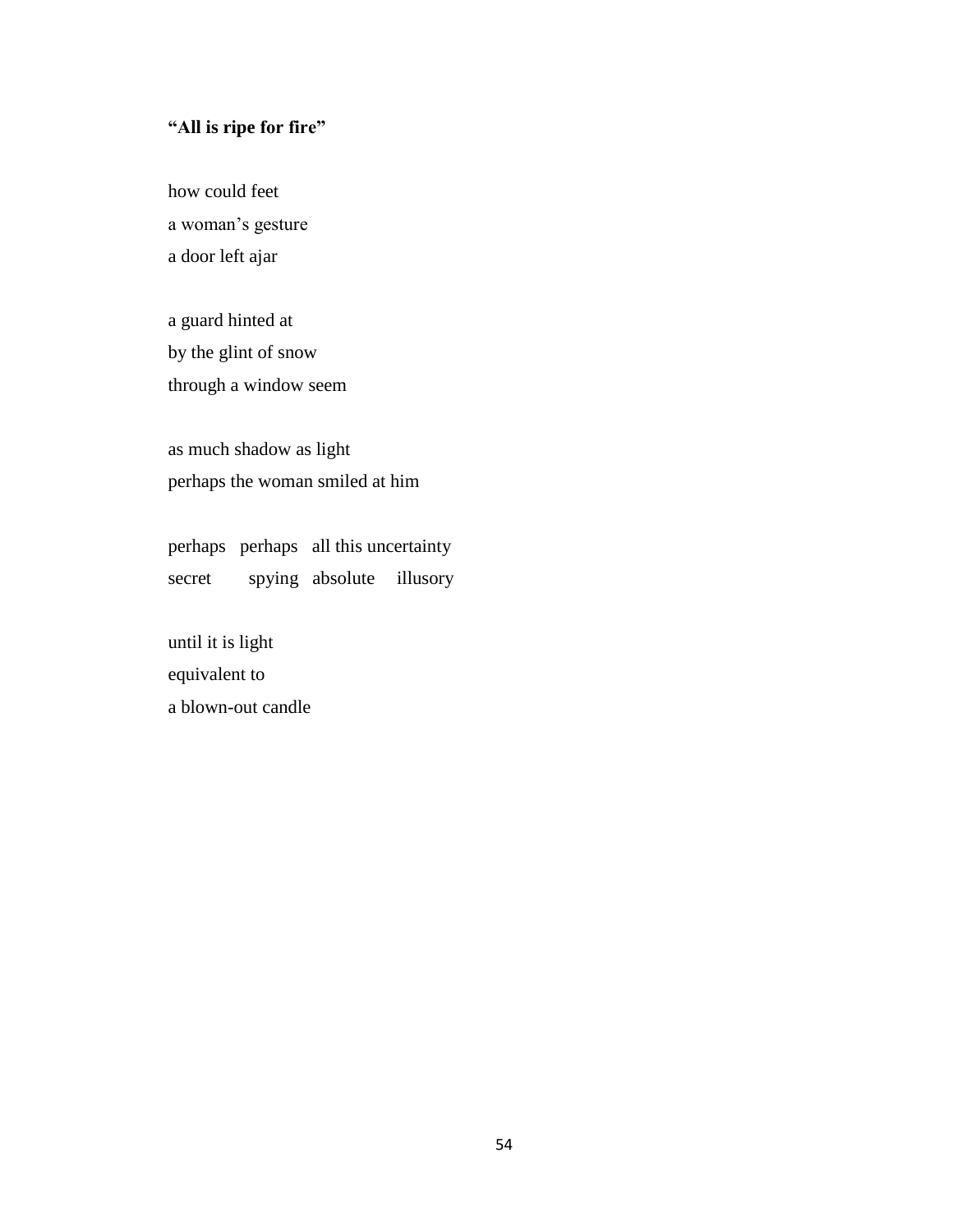**PART TWO**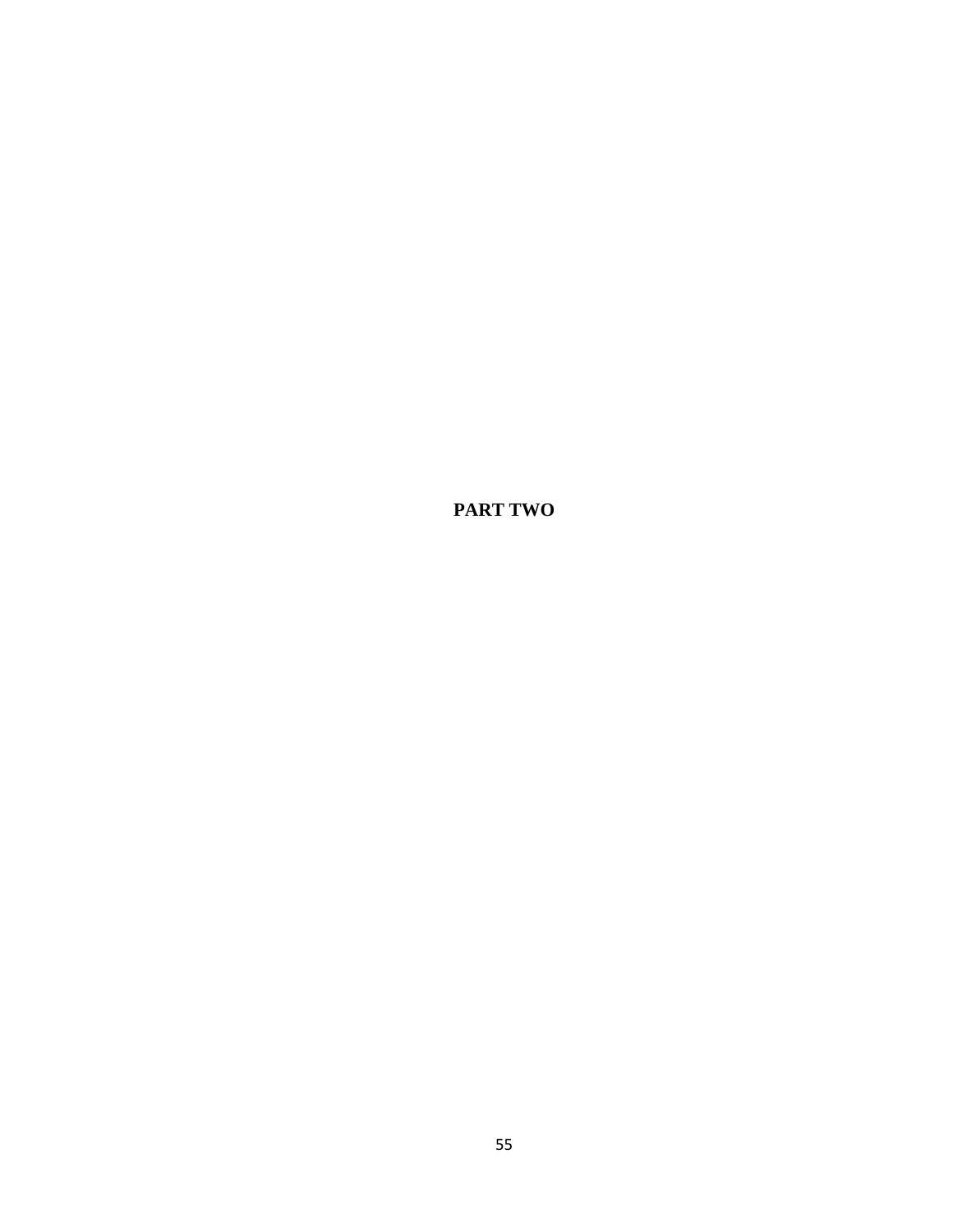# **connected to beings that perish**

|                                                | a good father is one rooted in the body |                    |  |                         |                   |                |
|------------------------------------------------|-----------------------------------------|--------------------|--|-------------------------|-------------------|----------------|
|                                                | a few jerks immortal things, like       |                    |  |                         |                   |                |
|                                                |                                         |                    |  |                         | never as good as  |                |
| the only "good" attempting /                   |                                         |                    |  |                         |                   |                |
| to interpret                                   |                                         |                    |  |                         |                   |                |
|                                                |                                         |                    |  |                         | penis as pen      |                |
|                                                | milk with blood                         | on leaves and bark |  |                         |                   |                |
|                                                | the question                            | taken up           |  |                         |                   |                |
|                                                |                                         |                    |  |                         | in different ways |                |
| with what organ can females / culture language |                                         |                    |  |                         |                   |                |
|                                                |                                         |                    |  | /chaos /silence absence |                   |                |
| different                                      |                                         |                    |  |                         |                   |                |
| means having only to be forced away excludes   |                                         |                    |  |                         |                   |                |
| possibilities for relations break up destroy   |                                         |                    |  |                         |                   |                |
|                                                | wants to destroy open up bodies of      |                    |  |                         |                   | language       |
|                                                |                                         |                    |  | She is                  |                   | in other words |
| closer to the presence                         |                                         |                    |  |                         |                   |                |
| further from that center                       |                                         |                    |  | "slippery"              |                   |                |
|                                                |                                         |                    |  |                         |                   |                |

shameful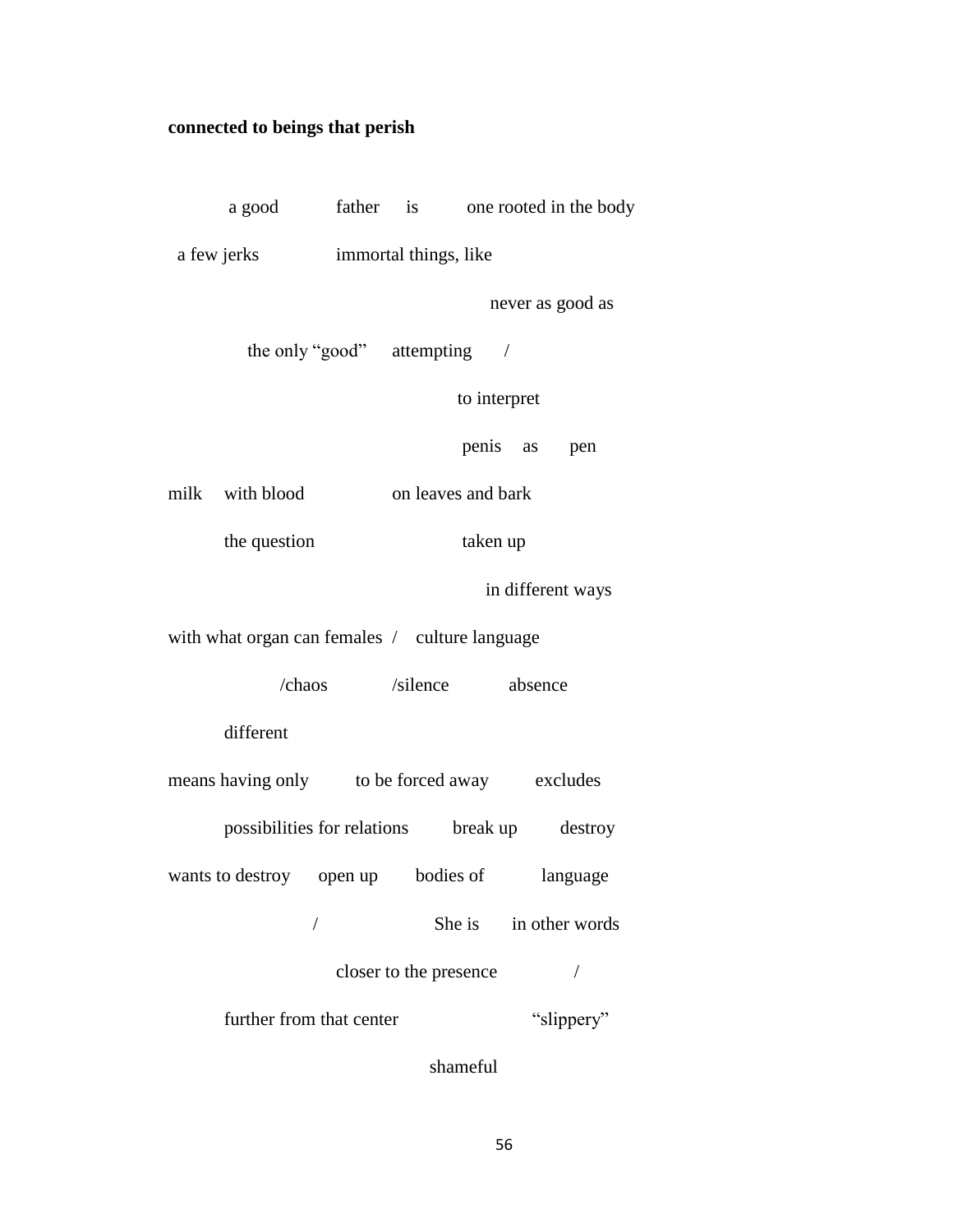# pleasure is located

alienated structured by a sense of otherness

### in calling women

men something

must come from their bodies /

coins

#### chains

the unconscious

a site of transformation

#### breaks down

what her body

feels like is

inevitable *jouissance*

the end to authority

objective/objectifiable

nonsense

erase the slash bring back the mother's body

metaphor of "white

ink" breast milk a reunion with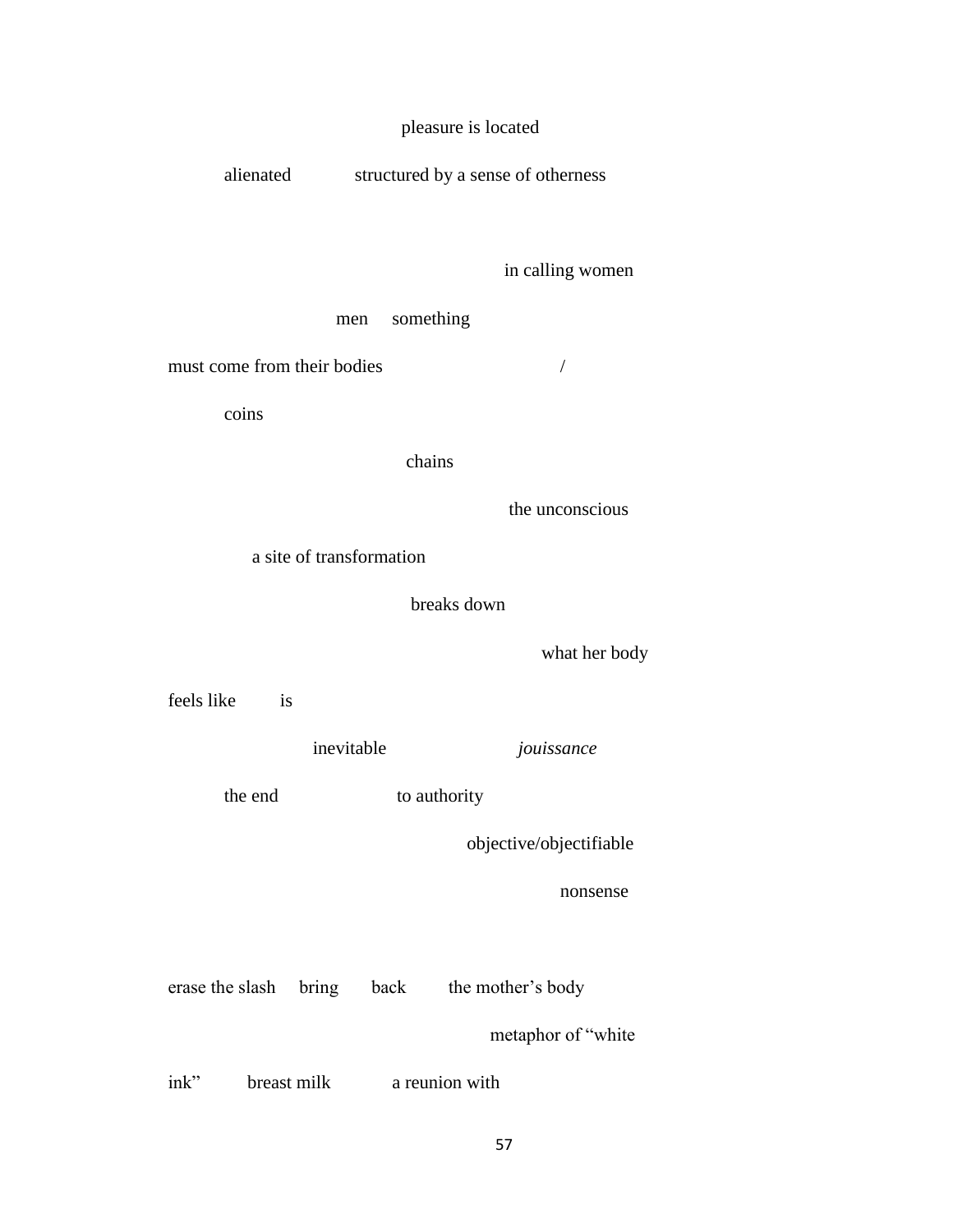| what looks like                 |                |                     |                             |  |  |
|---------------------------------|----------------|---------------------|-----------------------------|--|--|
| $\sqrt{2}$                      |                |                     | something with              |  |  |
| rhythm and pulse something      |                |                     |                             |  |  |
|                                 |                |                     | one                         |  |  |
|                                 | will always be |                     |                             |  |  |
| "conceived of" /                |                |                     | by                          |  |  |
|                                 |                | boys and girls into |                             |  |  |
| scotch-taping                   |                |                     |                             |  |  |
| the                             | body that      |                     |                             |  |  |
|                                 |                |                     | would start to fall apart / |  |  |
| erase the slashes               |                |                     |                             |  |  |
| the myth of woman<br>fall apart |                |                     |                             |  |  |
| as black hole                   |                | as                  | hole                        |  |  |
|                                 | this hole      |                     |                             |  |  |
|                                 |                |                     |                             |  |  |
|                                 |                |                     | too many                    |  |  |
| could show                      |                |                     |                             |  |  |
| the paralysis of<br>what        |                |                     |                             |  |  |
|                                 |                |                     |                             |  |  |
| the conscious mind              |                |                     | the body                    |  |  |
|                                 | the body       |                     |                             |  |  |

born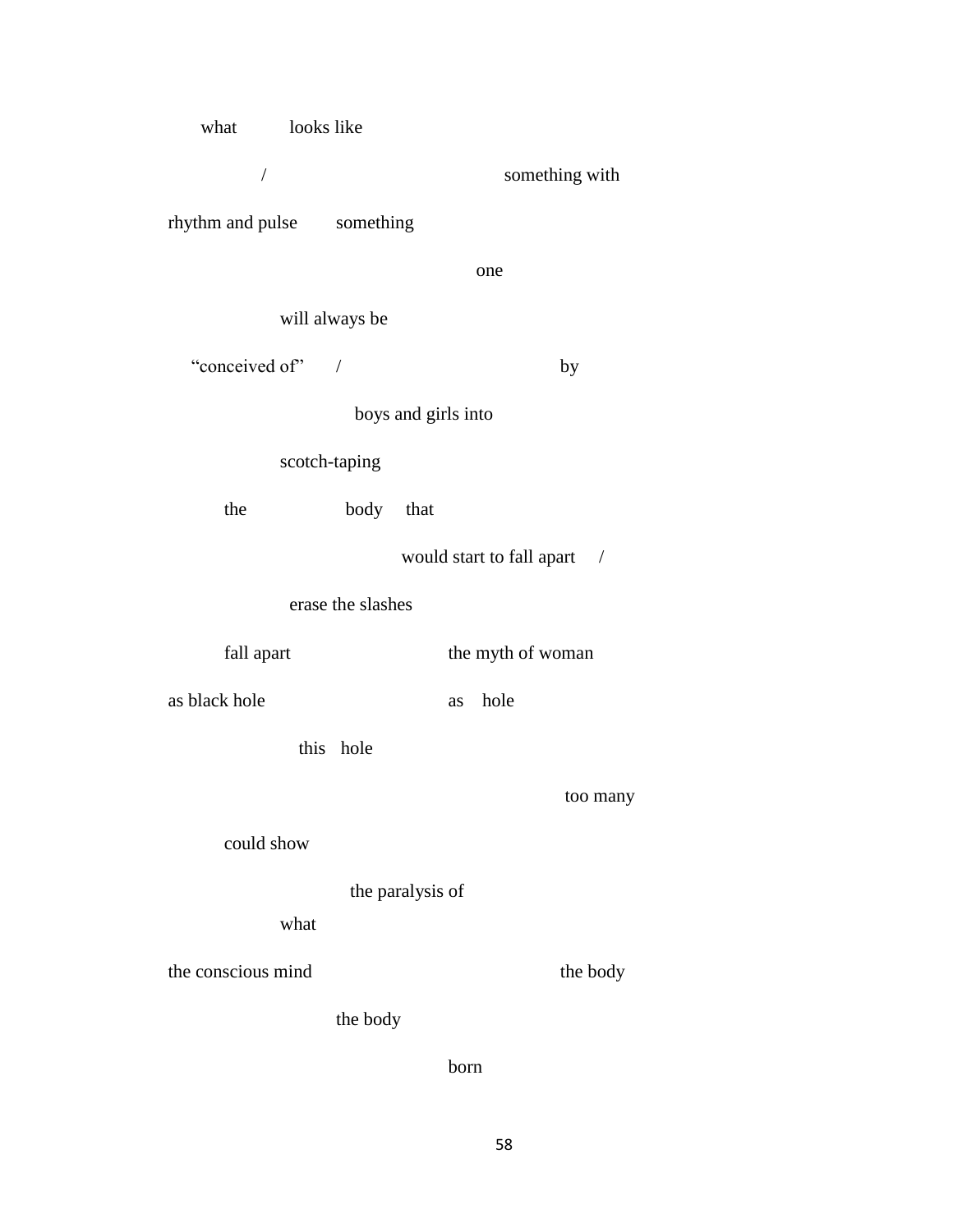# like all functions of

life

a desire for something

free people

who

begin in the set of  $\alpha$ 

beginning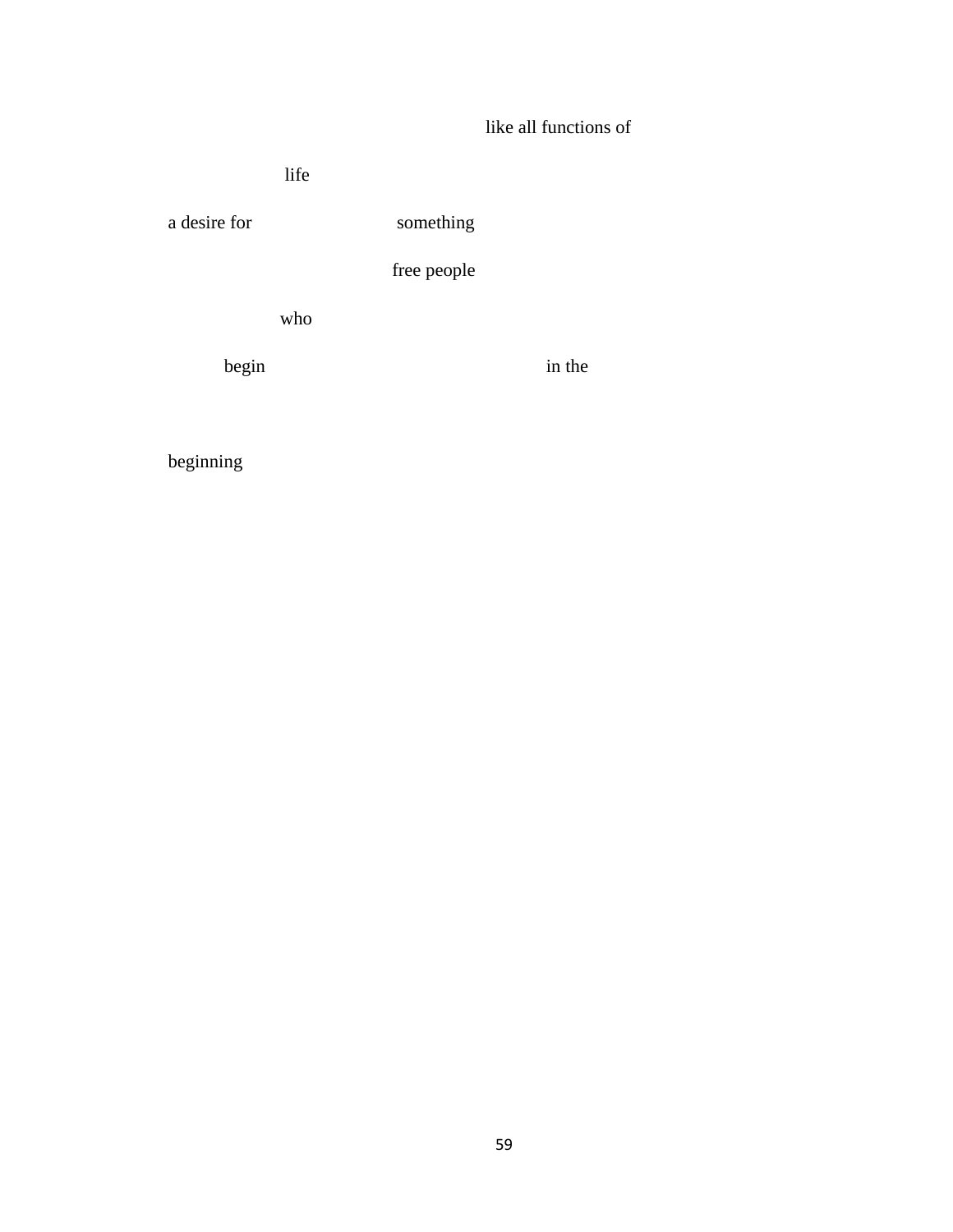# **One**

How are you not surrounded by a throng of trampled men and women desperate to join you when I would set myself on fire to be the air within you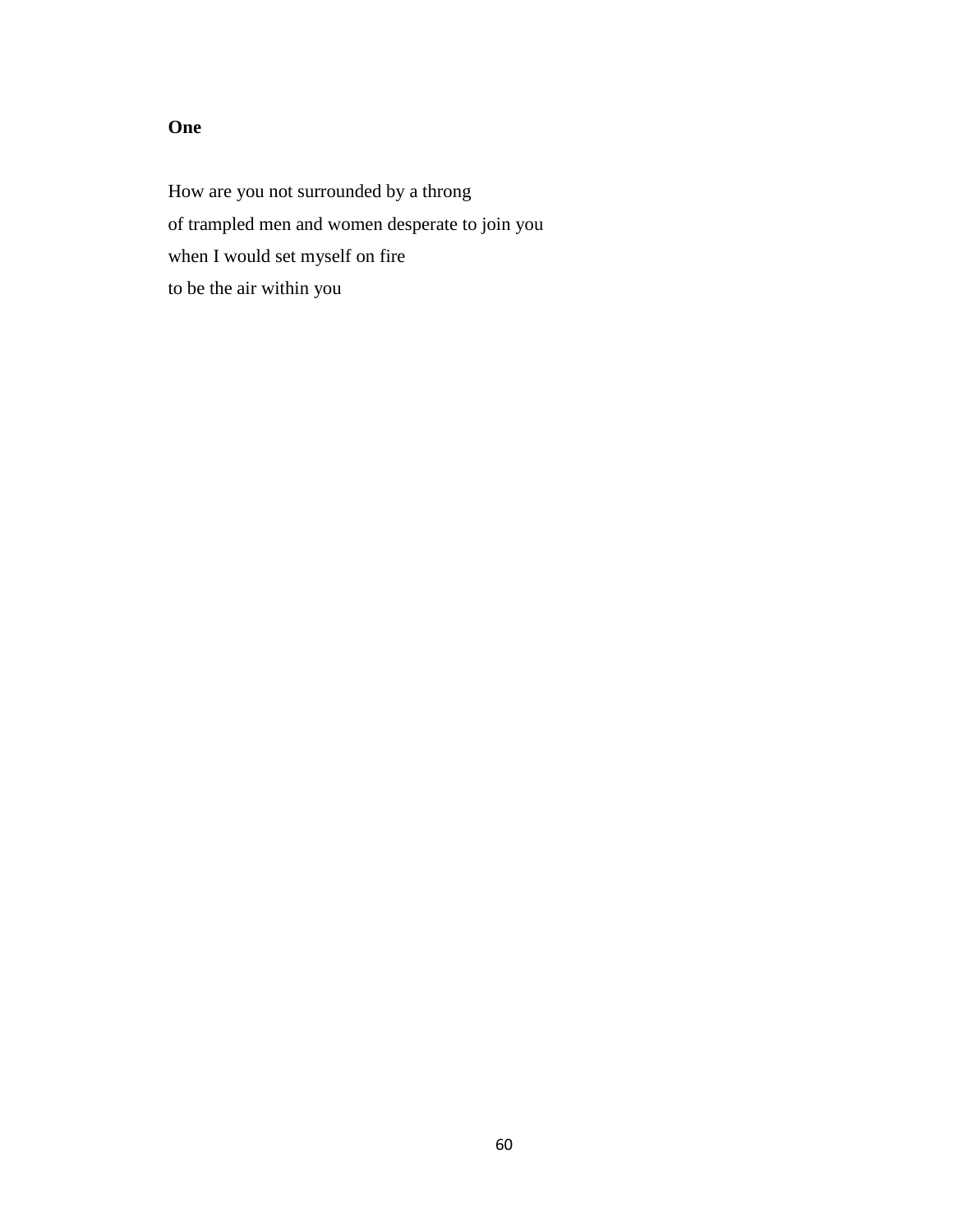### **&**

Without this tissue This endless ravaged space

You're ruined

## &

So I sealed the last great box labeled B0okS & OthR aRT & shipped it To the desert where I was going

To produce nothing of use use

### &

# I found myself

Thrusting my burning red backside At a man who no longer cherished me

# &

I loved him since Before girlhood rose In the rearview mirror Before he said He was married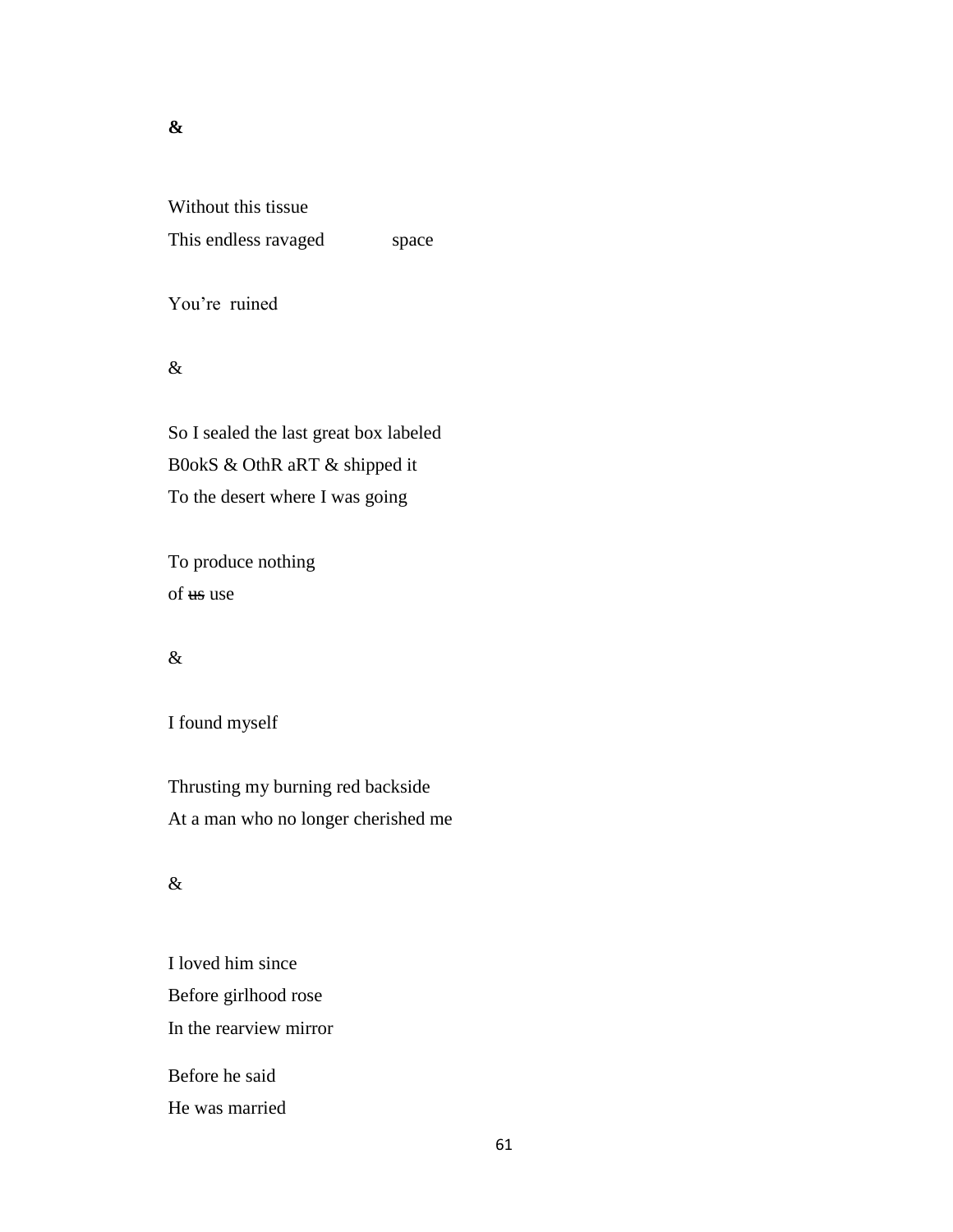&

He said He still was Still is

# &

Because she knew what he meant When he said how he existed how he swung Wildly against the edge of something And did not exist in the thing itself

# &

It became a metaphor for Everything is *terrible*

# $\&$

I remember The apple

# &

The woman

&

The child-sized bug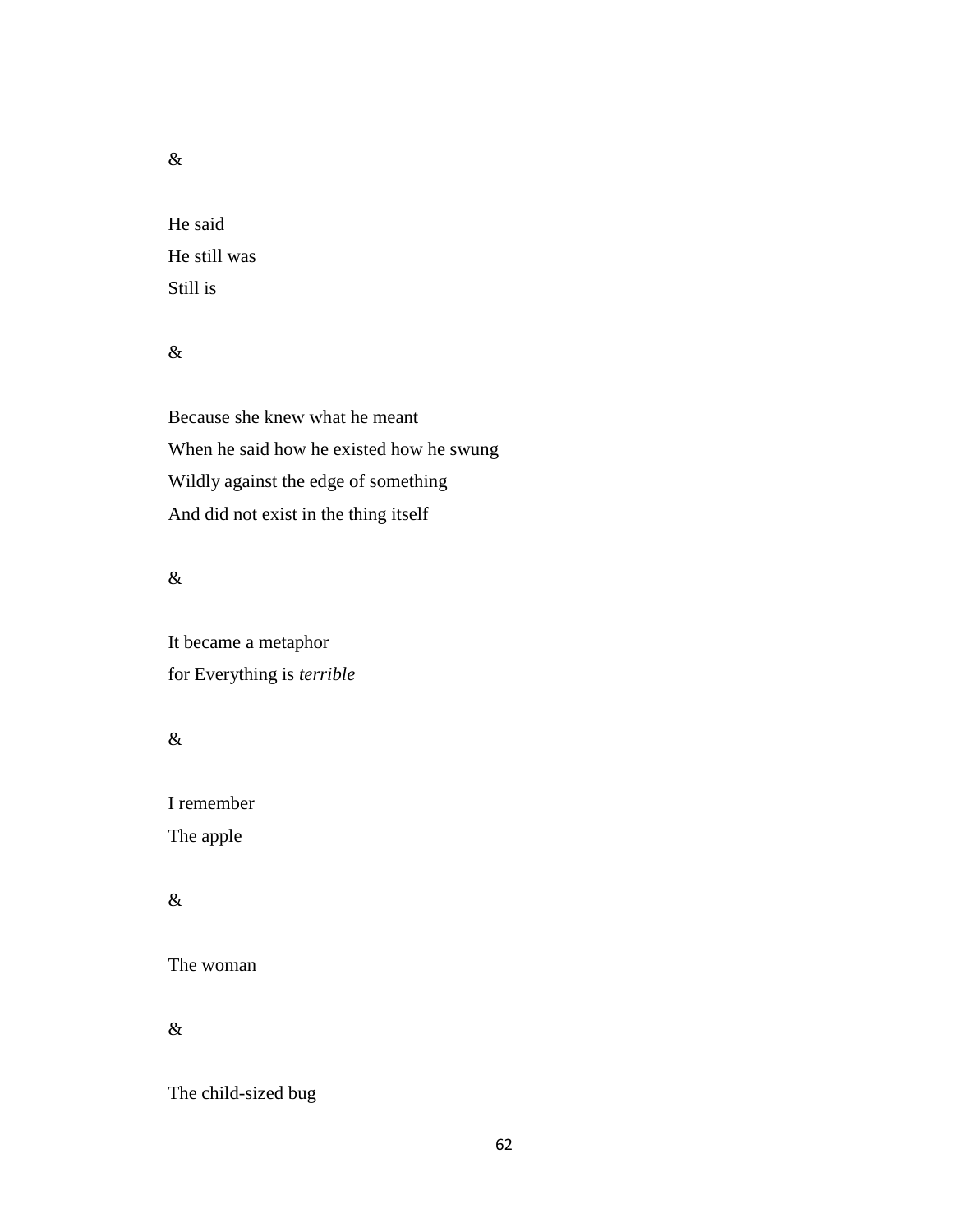She carried on her head

&

How she sat me in a chair Took the clock from the wall And hid it

#### &

The camera saw everything The camera saw everything The camera saw everything

# &

Everything still Just the inter Vening process

# &

Her body falling

# &

Inside the wooden box She finds a wrinkled Piece of paper listing All the names of all The precious pulverized stones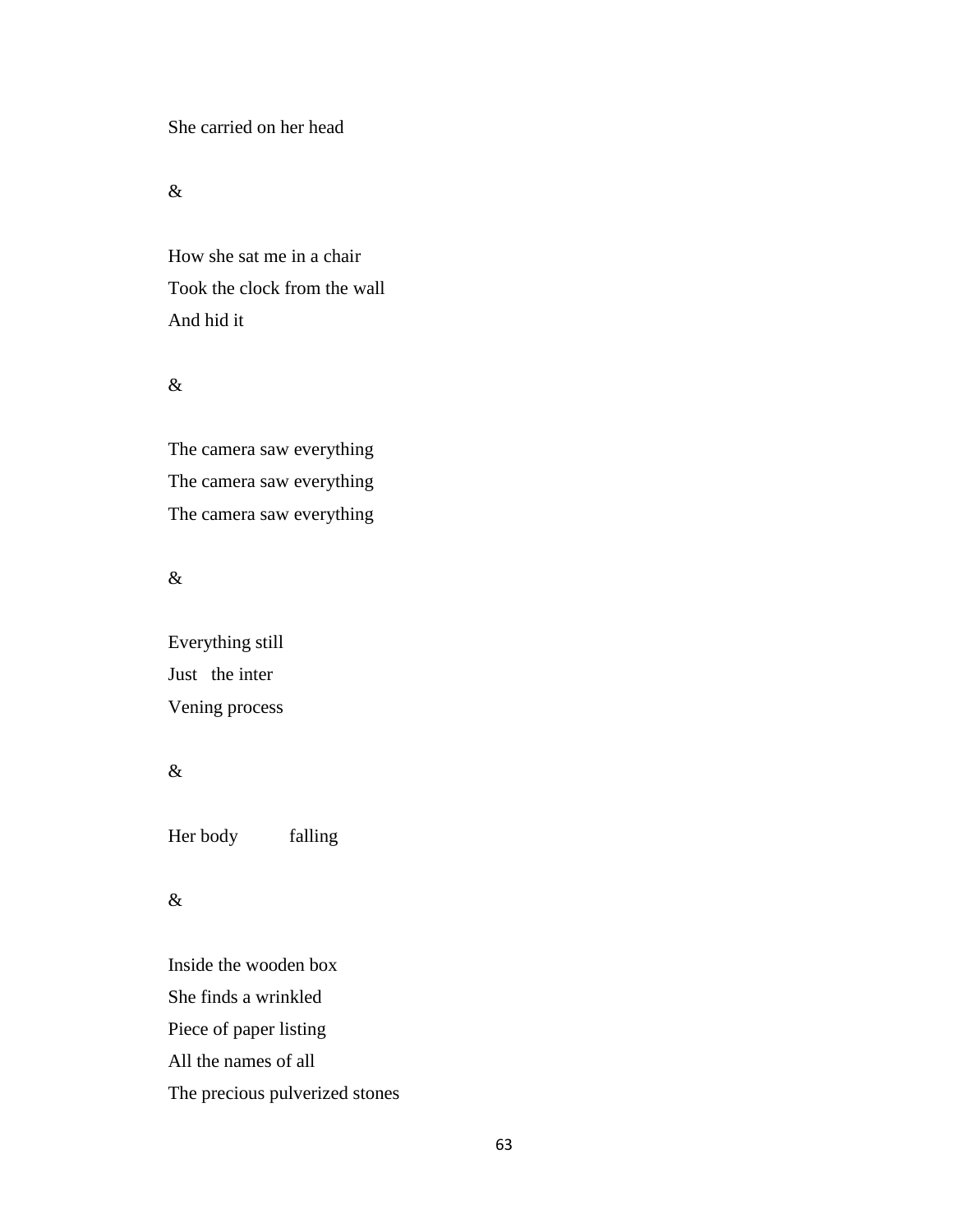Made into the image on the lid A white elephant

His memory whispers *I never got you anything* 

She traces the outline Of her thoughts With her tongue

### &

He orders Another one on The rocks

### &

Another one On the rocks

# &

Anotherone

**Ontherocks** 

# &

In his absence The lie she Inherited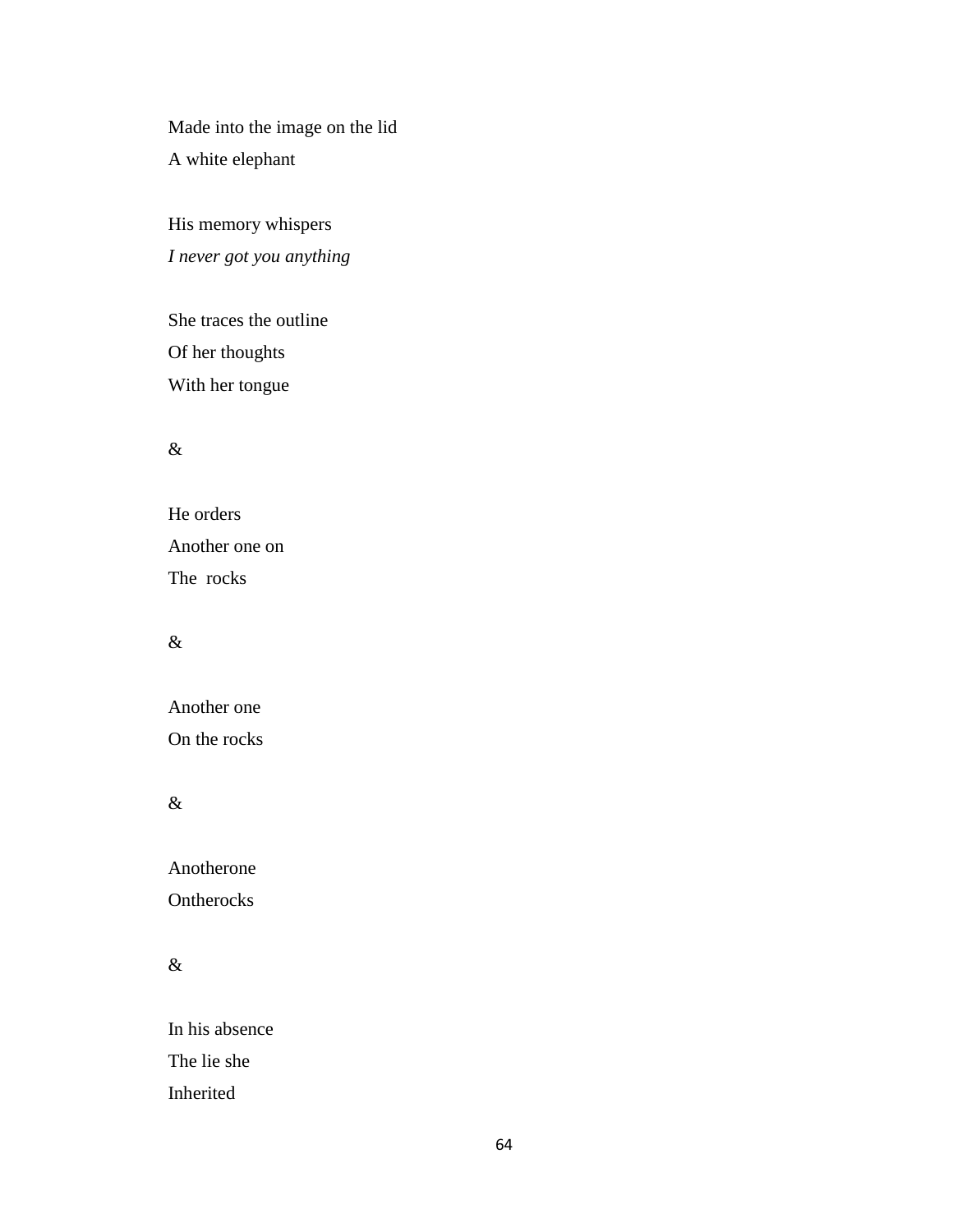From her Mother Come S in

# &

What was there to remember

I remember the camera

# &

What the room said As he left her lying At a precise angle

Unable to distinguish Constellations Planets stars

# &

His fingers

Small scars

# $\&$

I chant a thousand names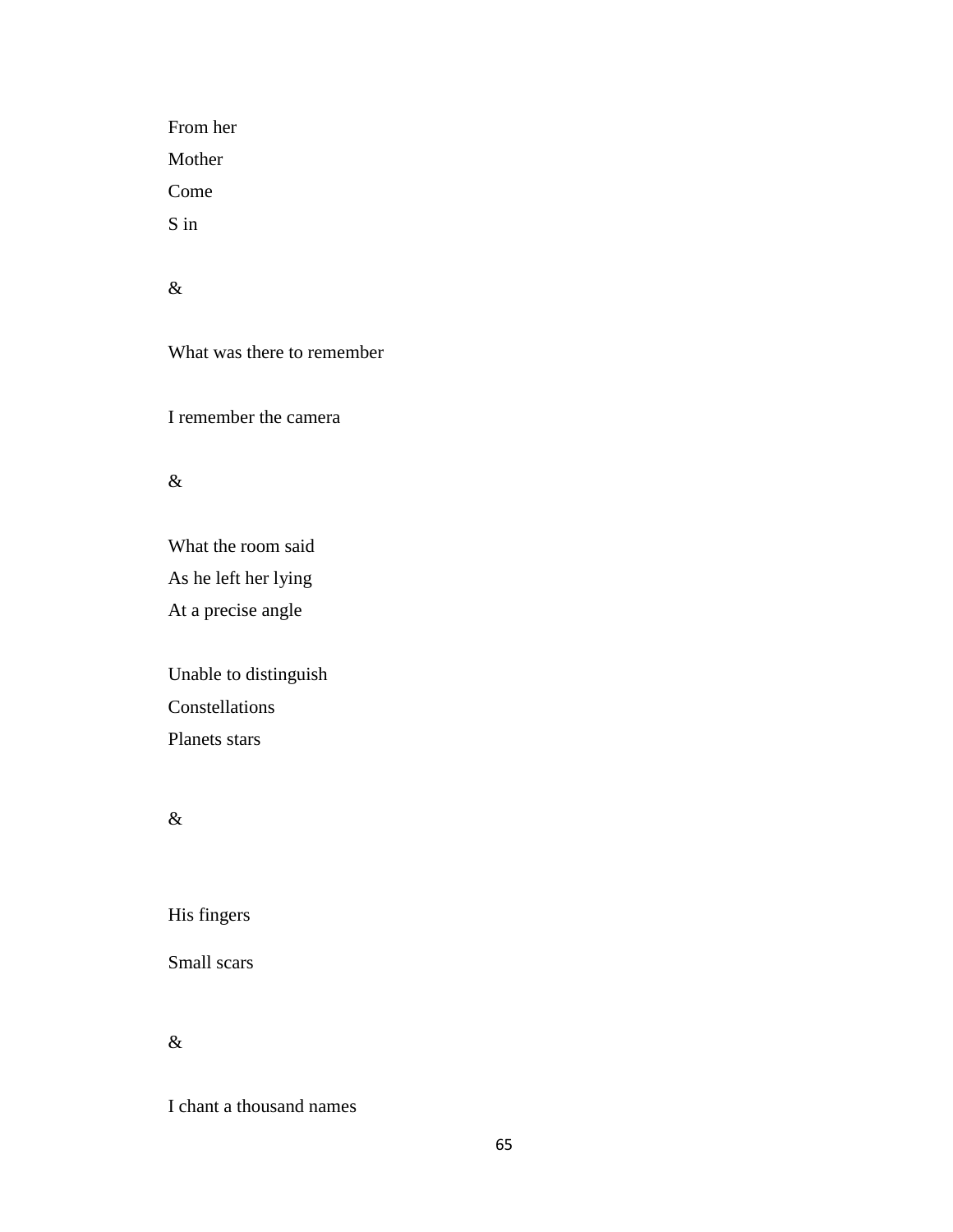

So hum I am that

&

I am nothing

I wander Stripped down Unlimited

A woman

And a man

# &

Yes

I did have sex With the entire football team

Thank you very much

# &

Whether we live In a mansion or la-la land We have all been oppressed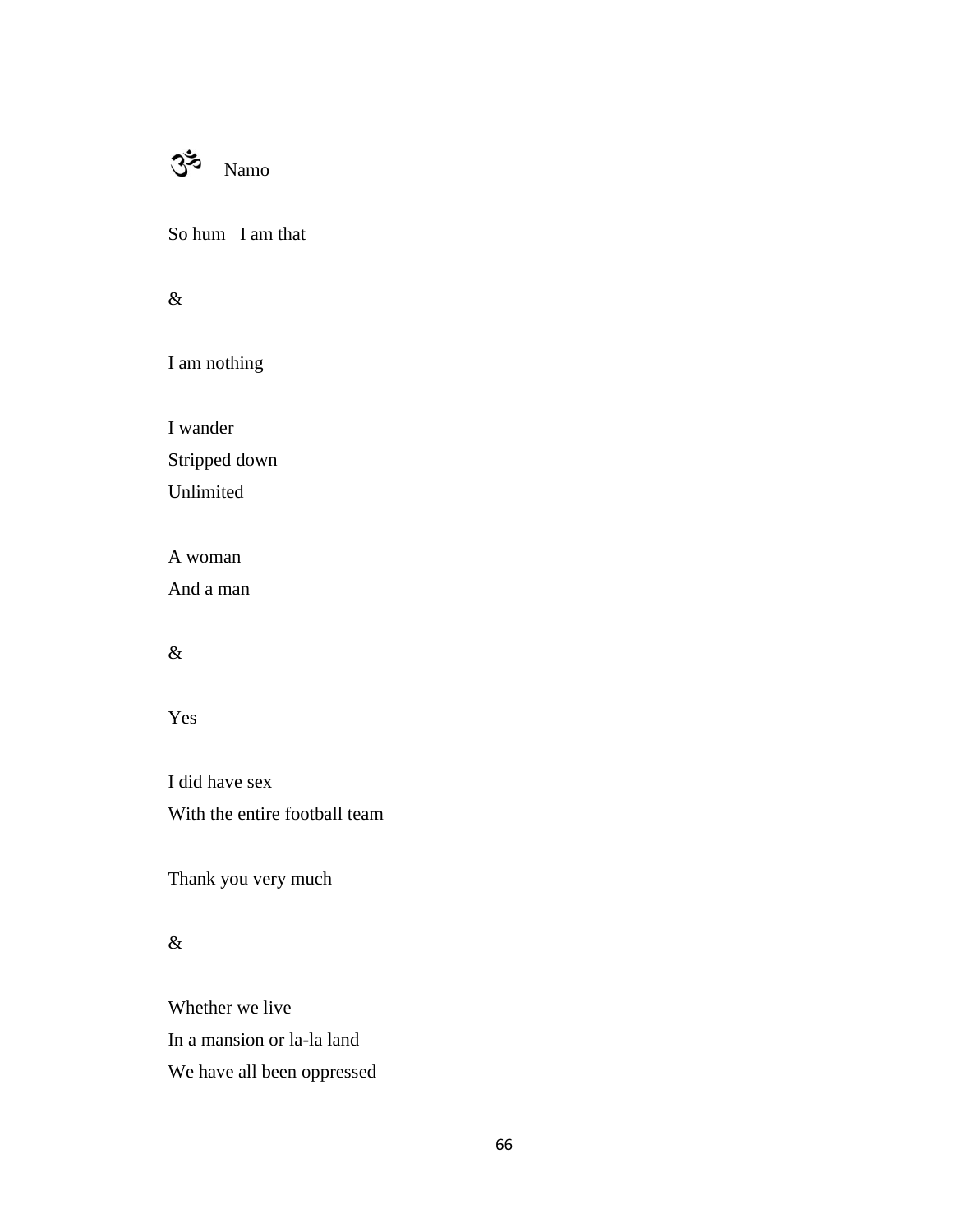*Obla di obla da Na na-na-na life goes on*

## &

To be with me You must be ready To die

### &

The animals know they are not separate

## &

Only a sparrow stood

## Between him and how I tried

### &

Each word

Red-centered

Soft-hearted

Best eaten

With the hands

### &

Illness enters the body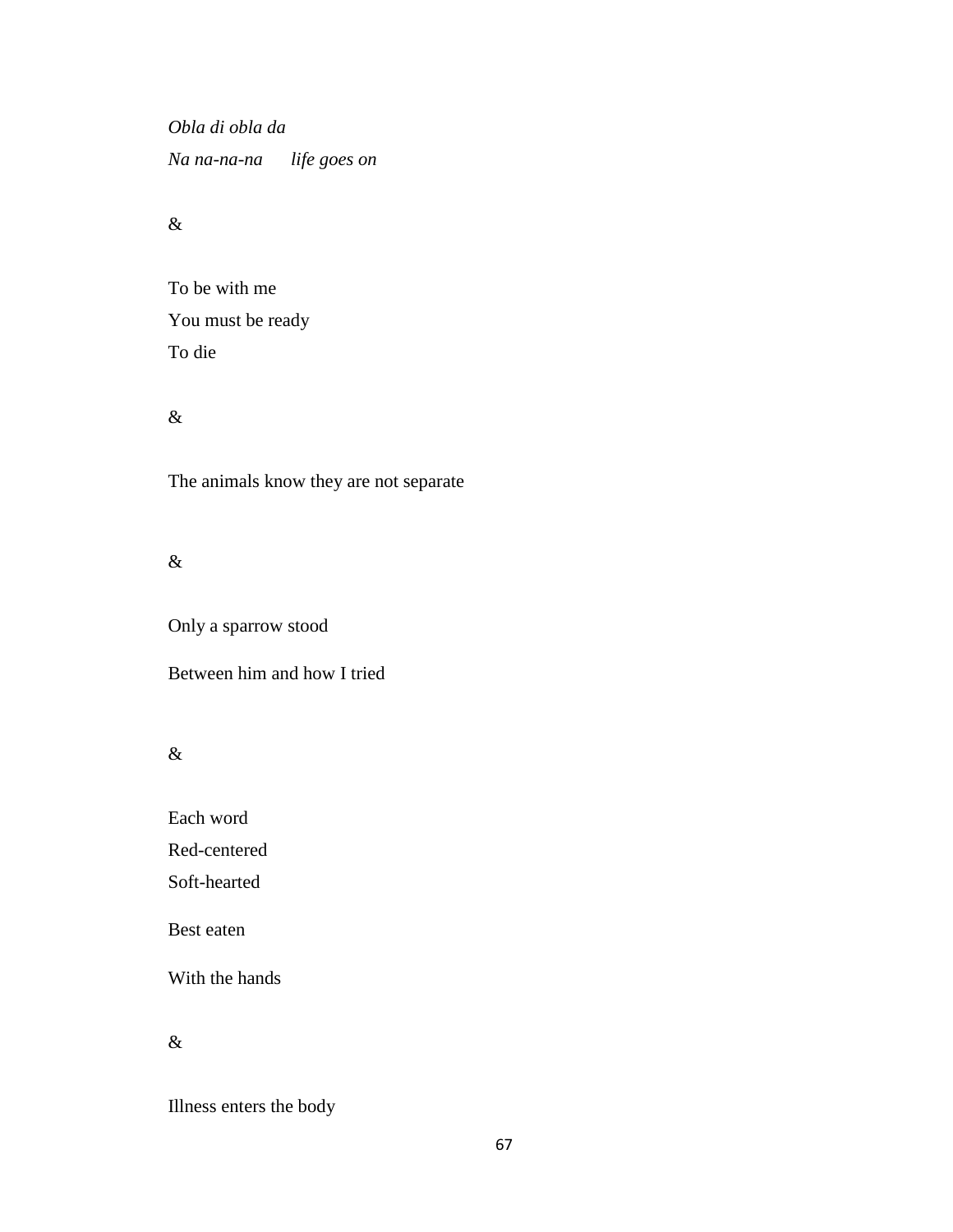Through the mouth

 $\&$ 

This is the month

 $\&$ 

The trees are so full

 $\&$ 

Her mouth is a keyhole

&

A bit of red enters the room A key a knife A man a woman

&

This is the month of unbroken

 $\&$ 

The month of small places

&

This is a floating heart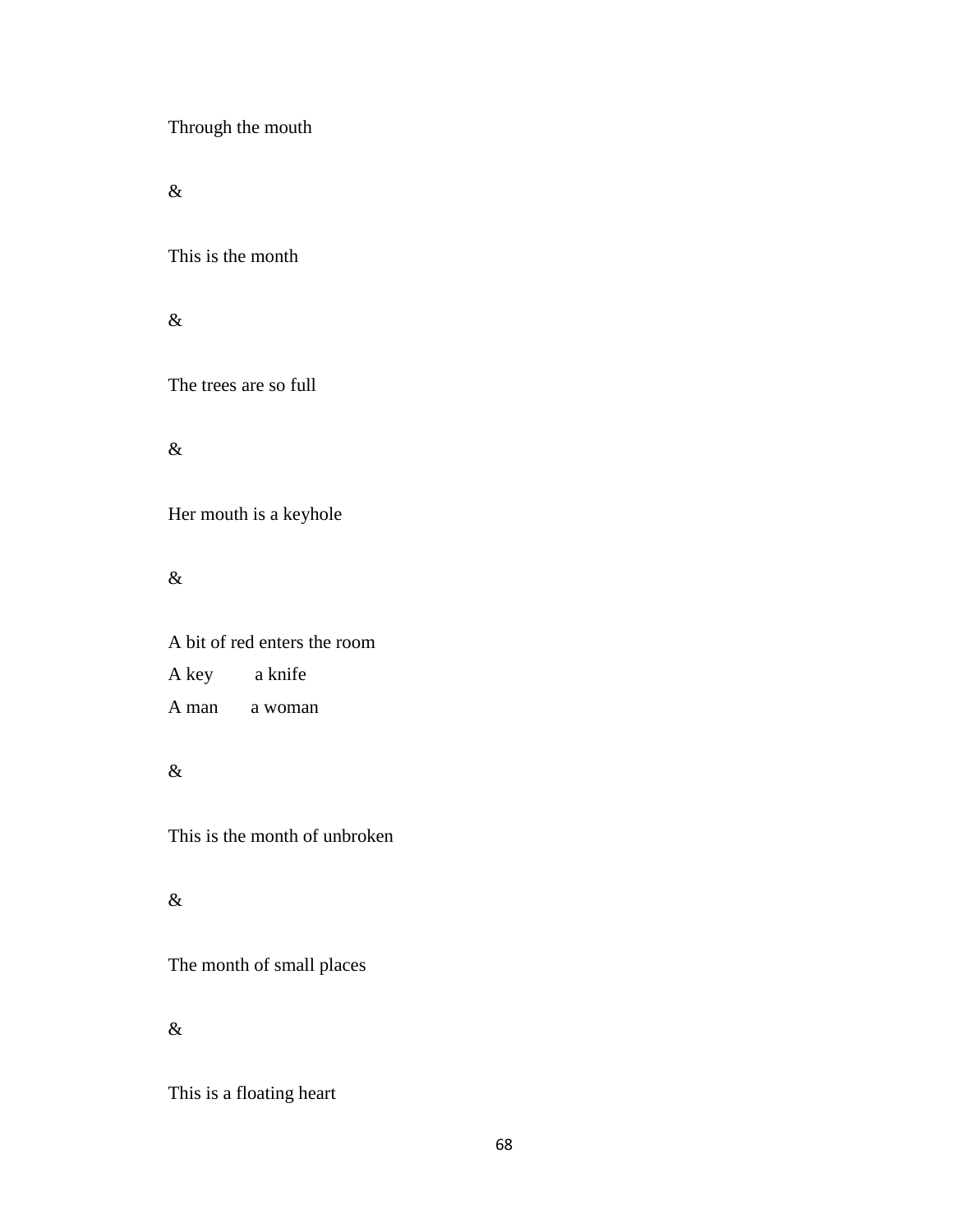&

A long way off

She hobbles

In the streetlight Children

Rumble

# $\&$

A tiny bit of red On her lips

# &

Someone a long way off calling *Dear, you must risk everything*

# $\&$

She says I didn't do anything wrong

I didn't do anything wrong I didn't do anything wrong

## &

She hums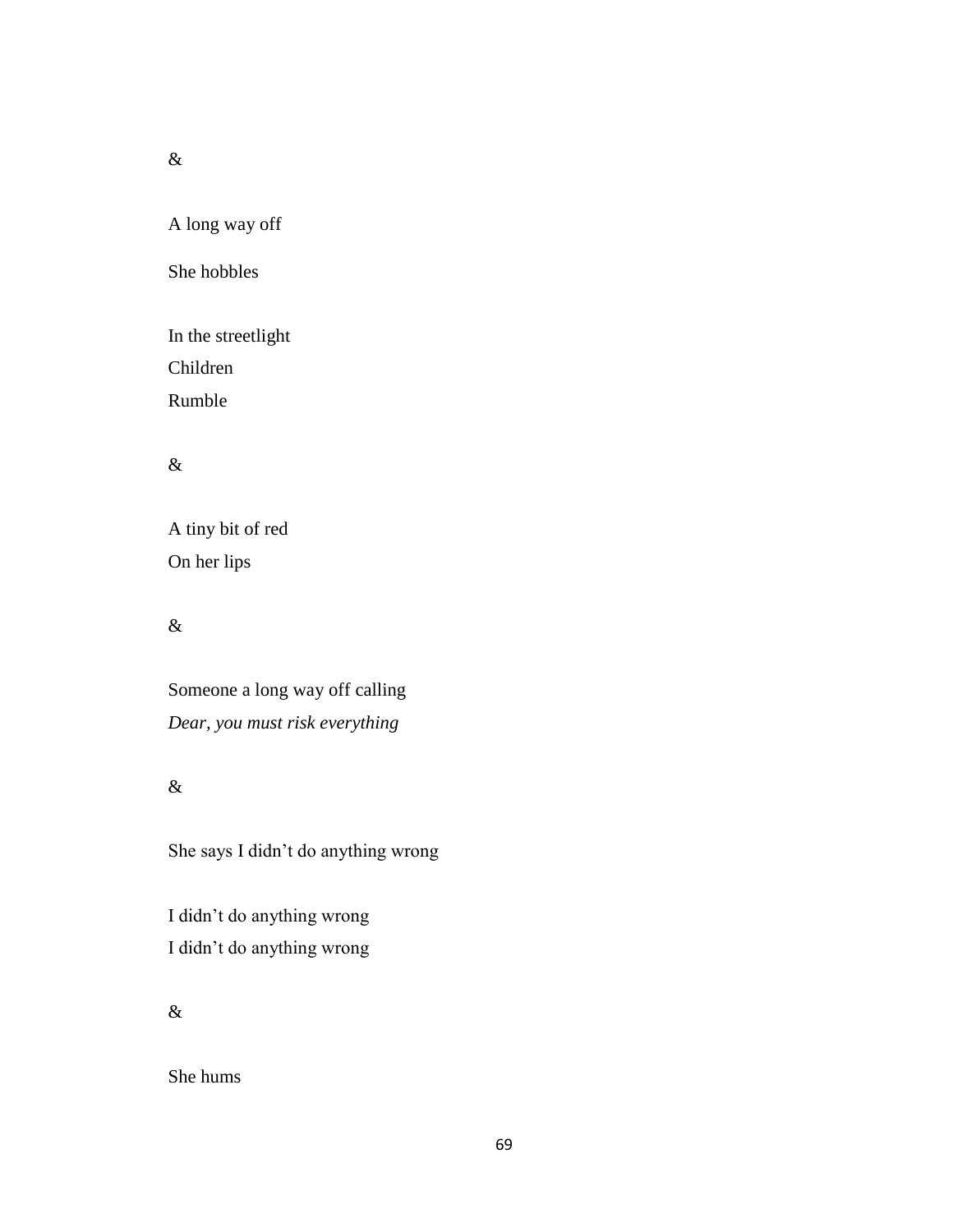Little mirror and a swing Warmth on my cheek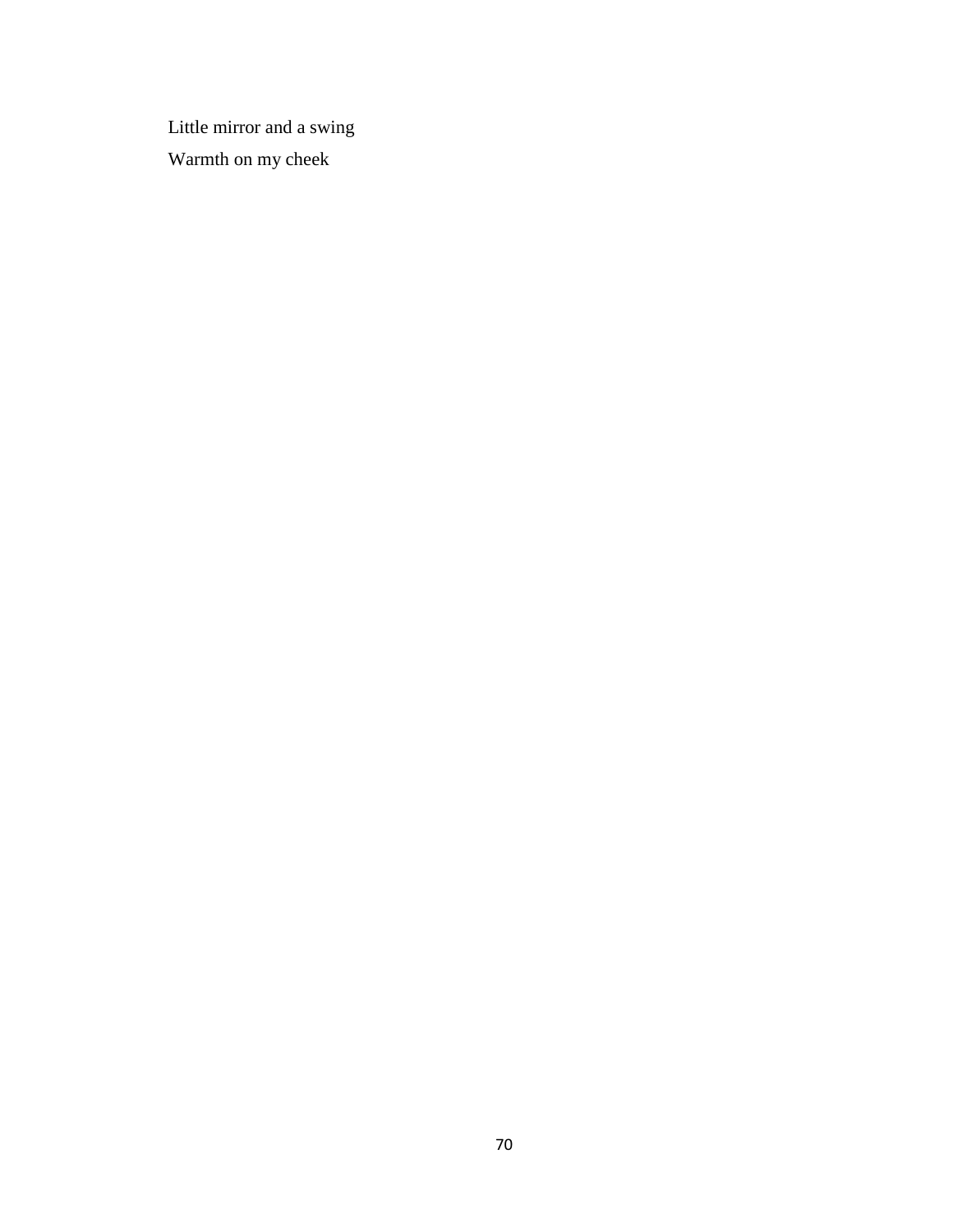## **In a Dream**

An old friend crosses the middle ground; she moves toward nothing, a bird perched on an anvil, saturated with evening blue.

An echo in the arms of an old friend suggests the ocean, an oil spill, elbows, the edge of what is, deep impressions and—

We didn't say.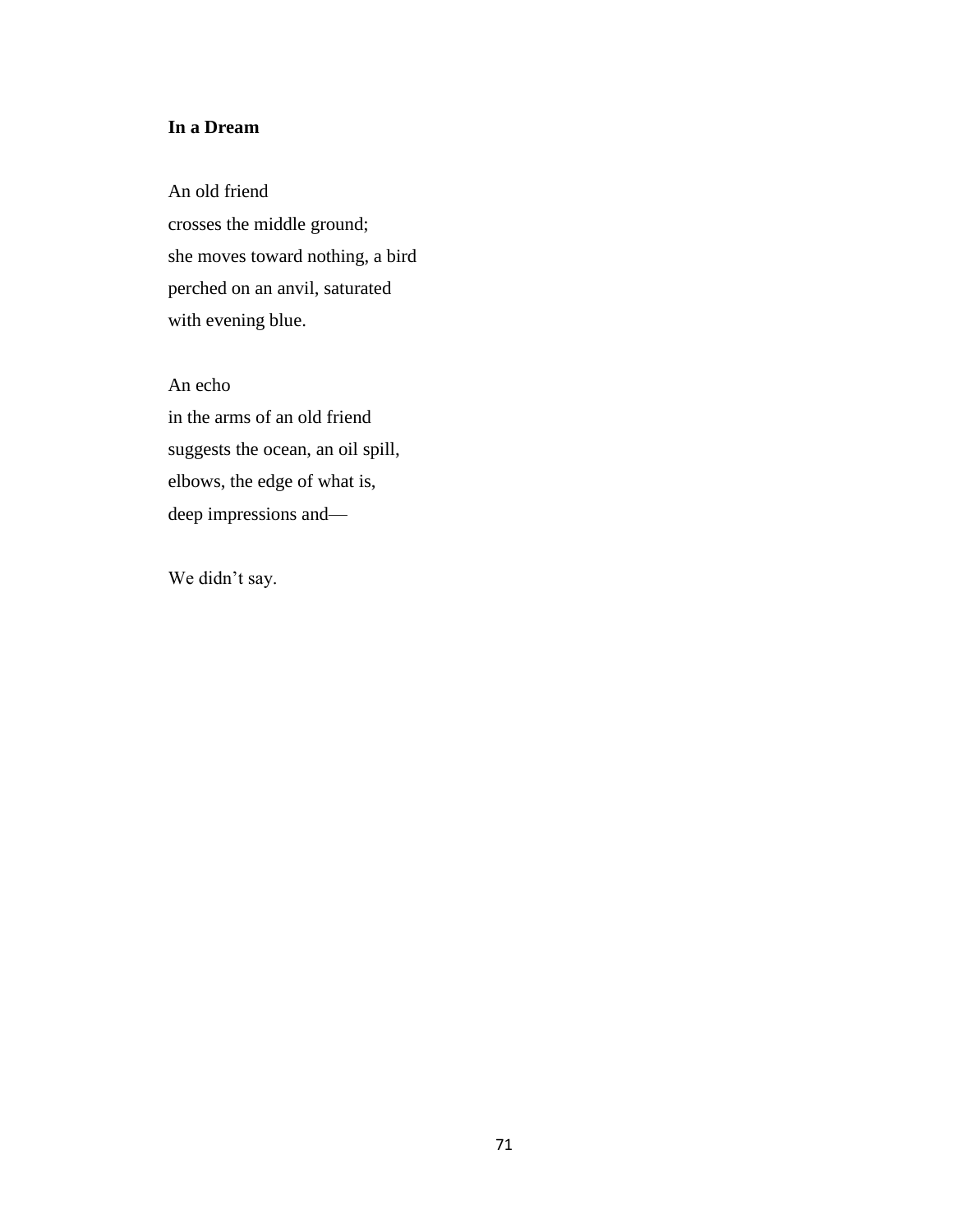## **A Prayer for No One**

Why don't I dream of you? Blossoms do not appear

nor does a leaf fall uninfluenced.

How can I tell the mother from the son? Take some bread and eat it.

Who can master this empty place I occupy? The body of a woman on fire, something cut out by the sun, a boat full of saints.

Is there nothing left to burn?

There is a road, and no town. One stands in woods.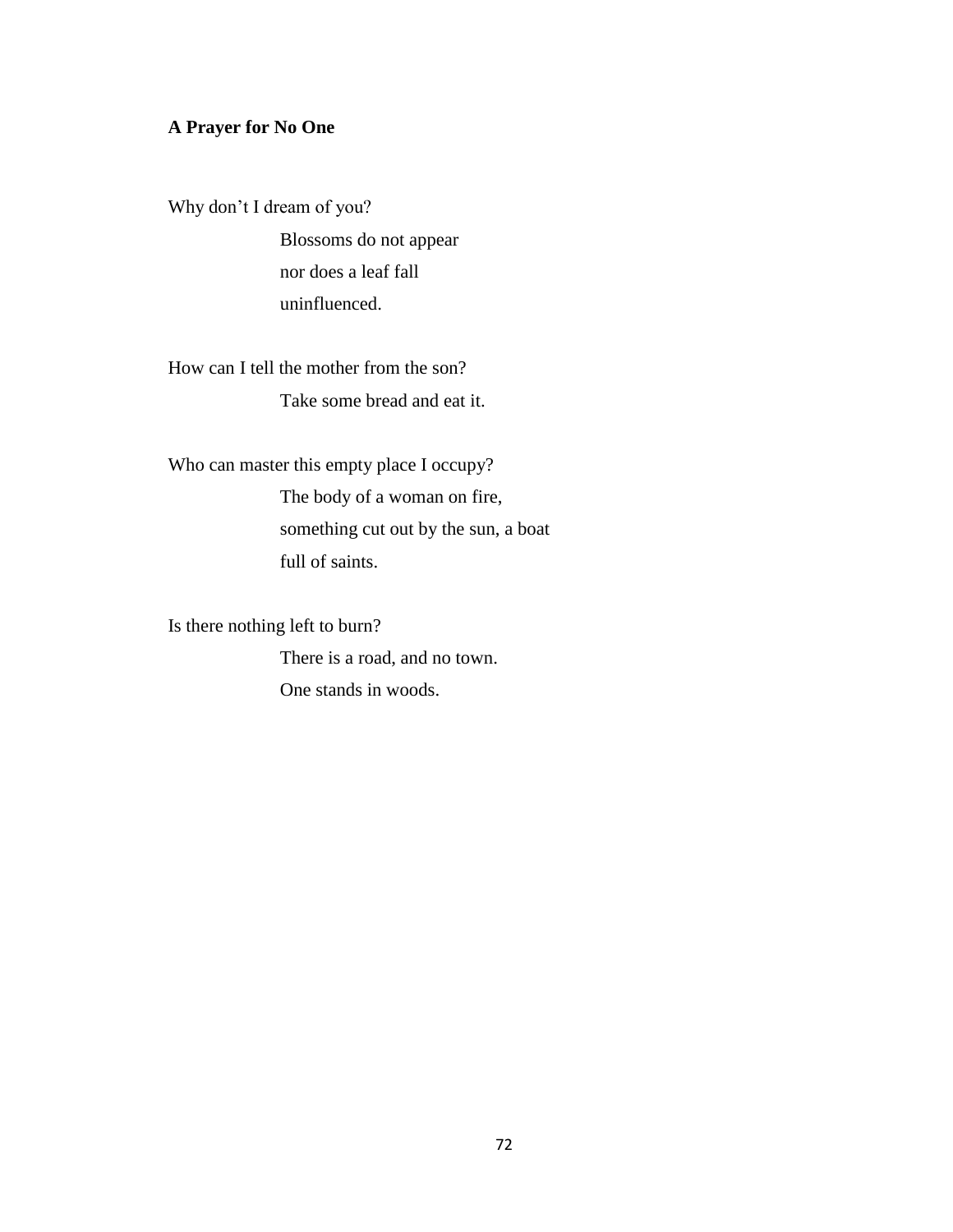# **A Small Truth**

| A small child holds a smaller child.      | The ocean knows this.           |
|-------------------------------------------|---------------------------------|
| A shadow against everything.              | An island not yet in existence. |
| A vivisection. The shadow                 | Cannot remember its origin.     |
| It doesn't matter that you are suffering. | You were loved as a child.      |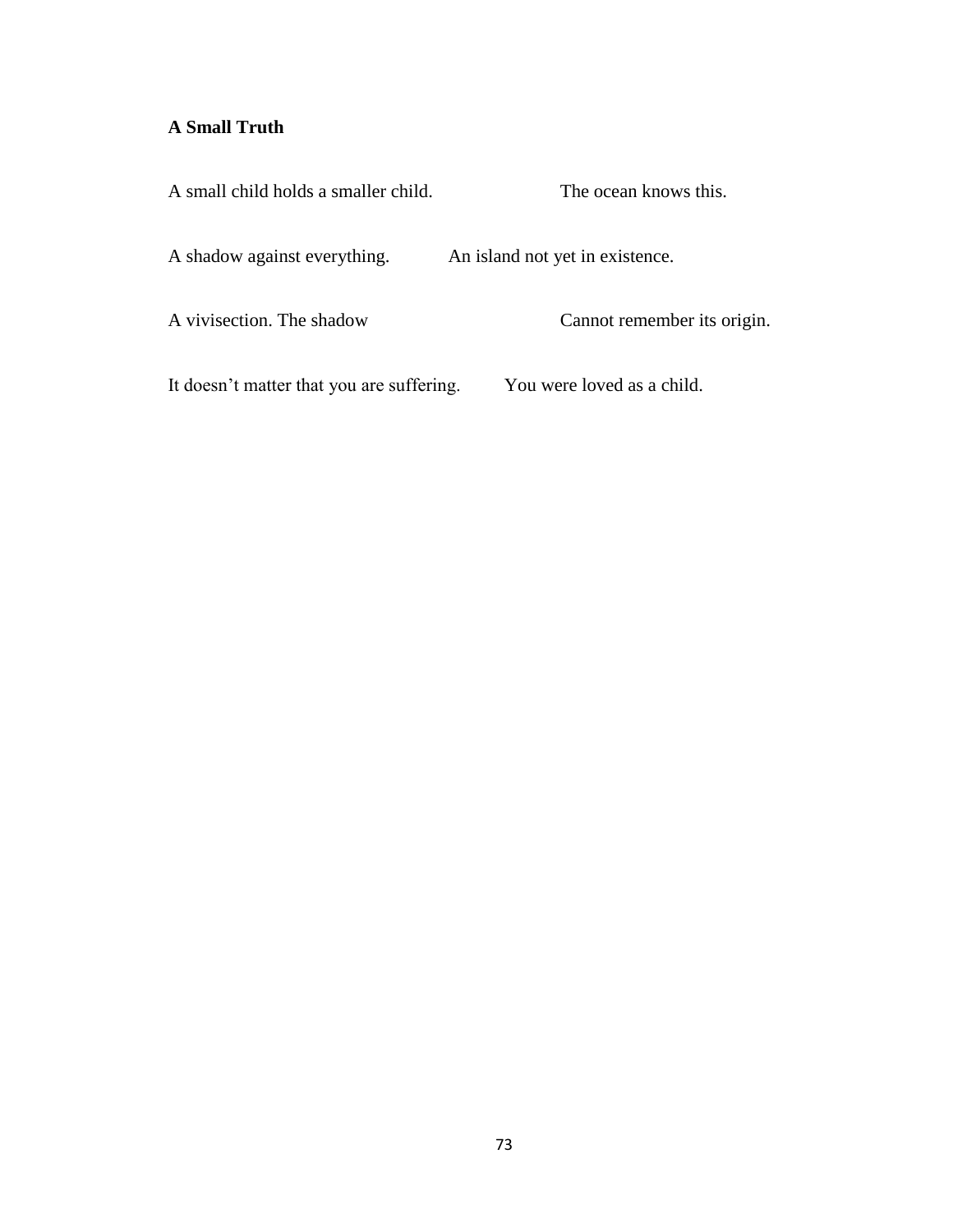#### **What is it like to be a Bat**

*After Thomas Nagel*

A shrill cry

flattened by the fog.

A mouth agape.

Wings splay.

Delicate bones

Awake.

A man and woman

Watch and wait: *What to do?*

*I don't know. What do you think?*

A black man approaches:

*Careful!*

*That thing might have* 

*Rabies.*

The bat feels pain,

hunger, fear, lust.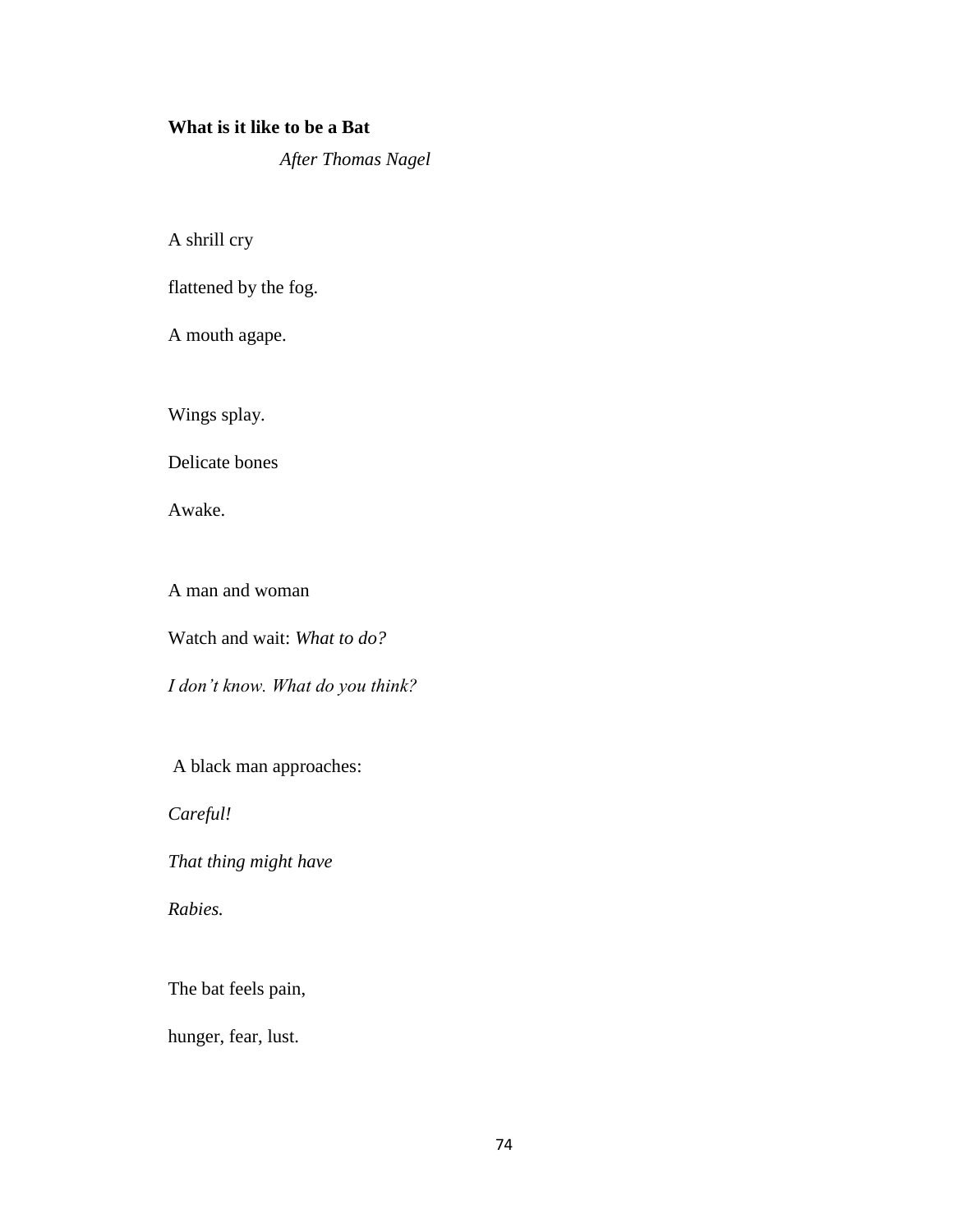The woman retrieves a 4x6 postcard From her bag. The black man retreats. Her male companion guides her arm

Shadowing her small frame

As she glides the glossy 4x6

Under the bat's brown belly.

These are facts I may

Never understand:

To have webbing on one's arms,

To fly around at dusk and dawn

Catching insects in one's mouth,

To hang upside down

By one's feet,

To have poor vision,

To perceive the world

As a system of reflections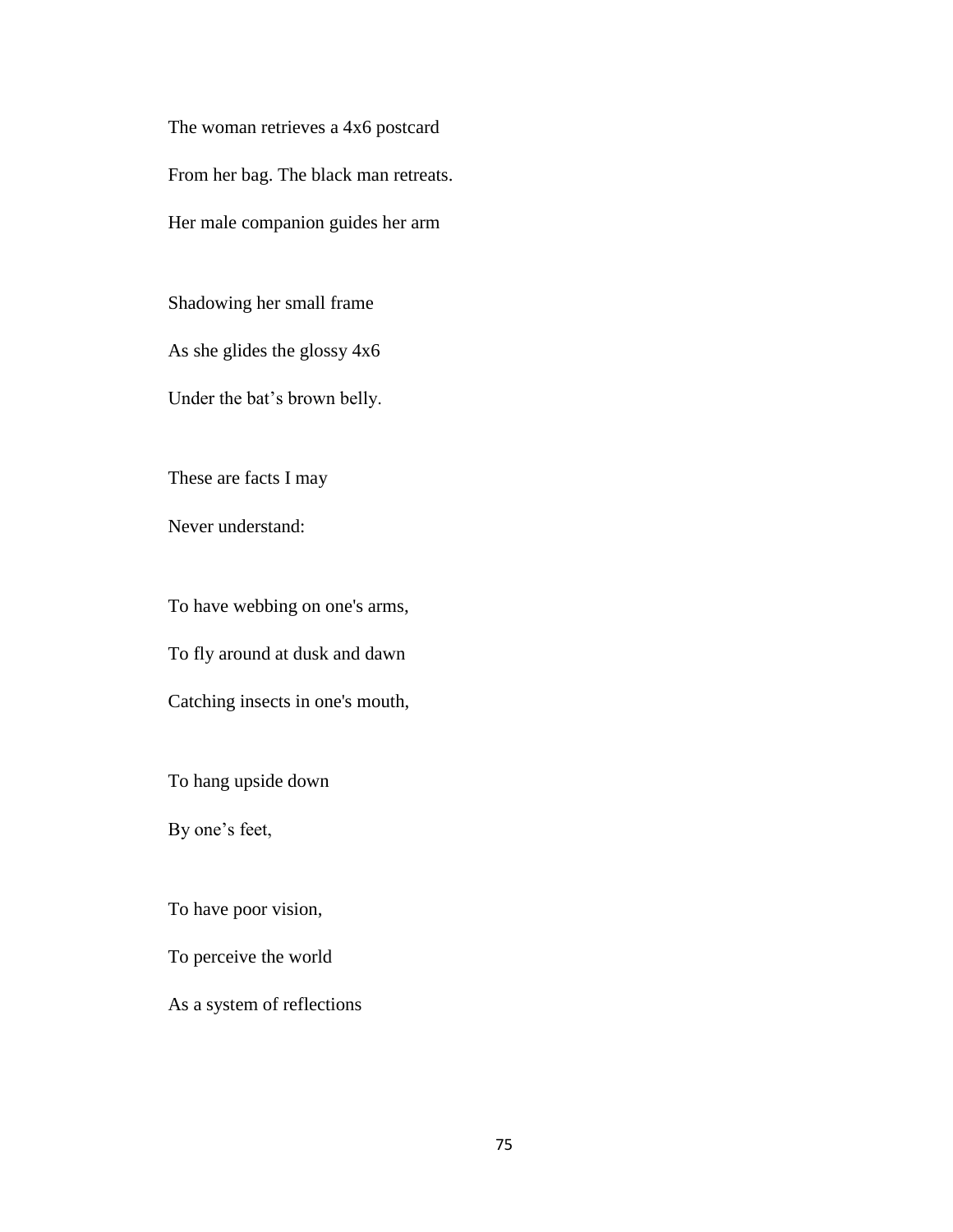## **In Search of the Cuttlefish**

In the deep scream In the lingering scent In the valley's brimming rim

More subatomic than baby Your body, a light bulb Your model airplane and your promise

Take me anywhere Your body, your yes, Your confusion

Glistening, mooncast Twinkling in my window Dying among the coral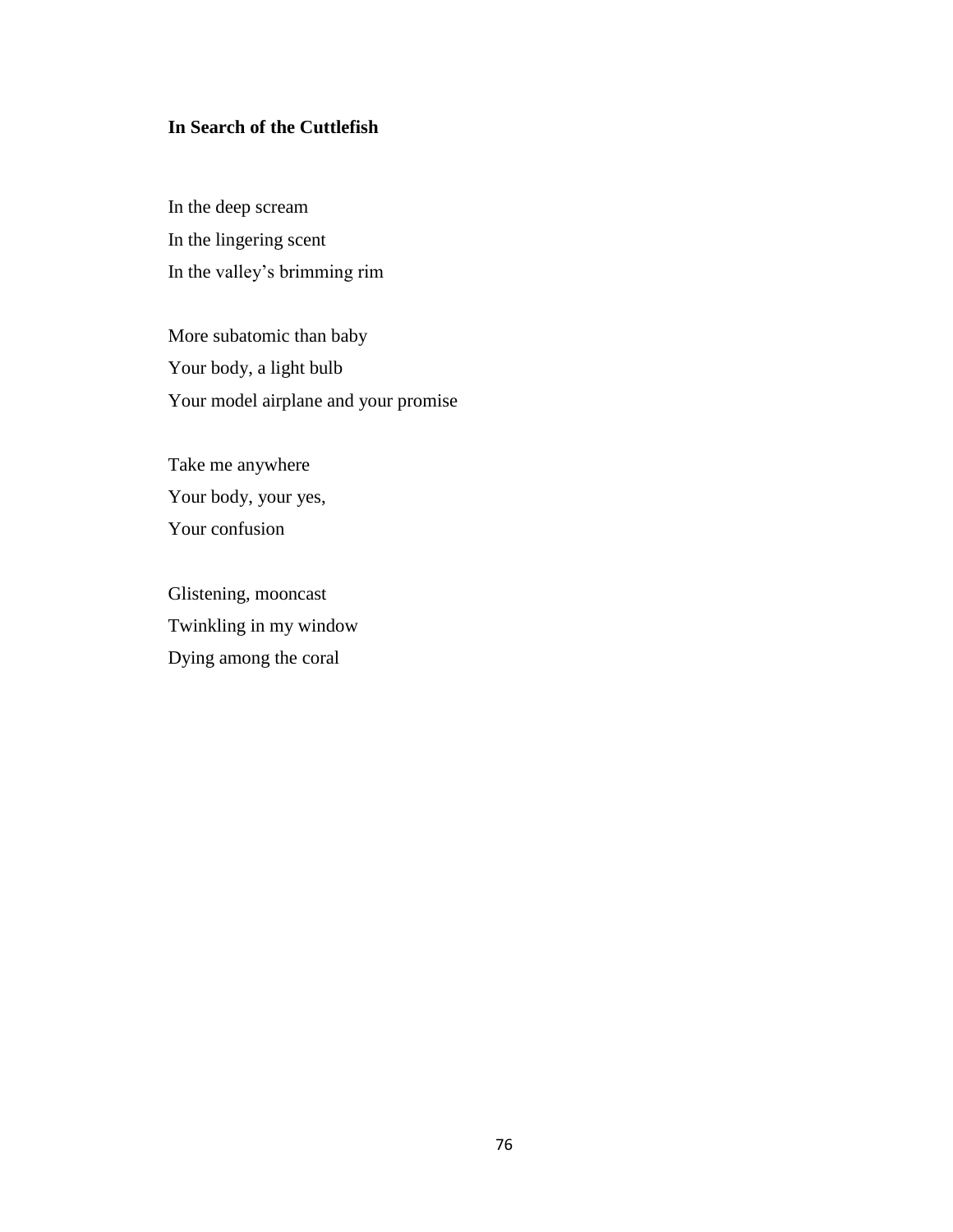## **ching ching**



out the window with a rubber canoe cage inside a rat, film from my youth come back

as an ungloved hand

waves good-good

a rumpled 'kerchief

soiled in my back pocket

turned toward the dove grey

manure fills holes; mounds

heap up along the west fence-

line—yes, we has avocadoes, art-

ichokes, once a never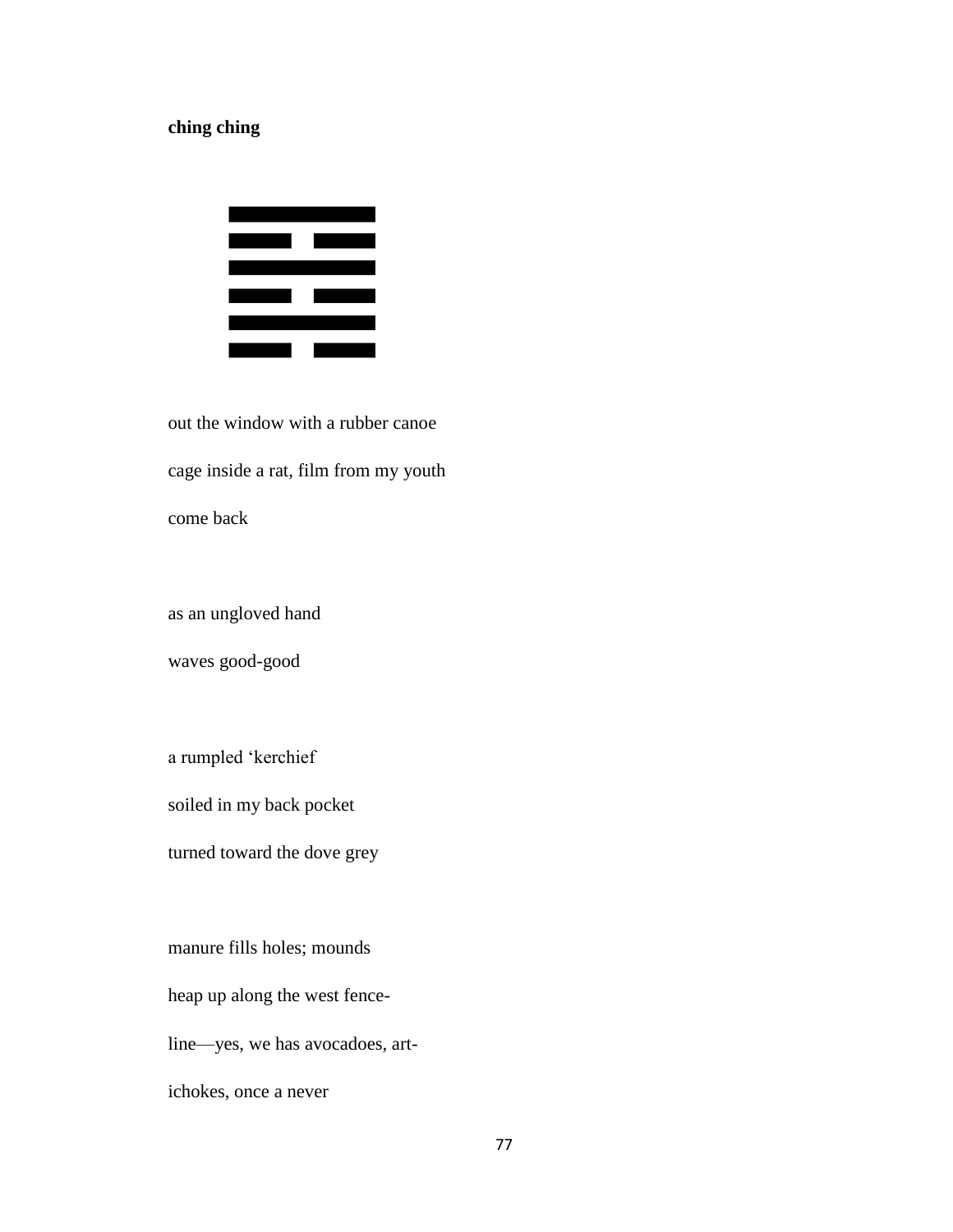*when he puts all your bones back together* 

*you will like his smell*

and Alejandro was right, I did come

to like the earth's rumped-up stench

perfumed of horse and more

E.B E.B.

a white bonfire of radios

compost at the end of

May;

May,

falling

another year

farther

from the tree, radically

different from the moment

that came before, imperceptibly.

but if the little fox,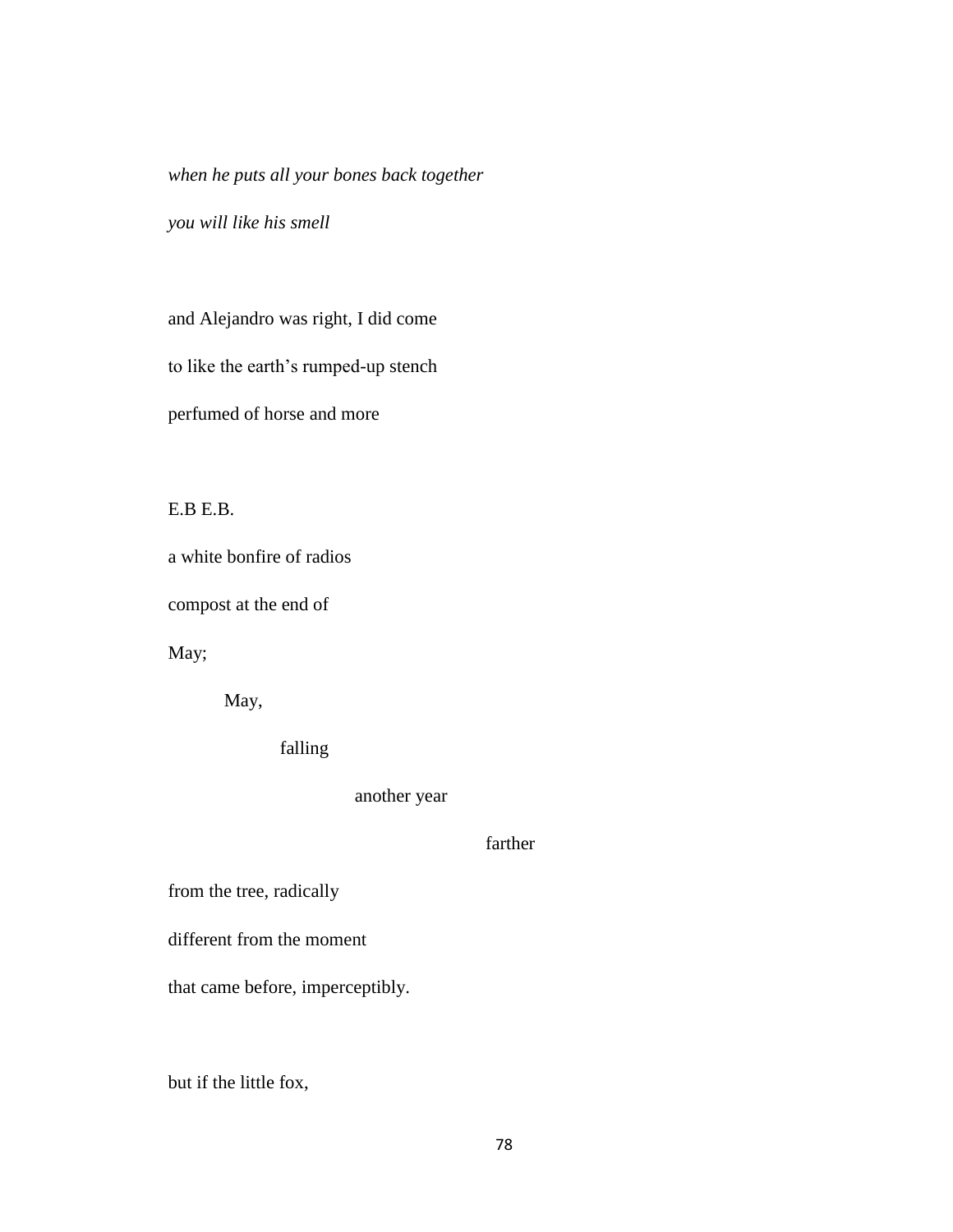after nearly completing the crossing, gets his tail in the water, there is nothing that would further

altar, mantra, alone; feet black on the bottom; a bloom unveiled and bursting from the dry hallucinations bloodred orange against the dovegrey

horizonborn yesterday.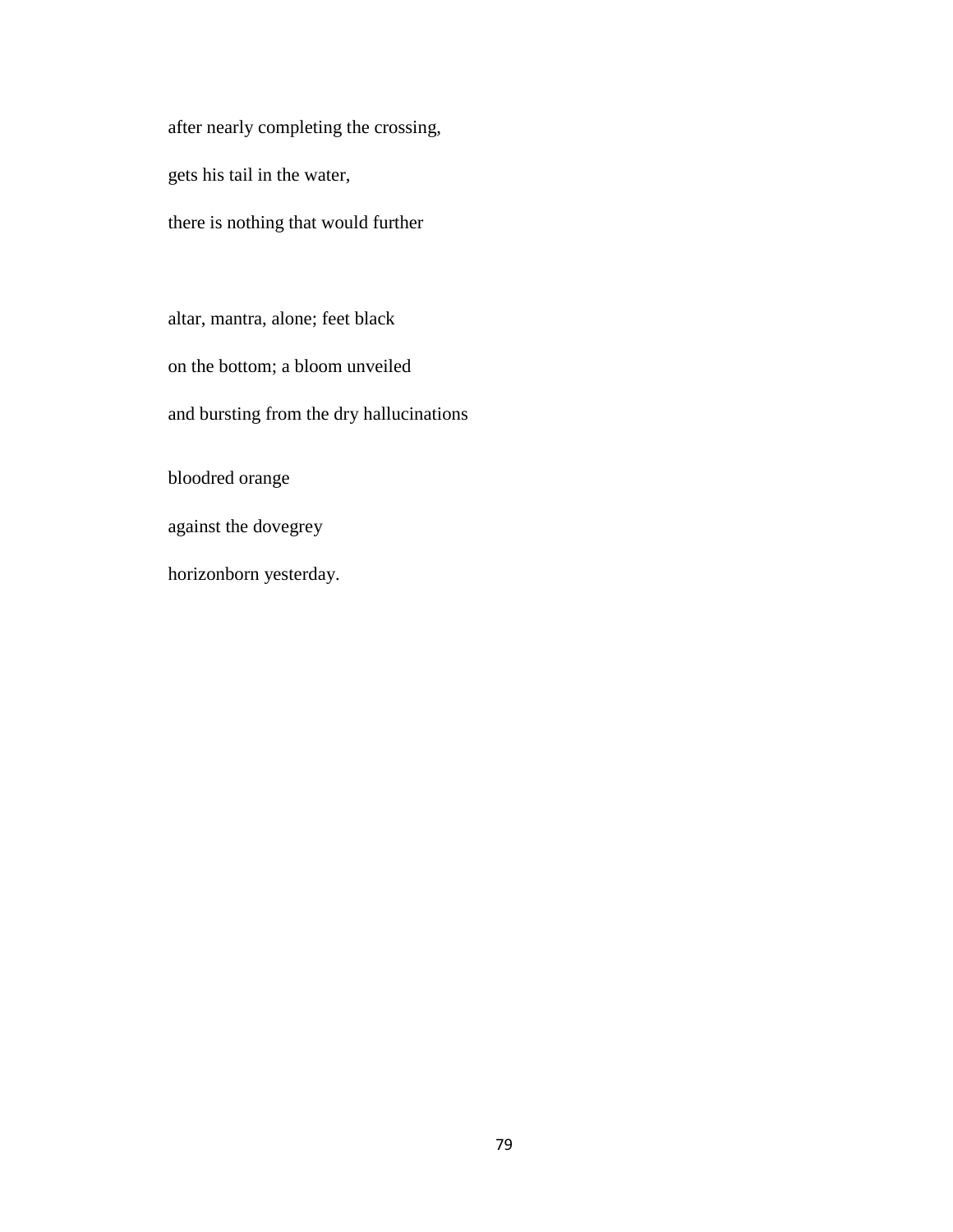### **Recluse on Dream Mountain**

Go to bed sleeping; reflect; wake up dreaming. Tomorrow is the sound of mountain goats signing.

In this dream, Jesus goes on a cross.

The mountain goes on listening.

In this world, sidewalk benches and olive branches build congregations and I pray with my eyes open.

Take my body and eat it. Take the image of the native girl impaled tail to tip. Never forget,

the beautiful brown recluse: small-bodied, feminine. Daddy long-leg so delicate, exquisite.

All eight-legs and complex eyes in the shower, grimacing.

O little long-leggered brown recluse spider

I scoop him up and flush him.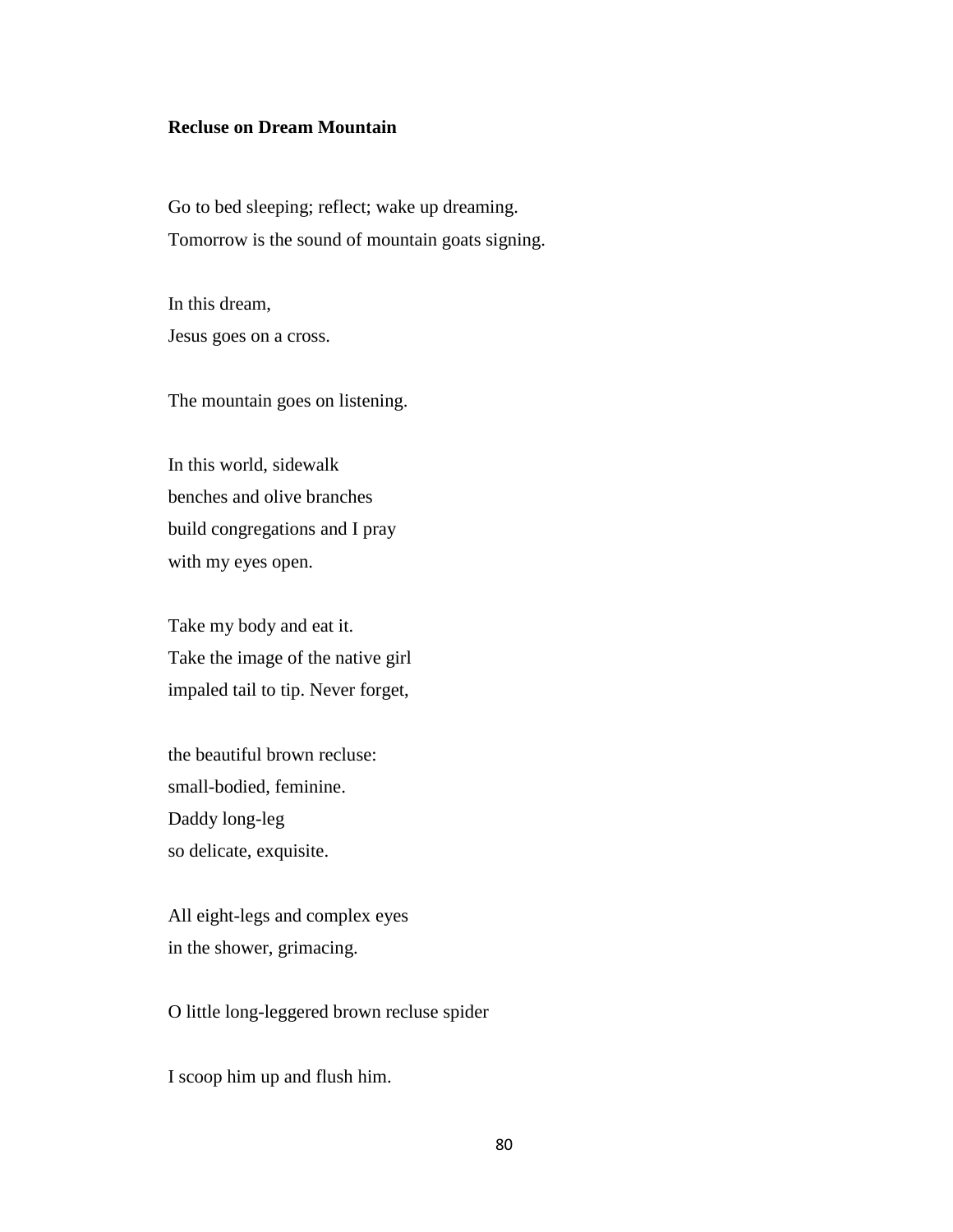Girlshadow delicate instant spread out over the universe, a Rorschach test, a rat with eyes burnt out of her head.

Your imagination is a geometry of crossbars and handicaps.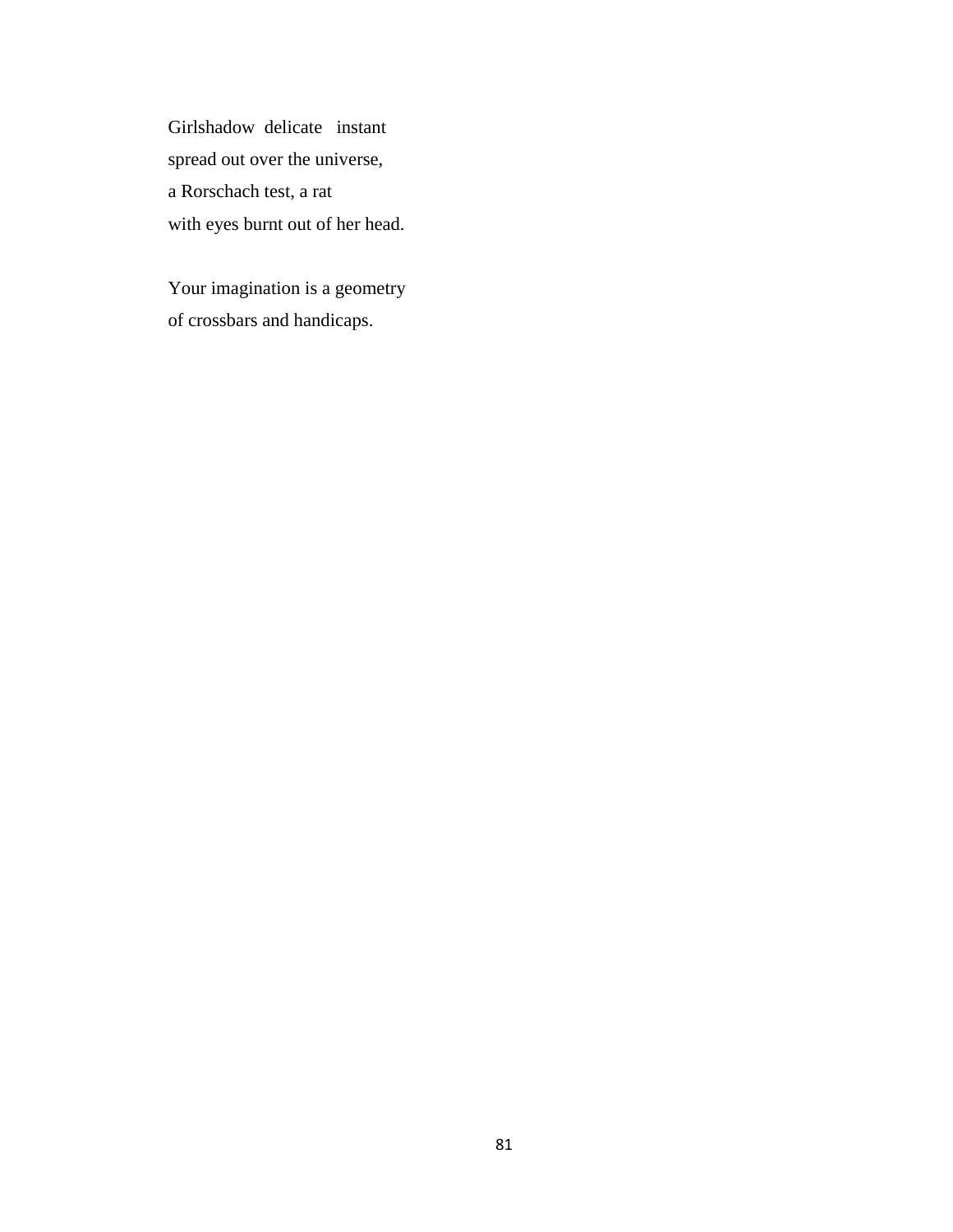#### **Notes**

*All is Ripe for Fire*, both the title of the collection and of the last poem of part one, is from Breece D'J Pancake's short story *In the Dry.* 

"The Unnamed" freely adapts information from the BBC online news article, "Teacher Dies in France after Setting Herself on Fire," published in October, 2011.

"Her Sake" borrows the following words from Russian and Bengali:

 (Bengali: pronounced *bābā*) - father (Bengali: pronounced *putra*) - son Дочь (Russian: pronounced *doch'*) - daughter (Bengali: pronounced *mēẏē*) – girl

"We Spin around the Night" derives its name from Guy Debord's French film, an experimental documentary released in 1978 titled "In Girum Imus Nocte Et Consumimur Igni." The name, a palindrome that is sometimes translated as "we spin around the night, we are consumed by fire," is a Latin phrase known as "the Devil's verse." This poem also freely adapts language from "Foucault / Blanchot - Maurice Blanchot: The Thought from Outside and Michel Foucault as I Imagine Him," which presents an essay by each author reflecting on the other's work, as well as from Masanobu Fukuoka's "The One-Straw Revolution," which documents Fukuoka's philosophy and groundbreaking research on "do nothing" farming.

"Fireflies: A Study" borrows lines from Oscar Wilde's *Salomé: A Tragedy in One Act*.

"Ex-" freely adapts definitions to words beginning with the pre-fix "ex-"

"Exquisite Calves and Knees" is an accumulation of language culled from Thomas Avena's *Dream of Order,* Claudia Keelan's *Missing Her*, and Anne Hooper's *Kama Sutra.*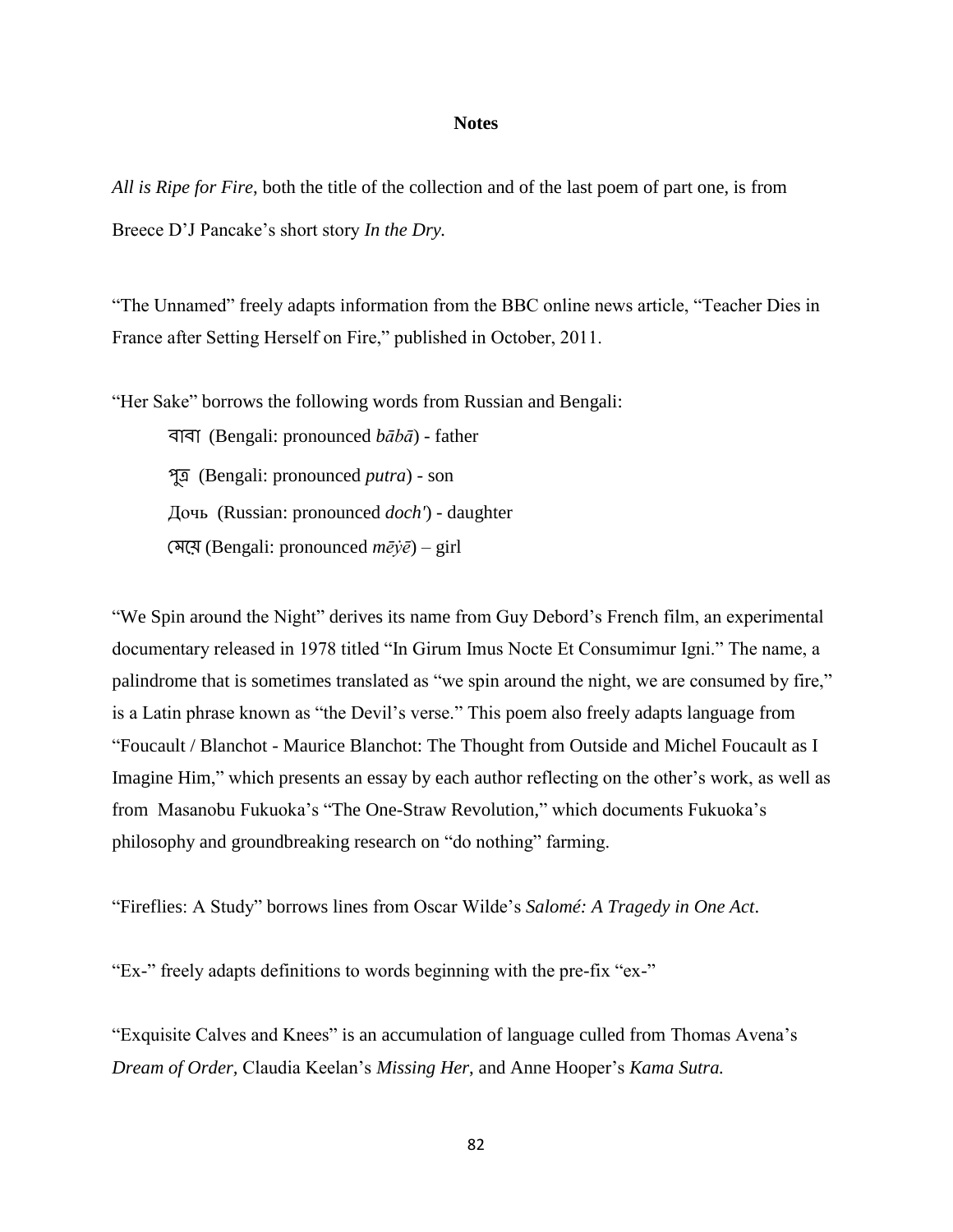"connected to beings that perish" freely adapts language from Dr. Mary Klages, associate professor of English at the University of Colorado at Boulder, essay's "Helene Cixous: 'The Laugh of the Medusa'."

"&" freely adapts Hélène Cixouis's *Coming to Writing and Other Essays*, Anne Carson's *Glass, Irony, and God*, Nicole Brossard's *Mauve Desert*, and Michael Begnal's review of Che Elias' "experimental…, almost primitive" novel *West Virginia.* 

"What is it like to be a Bat" borrows lines from Thomas Nagel's essay of the same name.

"Ching ching" references the 64th hexagram, *Wei Chi,* or "Before Completion," from the *I Ching, or Book of Changes*. The hexagram is composed of six even horizontal line, alternating between unbroken and broken, or "strong" and "weak" (respectively): The trigram *Li*, the clinging, flame, above; *K'an,* the abysmal, water, below. The poem contains lines from Cary F. Baynes' English rendering of Richard Wilhelm's translation, of "The Judgment" given for *Wei Chi.*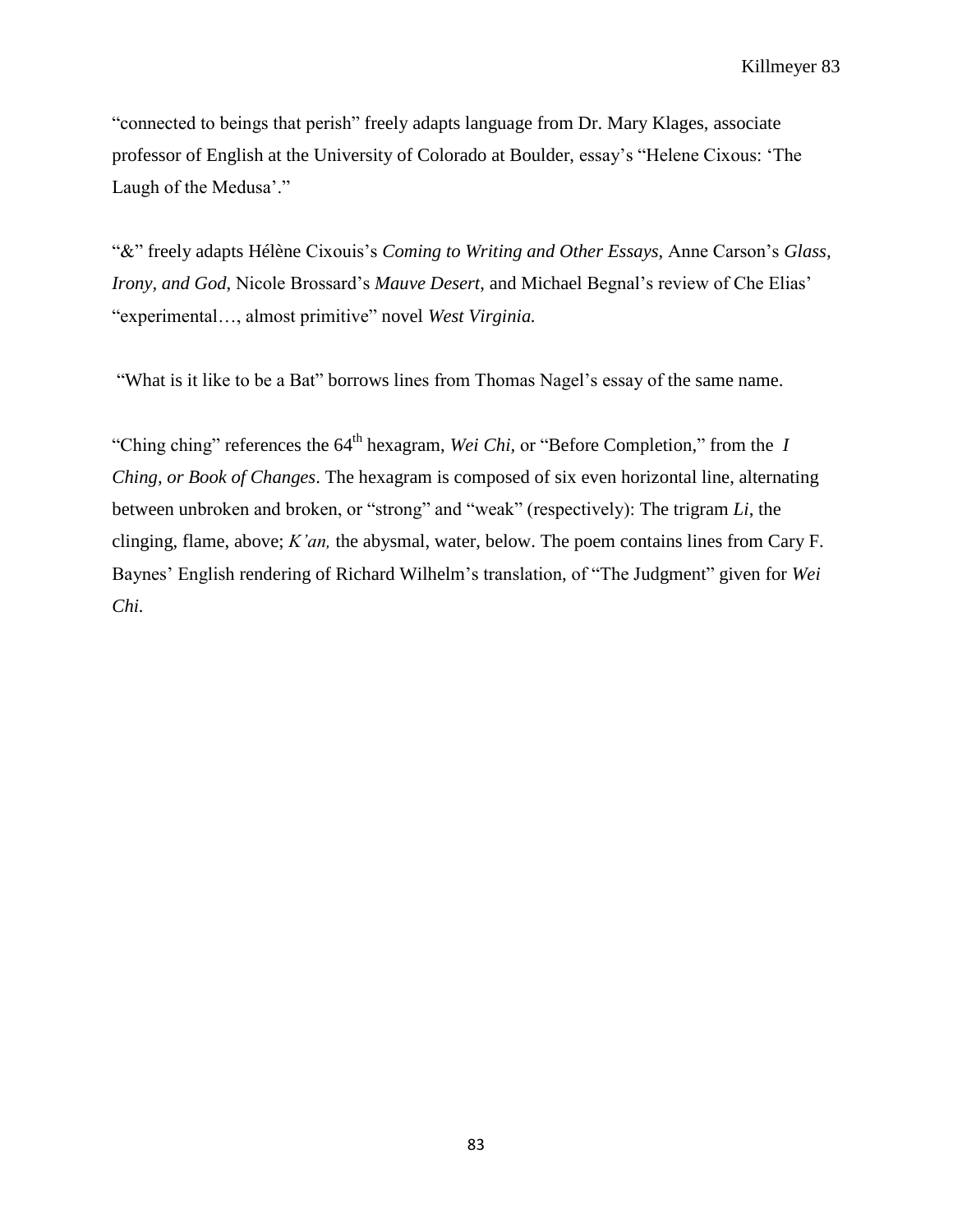## **Dana Killmeyer**

Current: 3374 Kensbrook St., Las Vegas, NV 89121 Permanent: 133 David Street, Kennerdell, PA 16374 killmeye@unlv.nevada.edu danakillmeyer@gmail.com 412-720-1165

### **Education**

| MFA, University of Nevada, Las Vegas, NV                 | $2011 - present$ |
|----------------------------------------------------------|------------------|
| Major: Creative Writing                                  |                  |
| Supporting Areas of Emphasis: Poetry, Dance, Performance |                  |
| Dissertation Title: All is Ripe for Fire                 |                  |
|                                                          |                  |

Post-BA, University of Pittsburgh, PA **2006 – 2009** Major: N/A Supporting Areas of Emphasis: Scientific Research, Nonfiction Writing

BA, University of Pittsburgh, PA **1996 – 1999** Majors: English Writing and Film Studies Supporting Areas of Emphasis: Fiction, and Early American and Avant-garde Cinema

#### **Additional Training and Certification**

| Center for Body-Mind Movement (500-hour SME), Pittsburgh, PA   | $2008 - present$ |
|----------------------------------------------------------------|------------------|
| Third Street Yoga (200-hour RYT), Pittsburgh, PA               | $2009 - 2010$    |
| Three Rivers Yoga (200-hour), Coraopolis, PA                   | $2007 - 2008$    |
| Elixir Farm and One-Garden Seed Bank (Biodynamic), Brixey, MO  | $2004 - 2005$    |
| Riverbank Farm Apprenticeship (Certified Organic), Roxbury, CT | $2003 - 2004$    |
| Paradise Farm (Certified Organic), Homestead, FL               | 2002-2003        |

# **Teaching Experience**

| University Nevada, Las Vegas, NV                                                    | $2011$ – present |
|-------------------------------------------------------------------------------------|------------------|
| Instructor, Introduction to Creative Writing                                        |                  |
| Instructor, English Composition I: Standard and Science-Linked                      |                  |
| Instructor, English Composition II: Research/Argument - Themed and Service Learning |                  |
| Consultant, Writing Center                                                          |                  |

| Intermedia Arts, Minneapolis, MN<br>Program Facilitator, Young Writers                                                          | $2010 - 2011$                    |  |
|---------------------------------------------------------------------------------------------------------------------------------|----------------------------------|--|
| The Princeton Review, Pittsburgh, PA<br><b>Premier SAT Instructor</b>                                                           | $2000 - 2002$ /<br>$2004 - 2010$ |  |
| <b>Administrative and Research Experience</b><br>Johns Hopkins' Center for Talented Youth, Thousand Oaks, CA,<br>Office Manager | Summer 2012                      |  |
| National Marrow Donor Program, CIBMTR, Minneapolis, MN                                                                          | $2010 - 2011$                    |  |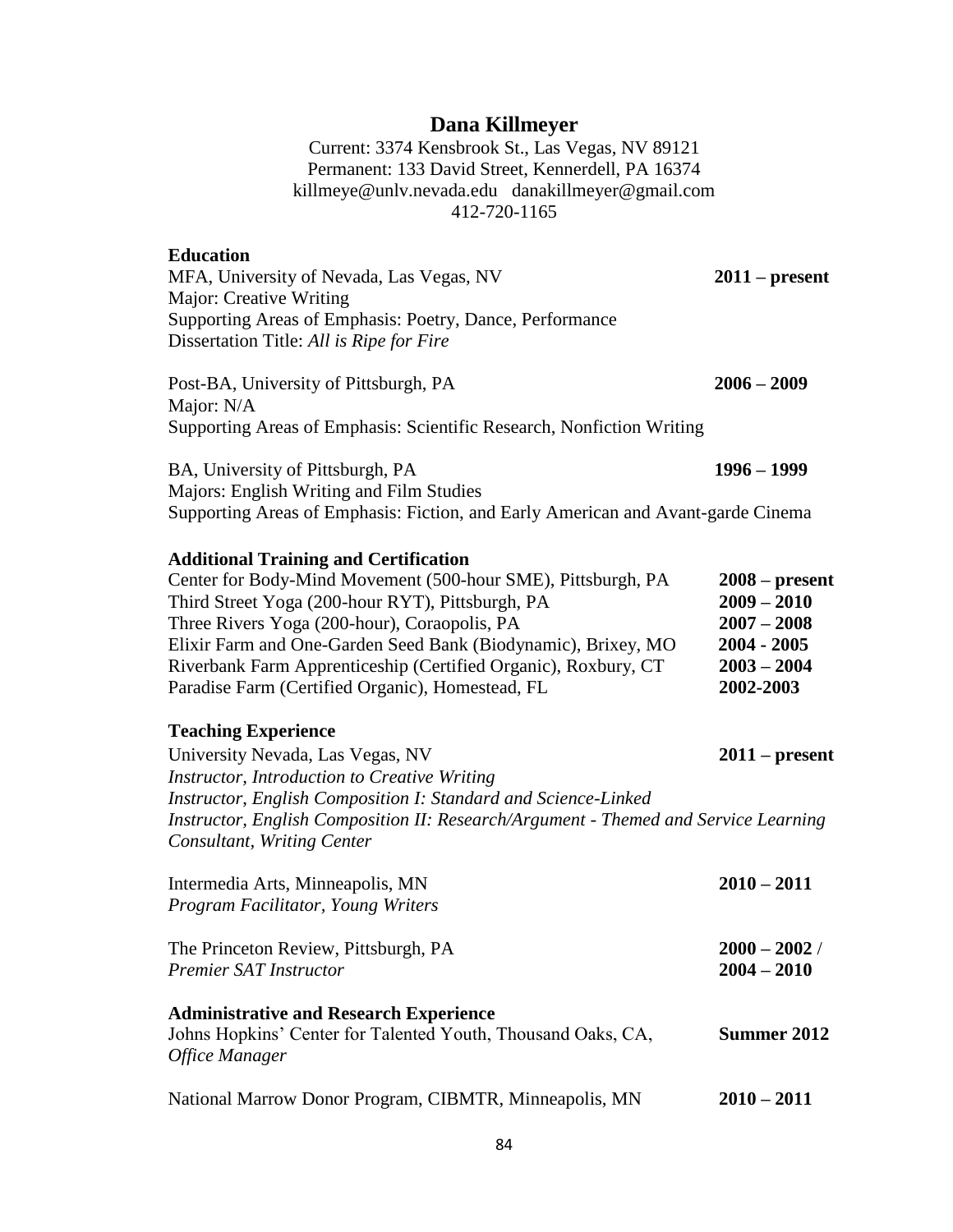*Supervisor of Survey Research Call Center*

University of Pittsburgh, University Center for Social and Urban Research **2004 – 2010** (UCSUR), Pittsburgh, PA *Survey Research Fieldwork Supervisor*

| Yoga in Schools, Pittsburgh, PA                           | $2008 - 2009$ |
|-----------------------------------------------------------|---------------|
| <b>Research Assistant</b>                                 |               |
| <b>Publishing Experience</b>                              |               |
| Witness Magazine, Las Vegas, NV                           | $2013 - 2014$ |
| Reader                                                    |               |
| Spark! Poetry Contest, Nevada Arts Council, Las Vegas, NV | 2012 & 2013   |
| Poetry Judge                                              |               |
| Six Gallery Press, Pittsburgh, PA                         | $2007 - 2010$ |
| <b>Assistant Editor/Designer</b>                          |               |
| Sterling House Publishing, Pittsburgh, PA,                | $2000 - 2002$ |
| <i>Freelance Editor</i>                                   |               |

#### **Publications – Books**

Killmeyer, D. (2009). *Pendulums of Euphoria*. Pittsburgh, PA: Six Gallery Press: Killmeyer, D. (2006) *Paradise, or the Part That Dies*. Pittsburgh, PA: Six Gallery Press.

#### **Publications – Poetry**

"our coming together this evening," "The Female Praying Mantis," and "Fireflies: A Study," Vegas Valley Book Festival's Cyber Poetry, Nevada Humanities, Killmeyer, Dana, 2013. "connected to being that perish," *Weave Magazine*, Killmeyer, Dana, 2012. "Single Prayer Healthcare," *Healthy Artists* Online, Killmeyer, Dana, 2011. "Adjacent Lots," *Natural Language: Carnegie Library of Pittsburgh Sunday Poetry and* 

*Reading Series Anthology,* Carnegie Library of Pittsburgh, Killmeyer. Dana, 2010.

#### **Publications – Nonfiction**

Killmeyer, D. (2013) Review of *Pretty* by Kim Chinquee. *Sentence: A Journal of Prose Poetics*.

Killmeyer, D*.* (2011)*"*The Hornworm Story." *Newfound Journal* (formerly *Precipitate*). Killmeyer, D. (2009) "A Tale of Two Soups." *Fitness Magazine* (blog).

#### **Presentations**

Killmeyer, D. Far West Popular Culture and American Culture Associations 24<sup>th</sup> Annual Conference, "We are the Living Dead, and it's a Real Drag: *RuPaul's Drag Race,* Sharon Needles, and Zombie Couture/Culture," Far West Popular Culture and American Culture Associations, University of Nevada, Las Vegas, Nevada.